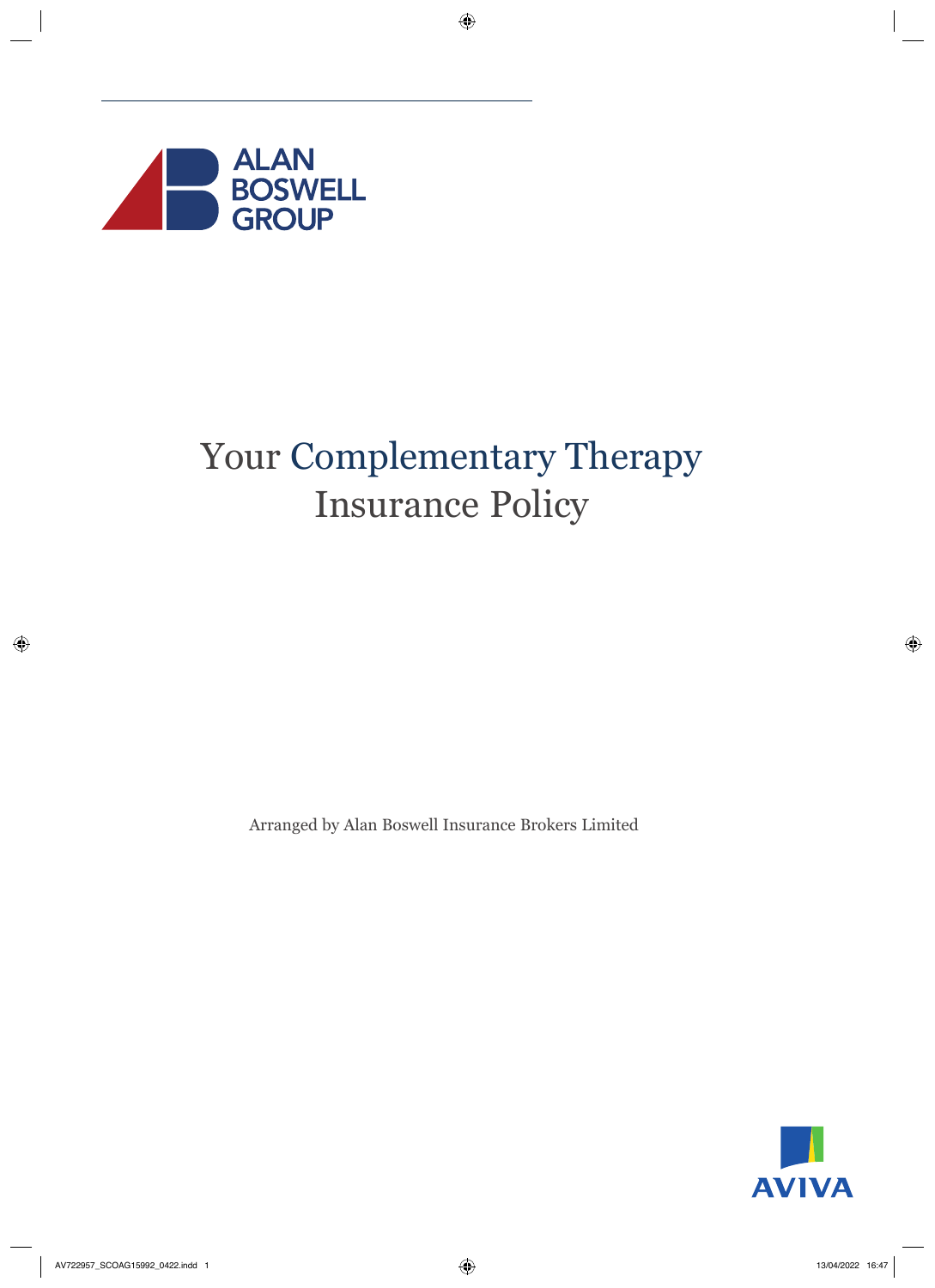## **Policy Introduction**

## **Contents**

This policy consists of individual sections. You should read this policy in conjunction with The Schedule which confirms the sections you are insured under and gives precise details of the extent of your insurance protection.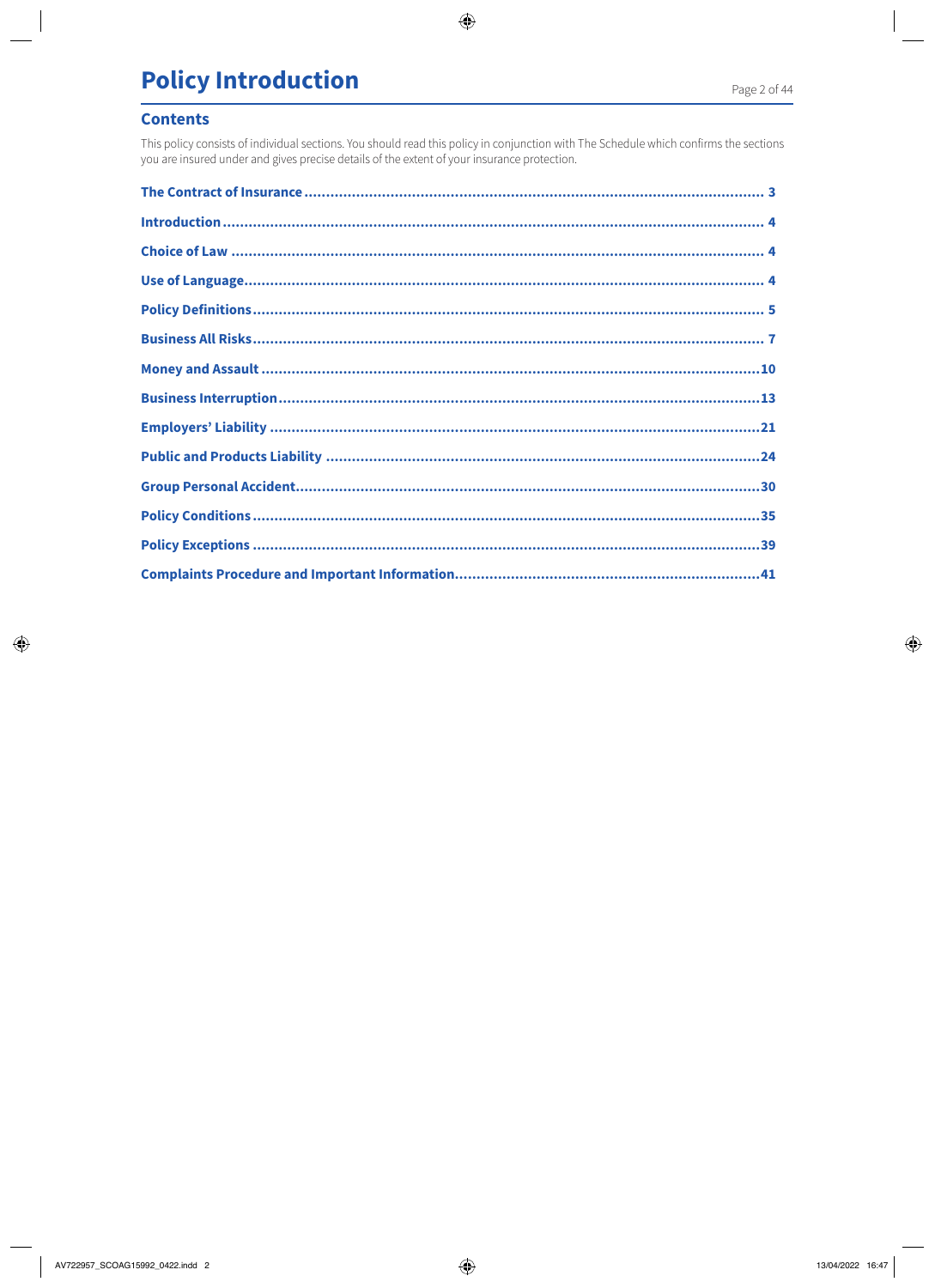## **The Contract of Insurance**

The contract of insurance between You and Us consists of the following elements, which must be read together:

- Your policy wording;
- the information contained on Your risk presentation and Statement of Fact document issued by Us;
- the policy schedule;
- any notice issued by Us;
- any endorsement to Your policy; and
- the information under the heading "Important Information" which we give You when You take out or renew Your policy.

In return for You having paid or agreed to pay the premium, We will provide the cover set out in this policy, to the extent of and subject to the terms and conditions contained in or endorsed on this policy.

### **Important**

**This policy is a legal contract. You must tell Us about any material circumstances which affect Your insurance and which have occurred either since the policy started or since the last renewal date.**

**A circumstance is material if it would influence Our judgement in determining whether to provide the cover and, if so, on what terms. If You are not sure whether a circumstance is material ask Your insurance adviser. If You fail to tell Us it could affect the extent of cover provided under the policy.**

**You should keep a written record (including copies of letters) of any information You give Your insurance adviser when You renew this policy.**

## **Breach of Term**

We agree that where there has been a breach of any term (express or implied) which would otherwise result in Us automatically being discharged from any liability, then such a breach shall result in any liability We might have under this policy being suspended. Such a suspension will apply only from the date and time at which the breach occurred and up until the date and time at which the breach is remedied. This means that We will have no liability in respect of any loss occurring, or attributable to something happening, during the period of suspension.

## **Terms not relevant to the actual loss**

Where there has been non-compliance with any term (express or implied) of this policy, other than a term that defines the risk as a whole, and compliance with such term would tend to reduce the risk of:

- loss of a particular kind, and/or
- loss at a particular location, and/or
- loss at a particular time,

then We agree that We may not rely on the non-compliance to exclude, limit or discharge Our liability under this policy if You show that non-compliance with the term could not have increased the risk of the loss which actually occurred in the circumstances in which it occurred.



Aviva Insurance Limited. Registered in Scotland, No. 2116. Registered Office: Pitheavlis, Perth PH2 0NH. Authorised by the Prudential Regulation Authority and regulated by the Financial Conduct Authority and the Prudential Regulation Authority.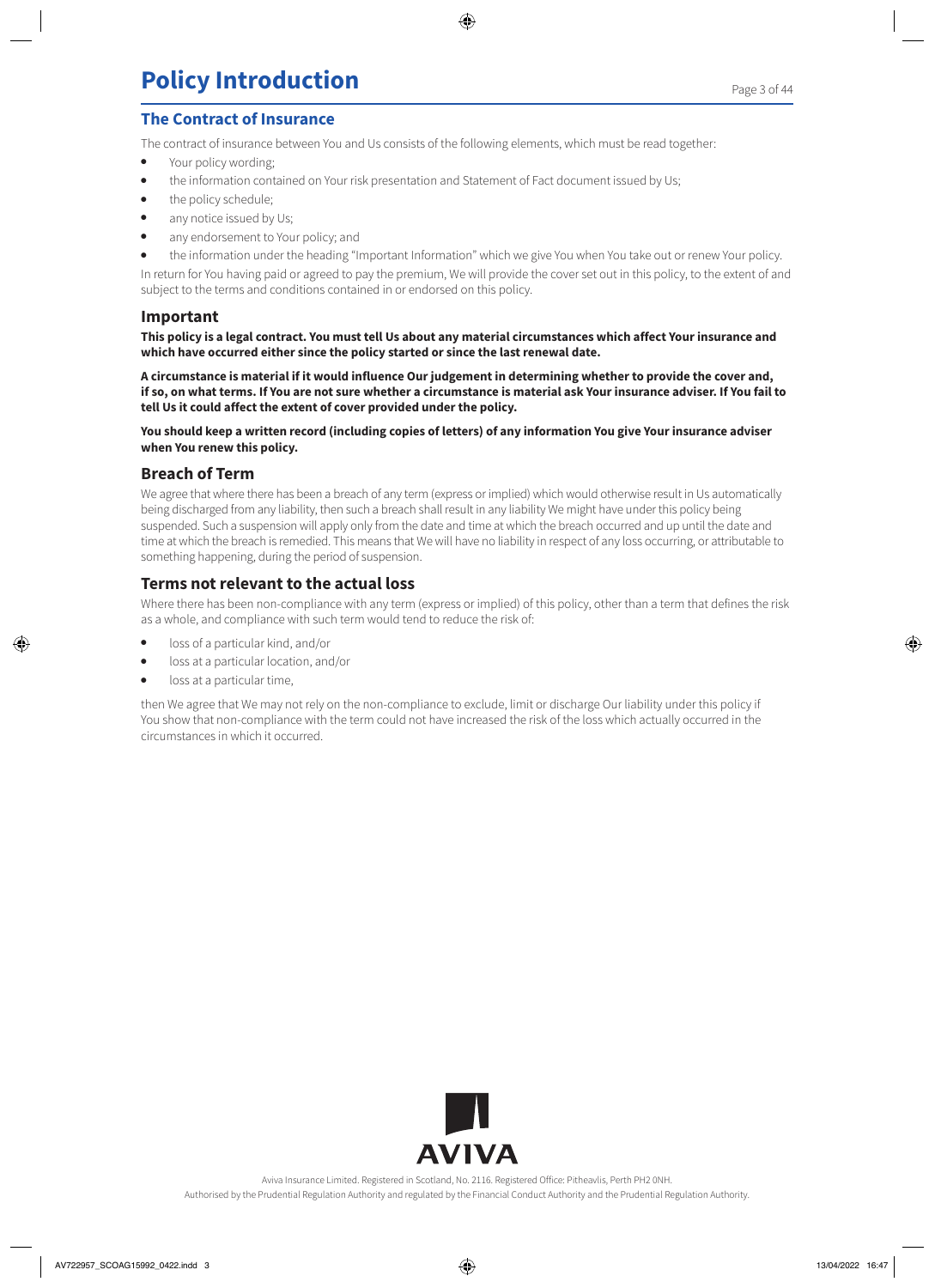## **Policy Introduction**

## **Introduction**

Welcome to Aviva. We are committed to providing a first-class service. Aviva has the experience and longevity of a company who can trace its roots back to the establishment of the Hand in Hand Fire & Life Insurance Society in London in 1696.

This is your Complementary Therapy Insurance policy which sets out your insurance protection in detail.

Your premium has been calculated on the basis of the extent of cover you have selected which is specified in The Schedule, the information you have provided and the declaration you have made. Please read the policy and The Schedule carefully to ensure that the cover meets your requirements, and the details on The Schedule are correct.

Please contact your insurance adviser if you have any questions or if you wish to make adjustments. Your insurance adviser's details are:

ALAN BOSWELL LTD PROSPECT HOUSE ROUEN ROAD NORWICH NR1 1RE

## **Choice of Law**

The appropriate law as set out below will apply unless you and the insurer agree otherwise.

- The law applying in that part of the UK, the Channel Islands or the Isle of Man in which you normally live or (if applicable) the first named policyholder normally lives, or
- In the case of a business, the law applying in that part of the UK, the Channel Islands or the Isle of Man where it has its principal place of business, or
- Should neither of the above be applicable, the law of England and Wales will apply.

## **Use of Language**

All communications relating to this contract will be in English.



Aviva Insurance Limited. Registered in Scotland, No. 2116. Registered Office: Pitheavlis, Perth PH2 0NH. Authorised by the Prudential Regulation Authority and regulated by the Financial Conduct Authority and the Prudential Regulation Authority.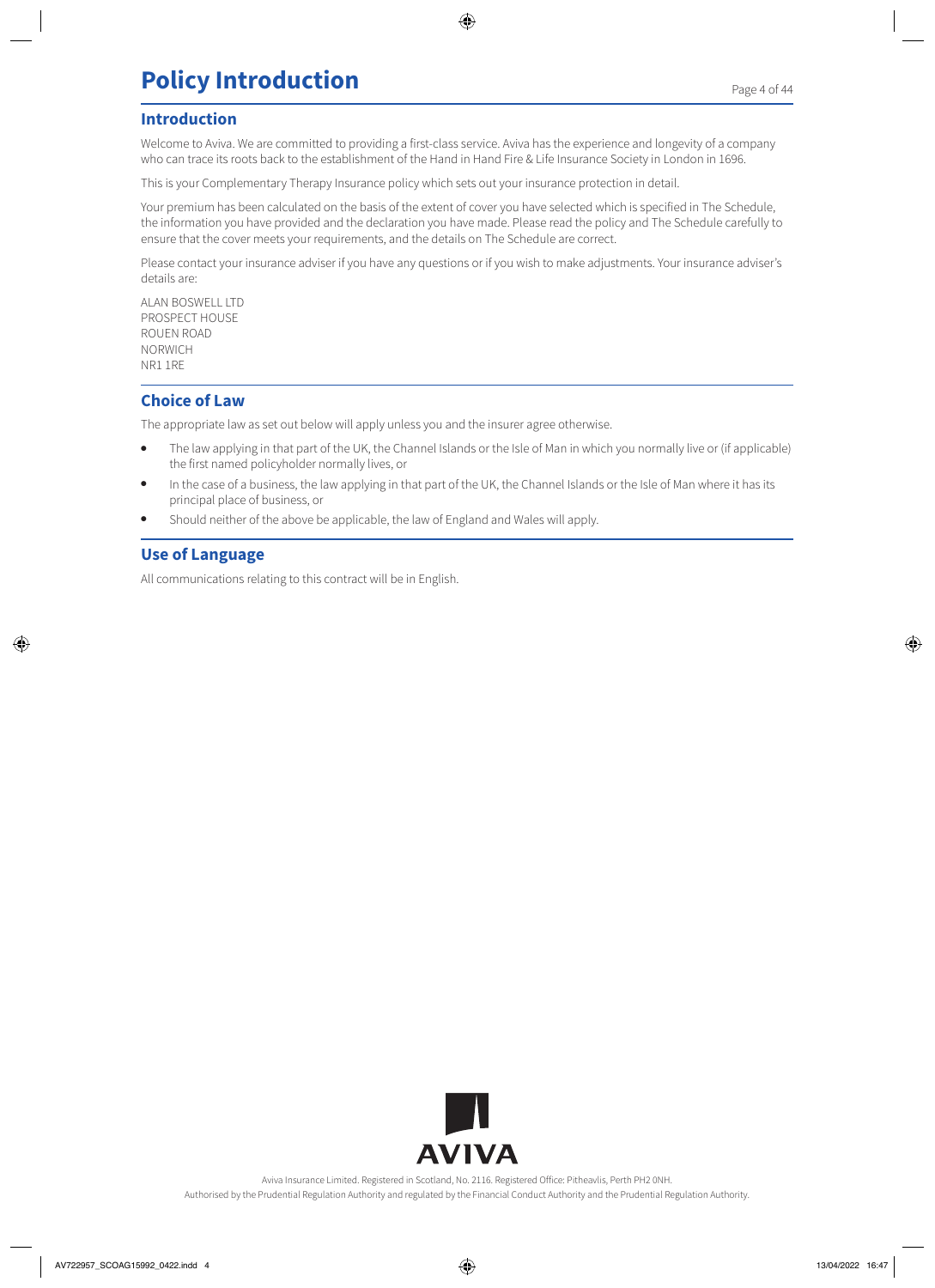## **Policy Definitions**

## **Definitions**

*Each time We use one of the words or phrases listed below, it will have the same meaning wherever it appears in Your policy unless an alternative Definition is stated to apply. A defined word or phrase will start with a capital letter each time it appears in the policy, except when used in the sections of this policy headed 'Policy Introduction', 'Contents', 'Contact Details for Claims and Help', 'Complaints Procedure' and 'Important Information' and in headings and titles.*

#### **Buildings**

The building including:

- (1) landlords' fixtures and fittings, annexes and outbuildings
- (2) walls, gates and fences, car parks, barriers, forecourts, roads and pavements
- (3) underground pipes, cables and wires.

#### **Computer and Electronic Equipment**

All computers, computer installations and systems, microchips, integrated circuits, microprocessors, embedded systems, hardware, and any electronic equipment, data processing equipment, information repository, telecommunications equipment, computer controlled or programmed machinery, equipment capable of processing data and/or similar devices, whether physically or remotely connected thereto.

#### **Data**

All information which is electronically stored or represented, or contained on any current and back-up disks, tapes or other materials or devices used for the storage of data including but not limited to operating systems, records, programs, software or firmware, code of series of instructions.

#### **Data Storage Materials**

Any materials or devices used for the storage or representation of Data including but not limited to disks, tapes, CD-ROMs, DVDs, memory sticks, memory cards or other materials or devices which may or may not also constitute Computer and Electronic Equipment.

#### **Debris Removal**

Costs and expenses necessarily incurred by You with Our consent for removal of debris, dismantling, demolishing, shoring or propping up of the parts of property which have suffered Damage insured under this Section.

We will not provide cover for costs or expenses

- (1) incurred in removing debris from anywhere other than the site of the Damage and the area immediately adjacent to it
- (2) arising from pollution or contamination of property not insured by this Section.

## **Defined Contingencies**

- (1) fire
- (2) lightning
- (3) explosion
- (4) aircraft and other aerial and/or spatial devices or articles dropped from them
- (5) earthquake
- (6) riot, civil commotion, strikers, locked out workers or persons taking part in labour disturbances
- (7) storm or flood
- (8) escape of water from any tank apparatus or pipe
- (9) falling trees
- (10) impact by any vehicle or animal or by goods falling from either
- (11) escape of fuel from any fixed oil heating installation
- (12) malicious persons other than thieves
- (13) malicious persons other than thieves but only where involving entry into or exit from The Premises by forcible and violent means
- (14) theft or attempted theft
- (15) theft or attempted theft but only where involving entry into or exit from The Premises by forcible and violent means
- (16) theft involving violence or threat of violence to You, Your partners, directors or Employees.

#### **Denial of Service Attack**

Any actions or instructions with the ability to damage, interfere with, or otherwise affect the availability of Computer and Electronic Equipment or Data, including but not limited to the generation of excess traffic into network addresses, the exploitation of system or network weaknesses, and the generation of excess or non genuine traffic within, between or amongst networks.

### **Employee(s)**

Any person who is

- (1) under a contract of service or apprenticeship with You, borrowed by or hired to You, a labour master or supplied by a labour master, employed by labour only sub-contractors, self-employed, under a work experience or training scheme, a voluntary helper while working under Your control in connection with The Business
- (2) outworker or homeworker when engaged in work on Your behalf.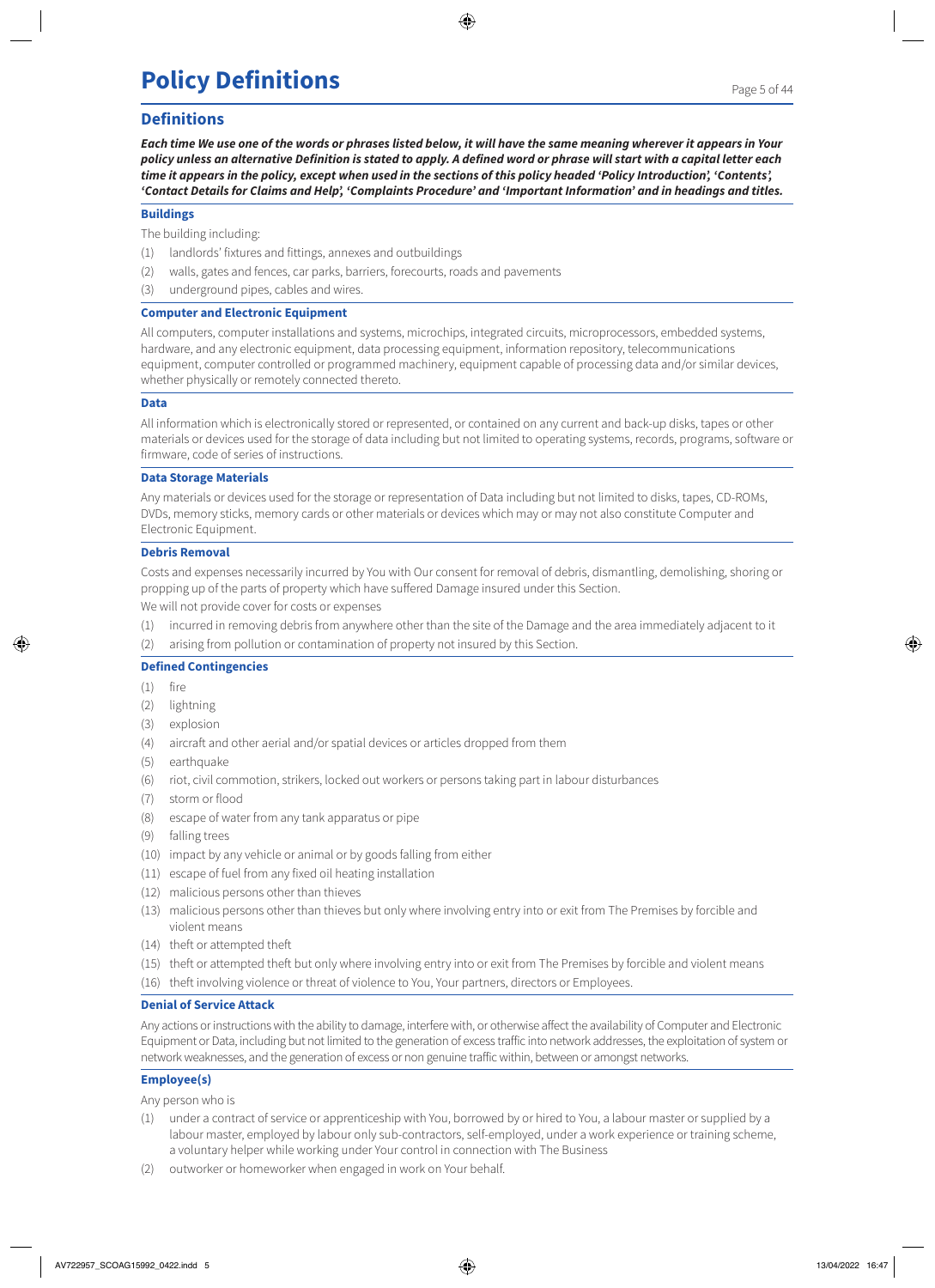## **Policy Definitions**

#### **Excess/Excesses**

The amount(s), to be deducted after the application of any Average condition, specified in Your policy or The Schedule which We will deduct from each and every claim at each separate premises. You will repay any such amount paid by Us.

### **Failure**

Any partial or complete reduction in the performance, availability, functionality or the ability to recognise or process any date or time of any Computer and Electronic Equipment, electronic means of communication or website.

#### **Fees**

Architects' surveyors, consulting engineers' legal and other fees necessarily incurred in the reinstatement of Property Insured following Damage by any contingency insured against but not for preparing any claim, it being understood that the amount payable for such fees shall not exceed those authorised under the scales of the various institutions and/or bodies relating to such charges.

#### **Loss of Data**

Physical or electronic or other loss or destruction or alteration or loss of use, whether permanent or temporary, of or damage to Data, of whatsoever nature, in whole or in part, including, but not limited to, loss of data resulting from loss or damage to Computer and Electronic Equipment or Data Storage Materials, including while stored on Data Storage Materials.

#### **Money**

Any physical coin and/or bank currency note, postal and money order, bankers' draft, cheque and giro cheque, crossed warrant, bill of exchange and securities for money, postage, revenue, national insurance and holiday with pay stamp, national insurance and holiday with pay card, national savings certificate, war bond, premium savings bond and franking machine impression, credit company sales voucher, luncheon voucher and trading stamp, VAT invoice, all of which are current and legal tender.

#### **Period of Insurance**

From the effective date until the expiry date, both shown in The Schedule, or any subsequent period for which We accept payment for renewal of this policy.

#### **Prescribed Territories**

Great Britain, Northern Ireland, the Channel Islands, the Isle of Man.

#### **Stock and Materials in Trade**

Stock and Materials in Trade belonging to You or held by You in trust or on commission for which You are responsible, at The Premises. Declarations, if applying, will be stated in The Schedule.

#### **The Business**

Activities directly connected with the business specified in The Schedule.

#### **The Premises**

The premises specified in The Schedule.

#### **The Schedule**

The document(s) which specifies details of The Policyholder, The Premises, Insured Persons, Property Insured, Sums Insured, Limits of Indemnity and any Excess(es), Operative Time of Cover and any Deferment Period(s), Endorsements and Conditions applying to this policy.

#### **Unattended Vehicle**

Any vehicle where neither You or any person(s) authorised by You are able to keep the vehicle under observation and able to observe and reasonably prevent any attempt to interfere with it.

#### **Unoccupied**

Any building or portion of a building that is

- (1) not physically occupied by You or Your Employees during Your normal working hours, and/or
- (2) not used for the purposes of The Business, and/or
- (3) empty, vacant, disused, untenanted or unfurnished, and/or
- (4) awaiting refurbishment, redevelopment, renovation or demolition

for a period in excess of 45 consecutive days.

#### **Virus or Similar Mechanism**

Program code, programming instruction or any set of instructions with the ability to damage, interfere with, or otherwise adversely affect Computer and Electronic Equipment or Data, whether involving self-replication or not, including, but not limited to trojan horses, worms and logic bombs.

#### **We/Us/Our/Aviva**

Aviva Insurance Limited.

#### **You/Your/The Policyholder**

The person, persons, company, companies, partnership, partnerships or unincorporated association, named in The Schedule as The Policyholder.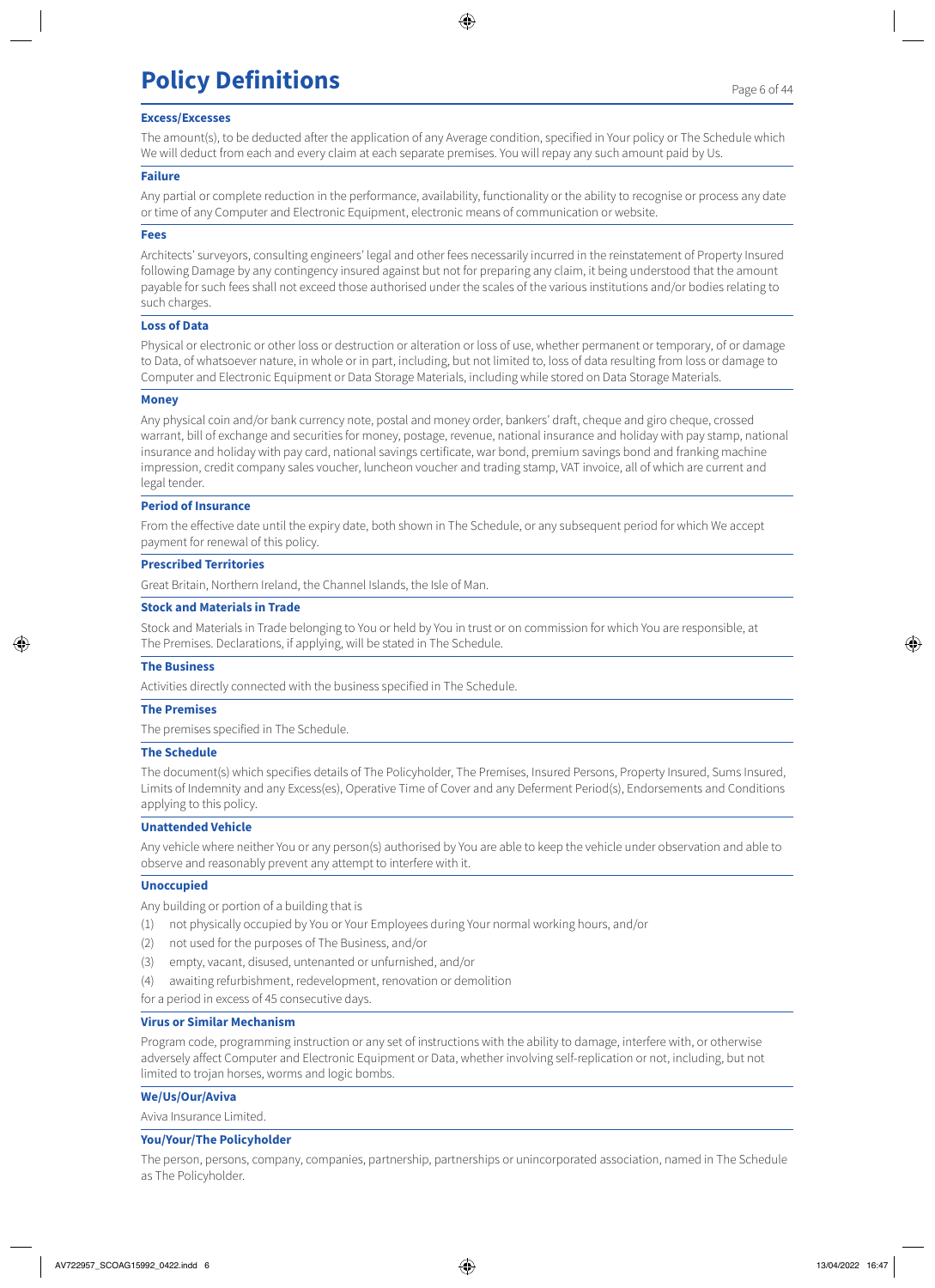## **Business All Risks**

## **Definitions**

*The following definitions apply to this Section in addition to the Policy Definitions at the front of this policy and keep the same meaning wherever they appear in the Section, unless an alternative definition is stated to apply.*

#### **Area(s) of Unrest**

Any country or area within a country which the Foreign and Commonwealth Office advises against travel to, including where advice is against travel unless on essential business.

#### **Damage**

Physical loss, destruction or damage.

#### **Property Insured**

Property insured as detailed in The Schedule.

### **Cover**

We will cover You for Damage, occurring during the Period of Insurance to Property Insured as detailed in The Schedule. The maximum We will pay under this Section in any one Period of Insurance will not exceed

- (1) the Sum Insured on each item, or
- (2) the Total Sum Insured, or
- (3) any other maximum amount payable or Limit of Liability specified in The Schedule.

#### **Clauses**

#### *The following clauses apply to this Section.*

#### **Automatic Reinstatement**

The Sums Insured stated in The Schedule will not be reduced by the amount of any claim unless We or You give notice to the contrary.

You must pay any additional premium required by Us to reinstate the Sums Insured.

## **Basis of Claim Settlement**

#### **Basis of Settlement - Reinstatement**

Where Damage occurs to Property Insured, other than to Computer and Electronic Office Equipment and The Schedule states Reinstatement applies and

- (1) the Property Insured is
	- (a) lost or destroyed, We will pay for its rebuilding or replacement by similar property in a condition as good as, but not better or more extensive than, its condition when new
	- (b) damaged, We will pay for the replacement or repair of the damaged portion to a condition as good as, but not better or more extensive than, its condition when new. However, We will not pay more than We would have done if the property has been completely destroyed
- (2) Computer and Electronic Office Equipment, insured by this Section is
	- (a) lost or destroyed beyond economic repair, We will pay for its replacement by new Computer and Electronic Office Equipment of equal performance and/or capacity but if this is not possible, by Computer and Electronic Office Equipment with the nearest higher performance and/or capacity
	- (b) damaged, if an economic repair is possible, We will pay for the repair of the Computer and Electronic Office Equipment, to its condition when new. However, We will not pay more than We would have done if Computer and Electronic Office Equipment had been completely destroyed.

The work of reinstatement may be carried out on another site and in a manner suitable to Your needs and must begin and be carried out as quickly as possible, providing this will not increase the maximum We will pay.

(3) The following Condition of Average will apply

You will be liable to bear a proportionate share of the loss if the Sum Insured, at the time of Damage, is less than 85% of the amount necessary to replace the whole of the Property Insured and/or Computer and Electronic Office Equipment, at the time of rebuilding or replacement.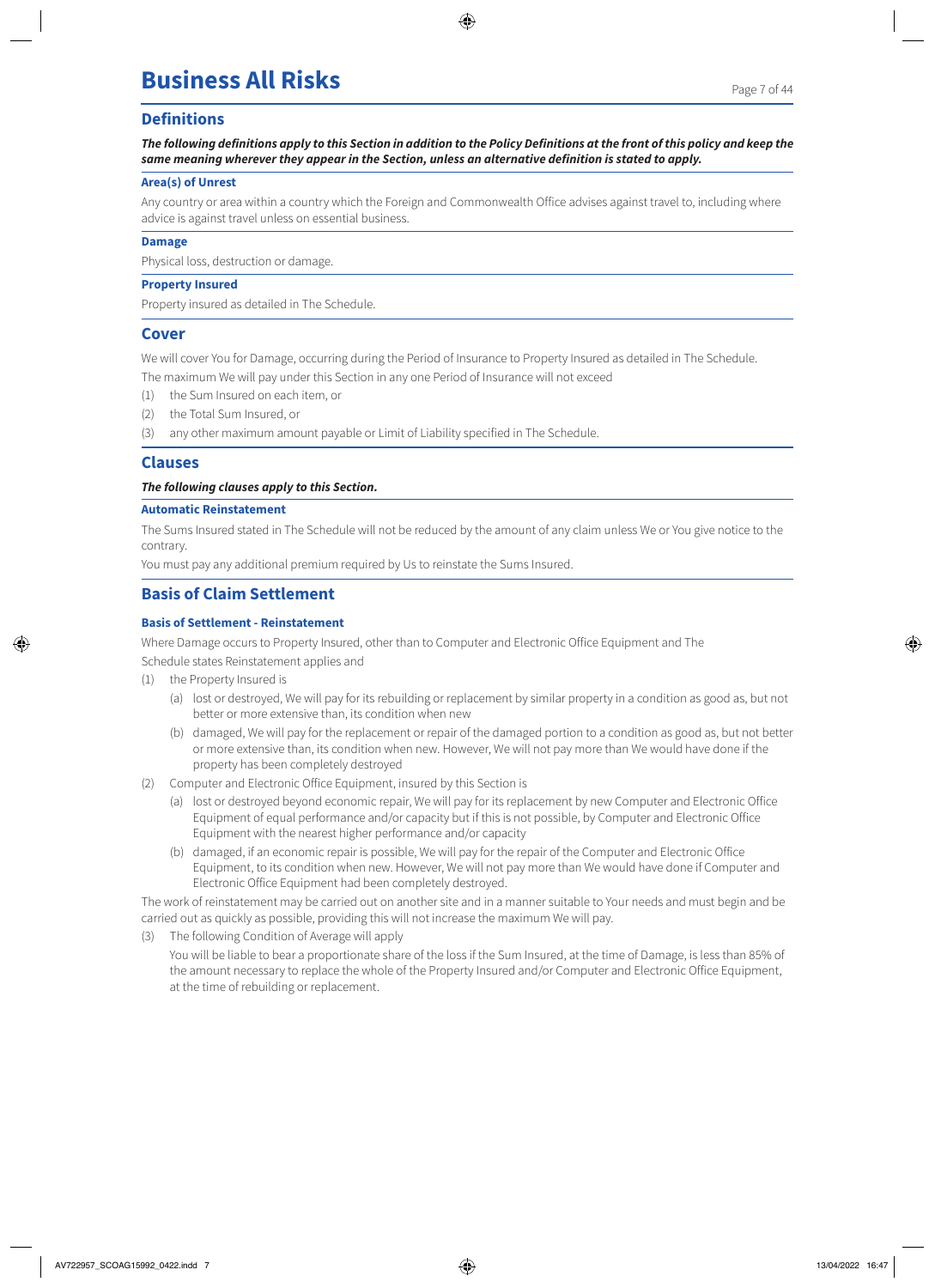## **Business All Risks** Page 8 of 44

We will not provide cover if You do not incur the cost of replacing or repairing the Property Insured and/or Computer and Electronic Office Equipment or someone acting on Your behalf, have insured the property under another policy which does not have a similar basis of reinstatement or You do not comply with any of the terms of this Clause. However, the Basis of Claim Settlement - Indemnity will apply.

For the purposes of this Basis of Settlement Computer and Electronic Office Equipment means

- (1) all computers, computer installations and systems, microchips, integrated circuits, microprocessors, embedded systems, hardware, data processing equipment, information repository, equipment capable of processing data and or similar devices, whether physically or remotely connected thereto
- (2) personal computers, laptops, small micro computers and similar equipment used for processing electronic data and which are designed to be carried by hand
- (3) all electronic office equipment including telecommunications equipment, facsimile, printing and photocopying machines.

Computer and Electronic Office Equipment does not include portable equipment away from The Premises, Computer and Electronic Office Equipment held as stock or customers' Computer and Electronic Office Equipment held in trust, Computer and Electronic Office Equipment controlling or monitoring any manufacturing process.

Where Damage occurs to stock and materials in trade, professional fees, debris removal, rent, pedal cycles and personal effects, motor vehicles, the Basis of Claim Settlement - Indemnity will apply unless more specifically stated in The Schedule.

### **Basis of Claim Settlement - Indemnity**

The basis upon which We will calculate the amount We will pay in respect of any claim will be

- (1) the cost of replacement or repair of the property lost, destroyed or damaged, to a condition as good as, but not better or more extensive than, it's condition immediately prior to the Damage, or at Our option
- (2) the reduction in value of the Property Insured, unless the Basis of Claim Settlement Reinstatement Clause or any other alternate basis of settlement is stated to apply.

## **Conditions**

## *The following condition applies to this Section in addition to the Policy Conditions at the back of this policy.*

### **Average**

Where a Sum Insured is stated to be subject to average, this means that if at the time of Damage, the Sum Insured is less than the total value of the Property Insured, You will be responsible for the difference and bear a proportionate share of the loss.

### **Protections**

If in relation to any claim for Damage caused by theft or attempted theft, You have failed to fulfil the following condition, We will not pay that claim.

Whenever The Premises are closed for business or left unattended, You must ensure that all security devices provided to protect The Premises are properly fitted and put into full operation.

## **Exceptions**

## *The following exceptions apply to this Section in addition to the Policy Exceptions at the back of this policy.*

We will not provide cover for

- (1) Damage to the Property Insured caused by or consisting of
	- (a) an existing or hidden defect
	- (b) gradual deterioration or wear and tear
	- (c) frost or change in the water table level
	- (d) faulty or defective design or materials used in its construction
	- (e) operating error or omission by You or any of Your Employees
	- However, We will provide cover for any subsequent Damage which results from a cause not otherwise excluded.
- (2) Damage to the Property Insured caused by or consisting of
	- (a) corrosion, rust, rot, shrinkage, evaporation or loss of weight, dampness or dryness, scratching, vermin or insects, mould or fungus
	- (b) change in temperature, colour, flavour, texture or finish
	- (c) nipple or joint leakage or failure of welds
	- (d) the Property Insured's own mechanical or electrical breakdown or derangement

However, We will provide cover for Damage not otherwise excluded which results from Defined Contingencies (1) to (12), (14) and (16) or any other accidental cause and any subsequent Damage which results from a cause not otherwise excluded.

- (3) Damage to the Property Insured caused by pollution or contamination However, We will provide cover for Damage to the Property Insured not otherwise excluded caused by
	- (a) pollution or contamination which results from Defined Contingencies (1) to (12), (14) and (16)
	- (b) Defined Contingencies (1) to (12), (14) and (16) which results from pollution or contamination.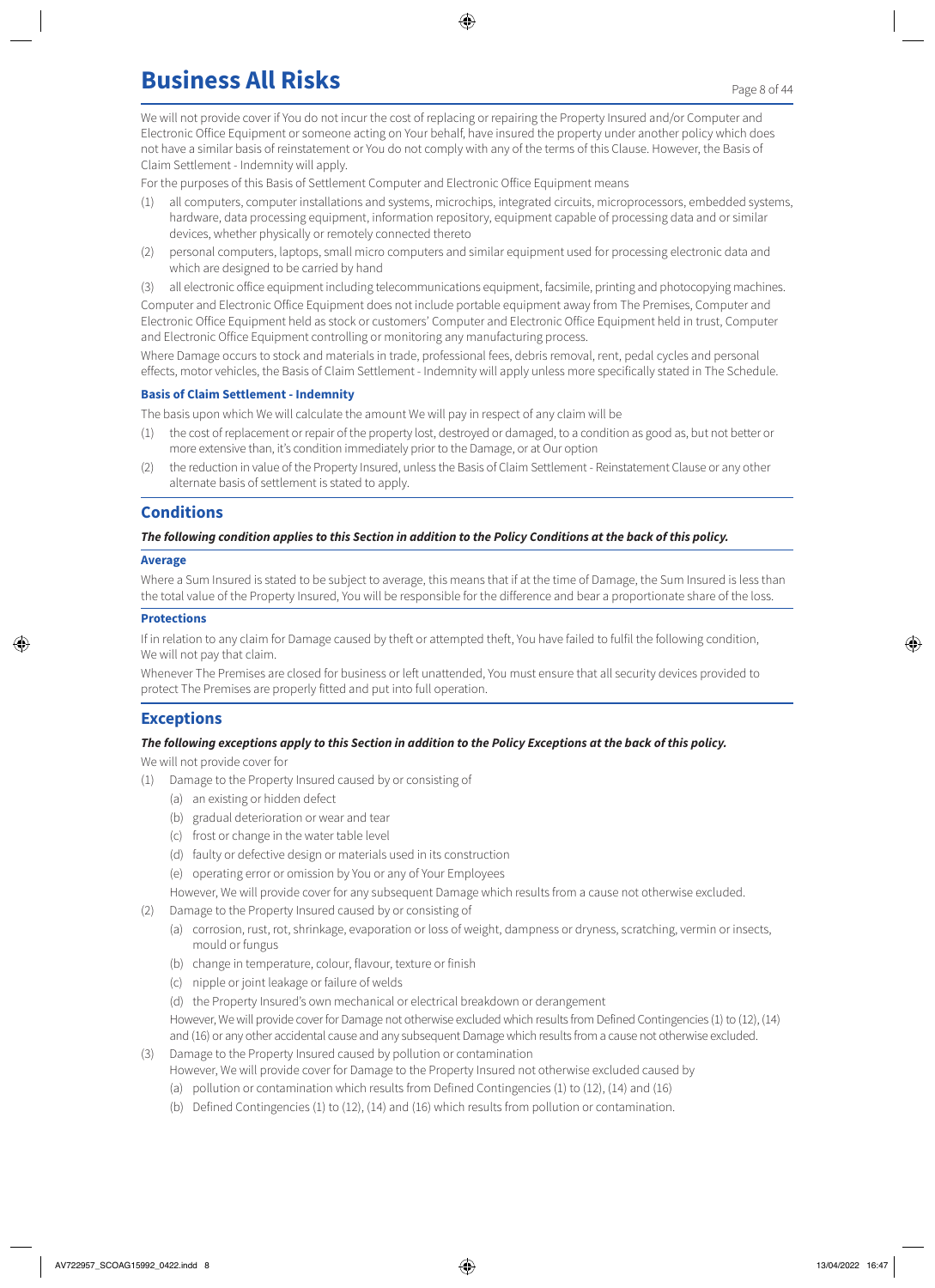## **Business All Risks** Page 9 of 44

- (4) Damage to the Property Insured caused by
	- (a) acts of fraud or dishonesty
	- (b) disappearance, unexplained or inventory shortage, misfiling, misplacing of information or clerical error
- (c) theft or attempted theft from any Unattended Vehicle unless there is evidence of forcible and violent entry into the vehicle. (5) Damage to any building or structure caused by its own cracking or collapse
- However, We will provide cover for Damage if it results from Defined Contingencies (1) to (12) and is not otherwise excluded. (6) Damage
	- (a) to the Property Insured by fire resulting from its undergoing any process involving the application of heat
	- (b) to that portion of the Property Insured caused by its own self ignition, leakage of electricity, short circuiting, or over running
	- (c) resulting from the Property Insured undergoing any process of production or packaging, treatment, testing or commissioning, servicing or repair

However, We will provide cover for Damage if it is caused by fire or explosion and is not otherwise excluded.

- (7) Damage to the Property Insured caused by escape of water from any tank, apparatus or pipe, malicious persons (other than by fire or explosion) or theft or attempted theft when The Premises are Unoccupied
- (8) Damage more specifically insured by You or on Your behalf
- (9) any consequential loss or damage
- (10) any Damage to the Property Insured resulting directly or indirectly from or in connection with any of the following regardless of any other cause or event contributing concurrently or in any other sequence to the loss
	- (a) Terrorism
	- (b) civil commotion in Northern Ireland

(c) any action taken in controlling, preventing, suppressing, or in any way relating to (a) and/or (b) above. Terrorism means

- (i) in respect of Damage occurring in England, Wales and Scotland only but not the territorial seas adjacent thereto as defined by the Territorial Sea Act 1987 nor the Isle of Man or the Channel Islands, acts of persons acting on behalf of or in connection with any organisation which carries out activities directed towards the overthrowing or influencing by force or violence HM Government in the United Kingdom or any other government de jure or de facto
- (ii) in respect of Damage occurring in any territory not specified in (i) above any act or acts including but not limited to
	- the use or threat of force and/or violence, and/or
	- harm or Damage to life or to property or the threat of such harm or Damage including but not limited to harm or Damage by nuclear and/or chemical and/or biological and/or radiological means

caused or occasioned by any person(s) or group(s) of persons or so claimed in whole or in part for political, religious, ideological or similar purposes

In any action, suit or other proceedings where We allege that any Damage results from Terrorism as defined above and is therefore not covered by this Section, the burden of proving that any such Damage is covered under this Section will be upon You

- (11) (a) Loss of Data
	- (b) any Damage to Computer and Electronic Equipment or Failure resulting directly or indirectly from, or in connection with
		- (i) Virus or Similar Mechanism
		- (ii) Denial of Service Attack
		- (iii) unauthorised access to or use of Computer and Electronic Equipment.

However, We will provide cover for subsequent Damage to the Property Insured caused by or resulting from Defined Contingencies (1) to (11), (13), (15) and (16) which is not otherwise excluded and only where such subsequent Damage is insured by this Section

(12) the Excess stated in The Schedule.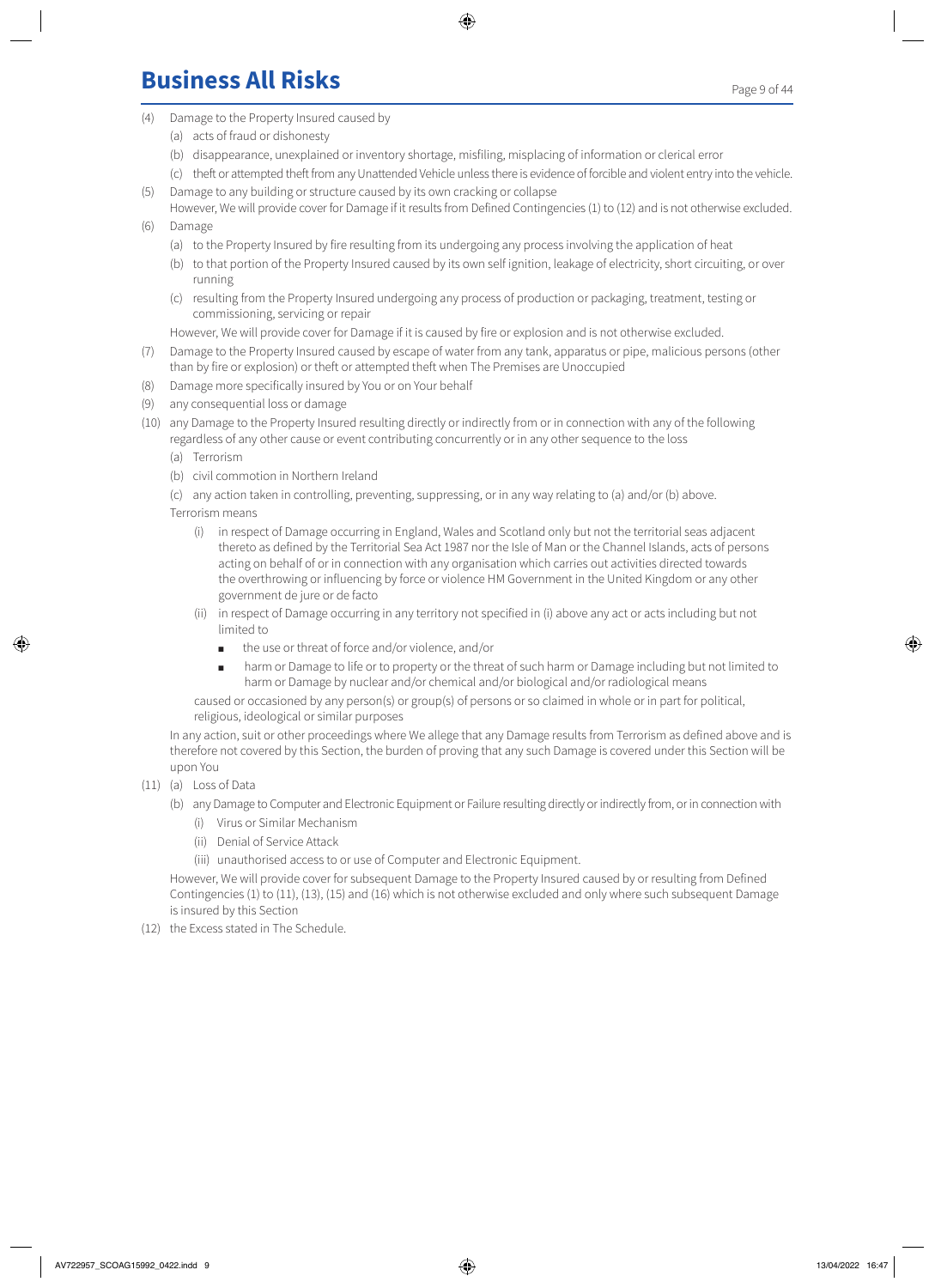## **Money and Assault Page 10 of 44**

## **Definitions**

*The following definitions apply to this Section in addition to the Policy Definitions at the front of this policy and keep the same meaning wherever they appear in the Section, unless an alternative definition is stated to apply*

#### **Business Hours**

Your normal working hours and any other period during which You or any Employee, entrusted with Money is on The Premises in connection with The Business.

#### **Insured Person**

You or Your directors, partners or Employees aged between 16 and 75.

## **Loss of Hearing**

Total and permanent loss of hearing in one or both ears.

#### **Loss of Limb**

In respect of

- (1) an arm, physical severance of all four fingers or total and permanent loss of use of an entire hand or arm at or above the metacarpal phalangeal joints (where the fingers join the palm of the hand).
- (2) a leg, physical severance or total and permanent loss of use of an entire leg at or above the talo-tibial joint (the ankle).

#### **Loss of Sight**

Includes total and permanent loss of sight which will be deemed to have occurred

- in both eyes when the Insured Person's name has been added to the register of blind persons on the authority of a fully qualified ophthalmic surgeon specialist
- (2) in one eye when the degree of sight is 3/60 or less on the Snellen Scale (which means the Insured Person is only able to see at three feet that which they should normally be able to see at 60 feet) and We are satisfied that the condition is permanent and without expectation of recovery.

#### **Loss of Speech**

Total and permanent loss of speech.

## **Permanent Total Disablement**

Permanent disablement (other than Loss of Hearing, Loss of Limb, Loss of Sight or Loss of Speech) which wholly prevents the Insured Person from engaging in or giving attention to their usual occupation and lasts without interruption for more than 12 months from the date of the accident and in all probability will continue for the remainder of the Insured Person's life.

#### **Prescribed Territories**

England, Wales, Scotland, Northern Ireland, the Channel Islands and the Isle of Man.

#### **Temporary Partial Disablement**

Disablement which prevents the Insured Person from attending to a substantial part of their usual occupation.

#### **Temporary Total Disablement**

Disablement which entirely prevents the Insured Person from engaging in their usual occupation.

## **Cover**

#### **Money**

We will cover You for

- (1) loss of Money, up to the Limit Any One Loss stated in The Schedule, which belongs to You or You are responsible for in connection with The Business while
	- (a) in transit
	- (b) in the custody of collectors for 24 hours from the time they receive it or until the next working day whichever is later
	- (c) on The Premises, on contract sites while You or Your Employees are working there or at Your home or that of Your directors, partners or Employees
	- (d) in a bank night safe until removed by the bank
- (2) the cost of replacement or repair following loss of or damage to any safe or strongroom specified in The Schedule, case, bag or waistcoat used for carrying Money following theft or attempted theft occurring during the Period of Insurance.

#### **Assault**

We will pay You, or Your personal representatives, compensation for bodily injury to an Insured Person caused by theft or attempted theft, involving violence or the threat of violence, which occurs in the course of The Business during the Period of Insurance and solely, directly and independently of any other cause which results in any of the following Contingencies

- (1) death
- (2) Loss of Hearing and/or Loss of Sight and/or Loss of Speech
- (3) Loss of Limb
- (4) Temporary Total Disablement (weekly compensation)
- (5) Temporary Partial Disablement (weekly compensation)

within 24 months of bodily injury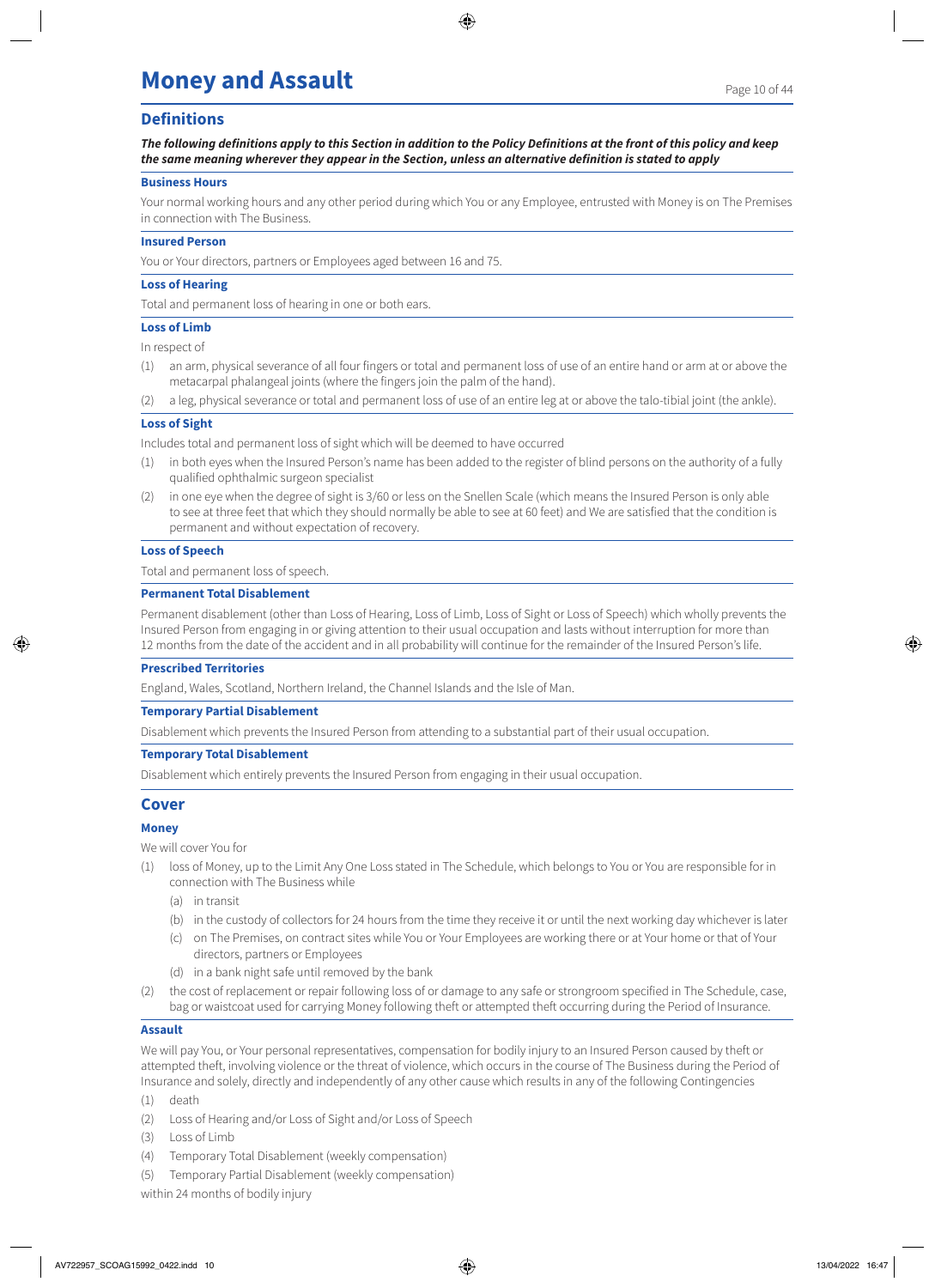## **Money and Assault Page 11 of 44**

(6) Permanent Total Disablement after 24 months of bodily injury.

We will not provide compensation in respect of any claim relating to any non-contracting party's rights to enforce all or any part of this Section. The Contracts (Rights of Third Parties) Act 1999 does not apply to this Section.

## **Clauses**

#### *The following clauses apply to this Section.*

#### **Money**

#### **Clothing and Personal Belongings**

We will provide cover for loss of, or damage to, clothing and personal belongings owned by You or any director, partner or Employee of Yours following theft or attempted theft involving violence or threat of violence which arises in connection with The Business.

The maximum We will pay for any one person in respect of any one loss is £500.

#### **Vending Machines at The Premises**

We will provide cover for Money in vending or gaming machines on The Premises. The maximum We will pay for any one loss is £500.

#### **Assault**

#### **Amounts Payable**

We will pay

- (1) the compensation stated in The Schedule
- (2) weekly compensation at four weekly intervals

(3) compensation under Contingencies (4) and (5) for a maximum of two years from the date that the disablement started. Weekly compensation being paid for the same injury will end if We pay compensation under Contingencies (1), (2), (3) or (6). Insurance will end for the Insured Person if We pay compensation under any of Contingencies (1), (2), (3) or (6).

#### **Medical and Dental Expenses**

In respect of Assault, where compensation is payable for Contingencies (4) or (5), We will also pay for compensation for medical and/or dental expenses which have been incurred in respect of the Insured Person, up to the lower of the 15% or £500 any one loss.

## **Conditions**

#### *The following conditions apply to this Section in addition to the Policy Conditions at the back of this policy.*

#### **Medical Evidence**

In respect of Assault, We will, at Our option, arrange for the Insured Person to undergo a medical examination or, in the event of death, a post mortem examination.

You, or Your personal representatives, will supply to Us, at Your expense, any certificates, information or evidence in the format We require to support a claim.

#### **Records and Key Security**

If in relation to any claim for loss of Money You have failed to fulfil any of the following condition, You will lose Your right to payment for that claim.

#### You must

- (1) keep a complete record of Money in a secure place other than in a safe or strongroom containing Money
- (2) ensure that outside of Business Hours, all safes and/or strongrooms are kept locked and the keys removed from The Premises unless The Premises are occupied by You or any director, partner or authorised Employee of Yours, in which case the keys must be kept in a secure place away from any safe or strongroom
- ensure that whenever The Premises are closed for business or left unattended, all security devices to protect The Premises are properly fitted and put into full operation.

#### **Exceptions**

#### *The following exceptions apply to this Section in addition to the Policy Exceptions at the back of this policy.*

#### **Money**

We will not provide cover for

- (1) loss or shortages due to clerical or accounting errors or omissions, accountancy depreciation, currency fluctuation or consequential loss of any kind
- (2) loss due to the fraud or dishonesty of any director, partner or Employee of Yours which is not discovered within seven working days of the loss or more specifically insured elsewhere
- (3) loss from any Unattended Vehicle
- (4) loss or damage arising outside the Prescribed Territories and the Republic of Ireland
- (5) loss resulting directly or indirectly from forgery, fraudulent alteration or substitution or fraudulent use of a computer or electronic transfer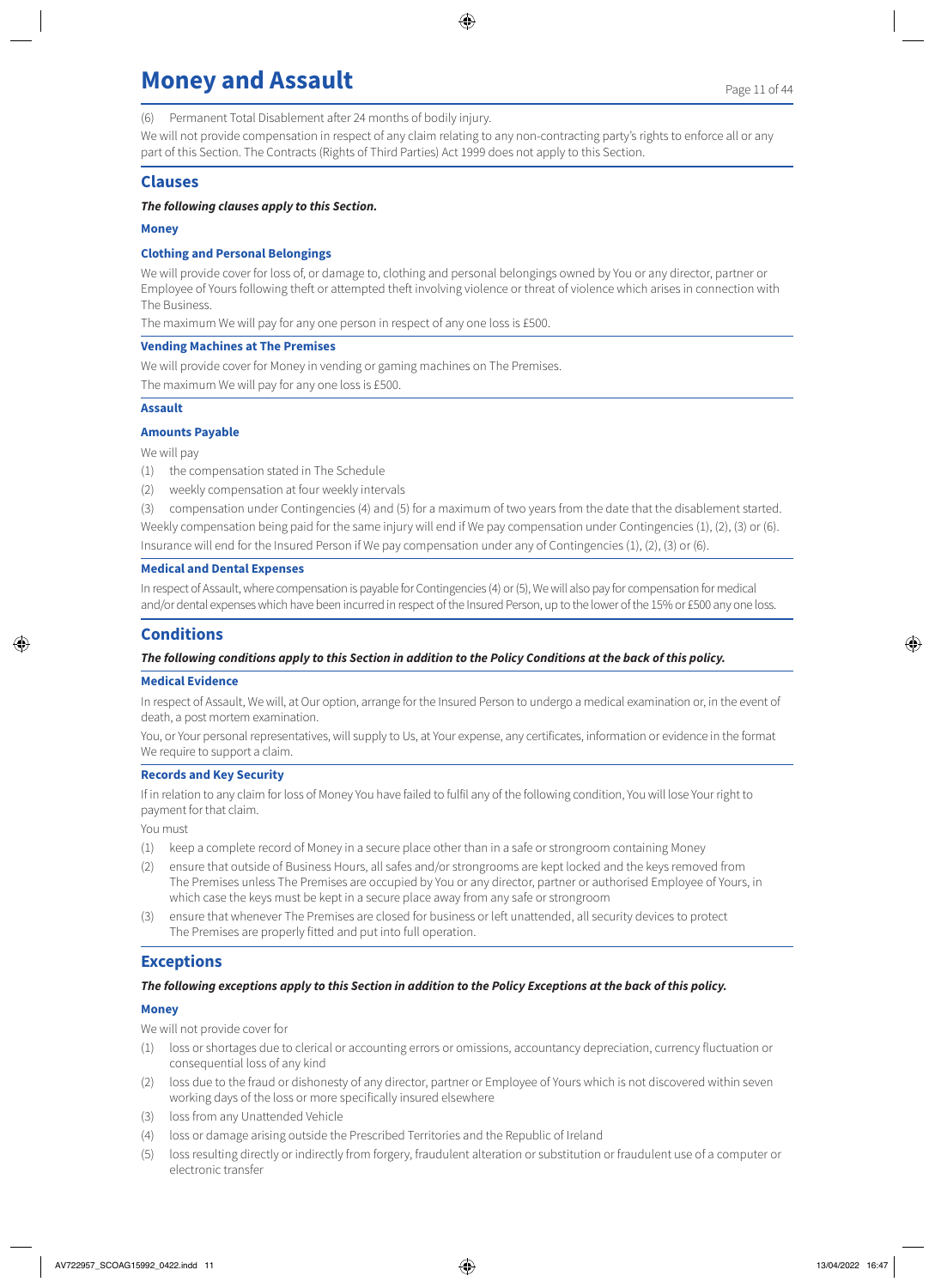- (6) loss resulting from use of any form of payment which proves to be counterfeit, false, invalid, uncollectible or irrecoverable for any reason
- (7) loss of Money resulting directly or indirectly from, or in connection with Virus or Similar Mechanism, Denial of Service Attack, unauthorised access to or use of Computer and Electronic Equipment
- (8) the Excess stated in The Schedule for each and every loss

## **Assault**

(9) any Contingency directly or indirectly caused by the Insured Person suffering from any disability due to a gradually operating cause or any naturally occurring conditions or degenerative process.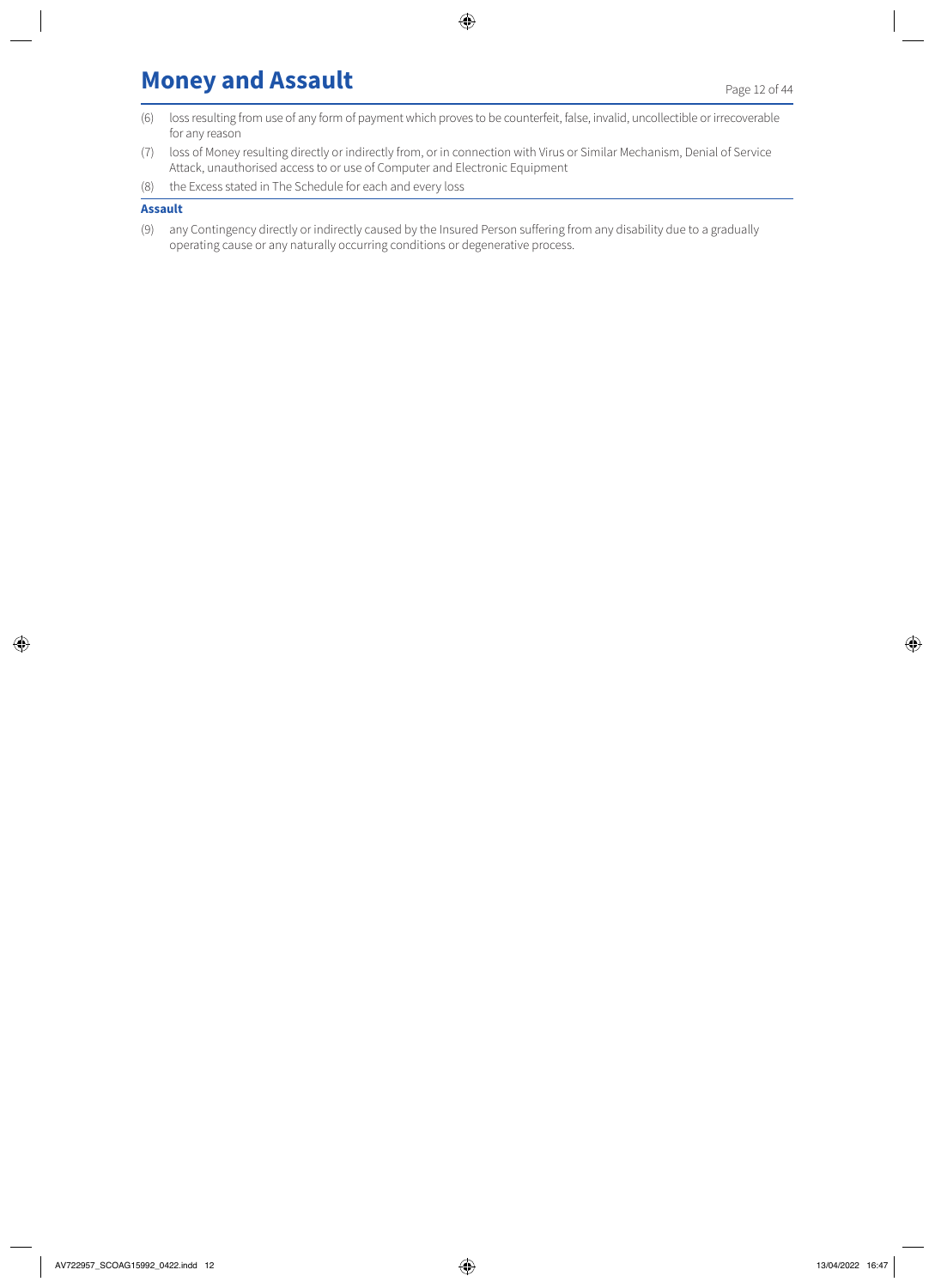## **Business Interruption** Page 13 of 44

## **Definitions**

*The following definitions apply to this Section in addition to the Policy Definitions at the front of this policy and keep the same meaning wherever they appear in the Section, unless an alternative definition is stated to apply.*

#### **Damage**

Physical loss, destruction or damage.

### **Cover**

#### **All Risks**

We will cover You for any interruption or interference with The Business resulting from Damage to property used by You at The Premises for the purpose of The Business occurring during the Period of Insurance caused by the Contingencies stated in The Schedule.

The maximum We will pay for any one claim is

- (1) for any Item, the Sum Insured stated in The Schedule
- (2) in aggregate, the Total Sum Insured unless stated otherwise in the Basis of Settlement.

## **Contingencies**

#### **Fire**

- (1) Fire
- (2) Lightning
- (3) Explosion of boilers or gas in a building not being part of any gas works used for domestic purposes or used for lighting or heating the building.

#### **Explosion**

#### **Aircraft**

Aircraft and other aerial and/or spatial devices or articles dropped from them.

## **Riot, Civil Commotion and Malicious Damage**

Riot, civil commotion, strikers, locked out workers, persons taking part in labour disturbances or malicious persons.

#### **Earthquake**

#### **Storm, Flood and Falling Trees**

#### **Escape of Water/Oil**

Escape of water from any tank, apparatus or pipe or escape of fuel from any fixed oil heating installation.

#### **Impact**

Impact by any vehicle or animal or by goods falling from either.

#### **Theft**

Theft or attempted theft, or theft involving violence or threat of violence to You, Your partners, directors or Employees.

#### **All Risks**

- (1) Any Damage not excluded by the terms of the Business All Risks Section of this policy and
- (2) Damage not otherwise excluded by the terms of the Business All Risks Section of this policy caused by Defined Contingencies (1) to (12) to
	- (a) boilers on The Premises
	- (b) glass, china, earthenware, marble or other fragile objects
	- (c) vehicles licensed for road use including accessories on or attached to them
	- (d) caravans or trailers
	- (e) railway locomotives or rolling stock
	- (f) watercraft or aircraft
	- (g) property in the course of construction including materials for use in the construction
	- (h) land, roads or pavements, piers, jetties, bridges, culverts or excavations
	- (i) livestock
	- (j) growing crops or trees.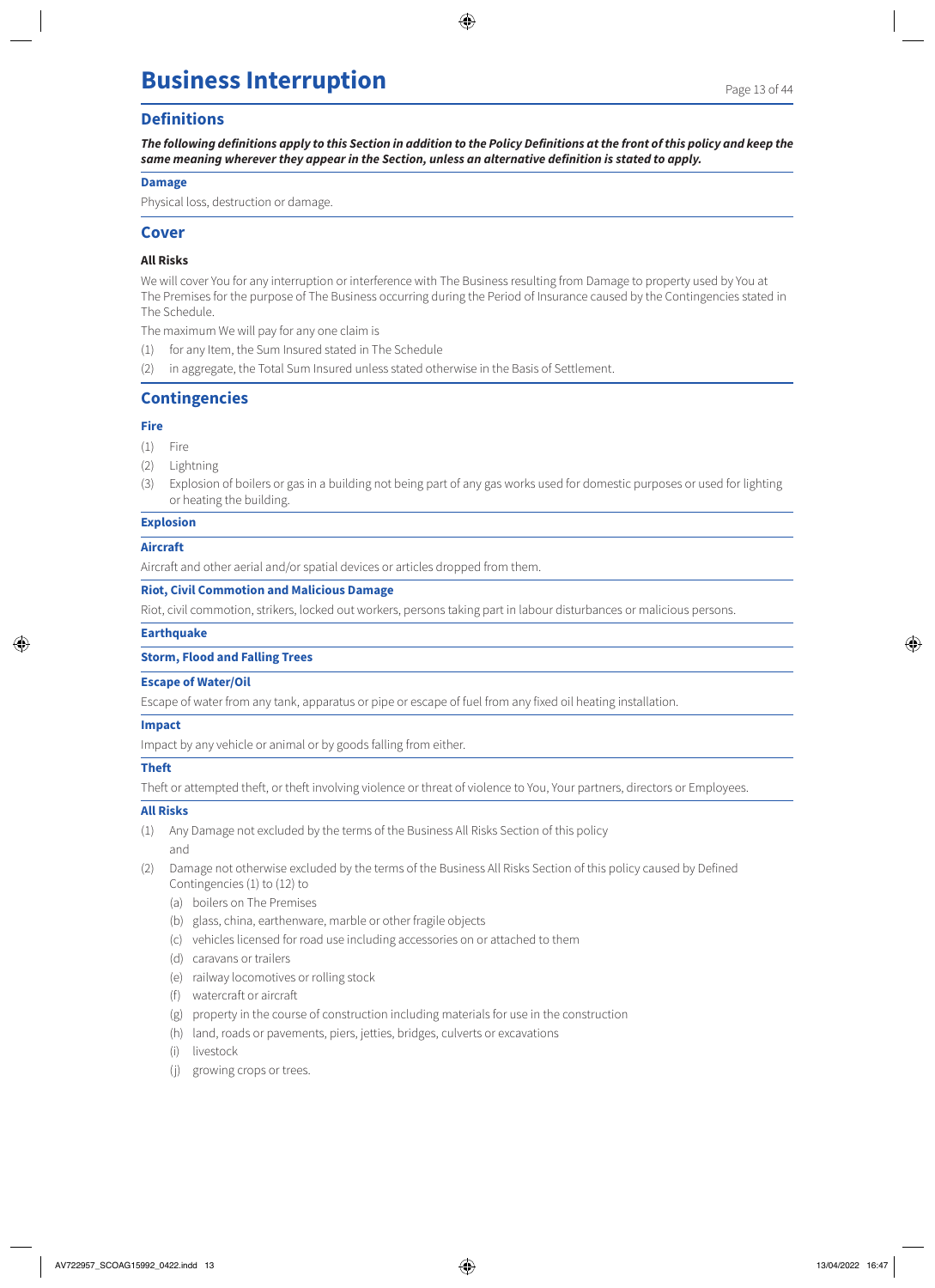## **Clauses**

#### *The following clauses apply to this Section.*

#### **Essential Personnel**

We will only pay the additional costs and/or expenses You necessarily and reasonably incur solely to prevent or limit a reduction in Turnover, Revenue, Fees, or Rentals as insured by this Section during the Indemnity Period which but for such additional costs and/or expenses would have taken place caused by

- (1) death of any of Your Principals,
- or
- (2) total and permanent disablement of any of Your Principals, which prevents them from attending to their normal occupation due to injury caused by accidental and violent means.

The maximum We will pay in any one Period of Insurance is £10,000.

The following definition applies to this Clause

#### **Principals**

Any person who is an owner, partner, company director or trustee of The Business.

#### **Full Failure of Electricity, Gas and/or Water Supply**

We will provide cover following the accidental failure of Your supply of

- (1) electricity
- (2) gas
- (3) water

at the terminal ends of Your supplier's feed at The Premises within the Prescribed Territories which interrupts or interferes with The Business during the Period of Insurance.

The maximum We will pay in respect of any one claim and in total in respect of all claims in the Period of Insurance is £10,000. The Maximum Indemnity Period is 12 months.

We will not provide cover for any accidental failure

- (1) caused by the deliberate act of any supplier of
	- (a) electricity
	- (b) gas
	- (c) water

or caused by the exercise by any supplier of (a) – (c) above of its power to withdraw or restrict supply or services

- (2) caused by any industrial action
- (3) in respect of water supply only, caused by drought or other weather conditions unless equipment has been damaged
- (4) lasting less than 4 consecutive hours unless the failure results from Damage to any
	- (a) generating sub-station of Your supplier of electricity
	- (b) land based premises of Your supplier(s) of gas and/or of any natural gas producer directly linked to Your supplier(s) of gas
	- (c) water works and/or pumping station of Your supplier(s) of water
	- within the Prescribed Territories.
- (5) lasting more than 7 consecutive days unless the failure results from Damage to any
	- (a) generating sub-station of Your supplier of electricity
	- (b) land based premises of Your supplier(s) of gas and/or of any natural gas producer directly linked to Your supplier(s) of gas
	- (c) water works and/or pumping station of Your supplier(s) of water
	- within the Prescribed Territories.

This Clause does not apply in respect of any other Business Interruption Clause and the amount payable is inclusive of any amounts payable under the provision of any other Clauses.

#### **Full Failure of Telecommunications**

We will provide cover following the accidental failure of Your supply of telecommunications and internet services at the incoming line terminals or receivers at The Premises in the Prescribed Territories which interrupts or interferes with The Business during the Period of Insurance.

The maximum We will pay in respect of any one loss is £100 per day and £2,500 in the Period of Insurance.

We will not provide cover for any accidental failure

- (1) caused by the deliberate act of any supplier of telecommunications and internet services or caused by the exercise of any supplier of telecommunications and internet services power to withdraw or restrict supply or services
- (2) caused by any industrial action
- (3) caused by drought, atmospheric or weather conditions but this will not exclude accidental failure due to Damage to equipment caused by such conditions
- (4) caused by the failure of any satellite
- (5) lasting less than 24 consecutive hours
- (6) lasting more than 7 consecutive days unless the failure results from Damage at any land based premises of Your supplier(s) of telecommunications and internet services in the Prescribed Territories.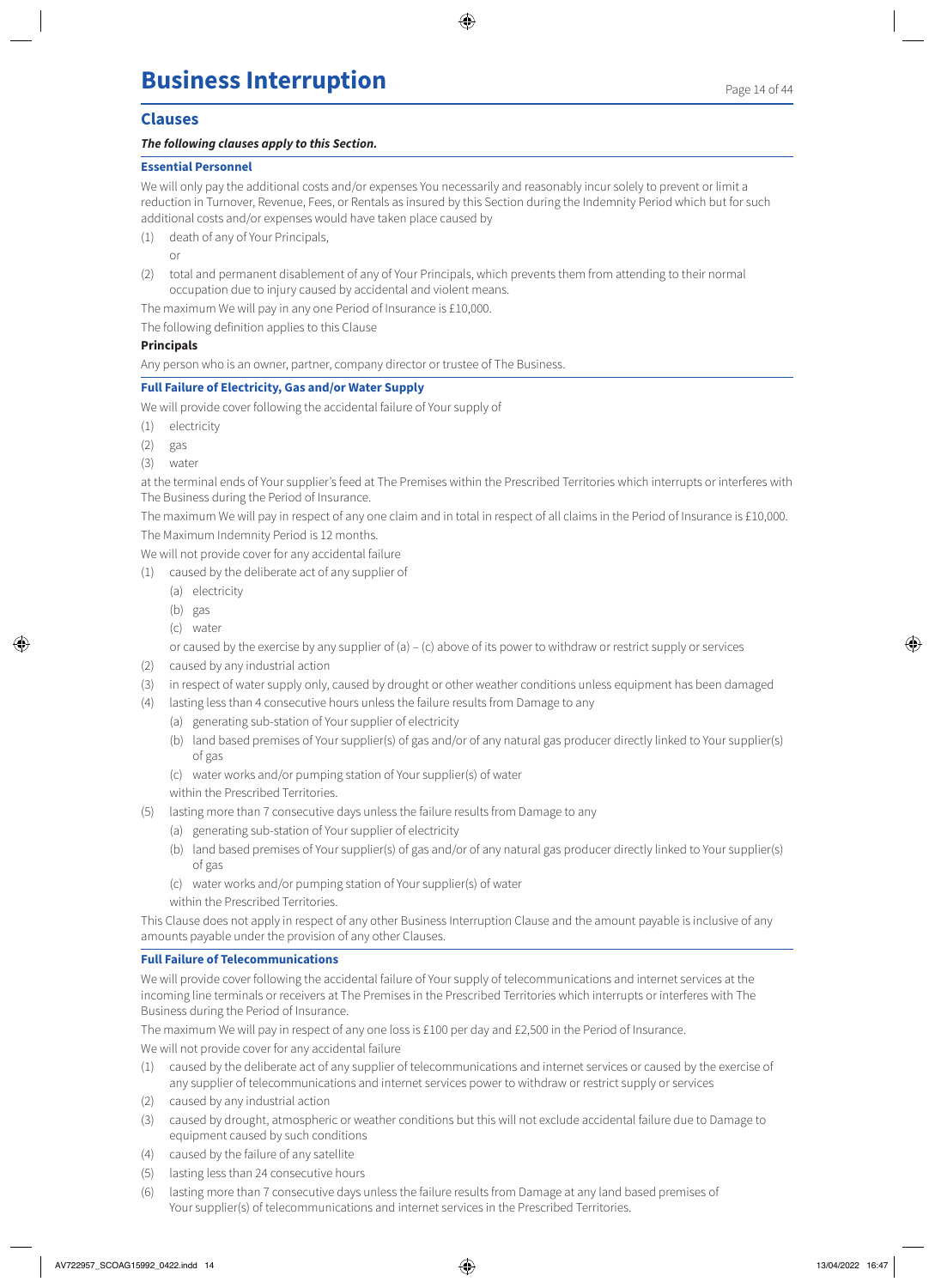## **Business Interruption** Page 15 of 44

This Clause does not apply in respect of any other Business Interruption Clause and the amount payable is inclusive of any amounts payable under the provisions of any other Clauses.

#### **Lottery Winners**

We will provide cover for the additional costs and/or expenses You incur, including but not limited to, recruitment and additional overtime costs and the cost of employing temporary staff for amounts in excess of permanent full time rates of payment, where an Employee or group of Employees resign from their post(s) within The Business as a direct consequence of them securing a win in a Lottery.

The maximum We will pay in respect of any one Period of Insurance will be £10,000.

We will not provide cover unless the Employee or group of Employees resign within 14 days from the date of the successful Lottery win, and the amount won is in excess of £100,000.

For the purposes of this Clause, the following definitions apply:

#### **Indemnity Period**

The period during which The Business results are affected due to an Employee or group of Employees resigning from their post(s) within The Business as a direct consequence of their securing a win in a Lottery, starting from the date of the first resignation and ending no later than the Maximum Indemnity Period.

#### **Lottery**

UK National Lottery Prize Draws including Scratchcards, UK National Football Pools, Euro Millions Lottery, Irish National Lottery and UK Premium Bond Prize Draws.

#### **Maximum Indemnity Period**

1 Month.

#### **Outsourced Administrative Service Providers**

We will provide cover for additional costs, reasonably and necessarily incurred by You with Our consent, during the Indemnity Period following Damage at The Premises and/or to the property of any Administrative Service Provider within the Territorial Limit which results in the Administrative Service Provider failing to deliver the contracted service to The Business.

The maximum We will pay in respect of any one Period of Insurance is £10,000.

We will not provide cover for:

- (1) any interruption or interference with The Business arising from the failure of the Administrative Service Provider which lasts less than 12 hours
- (2) Denial of Service Attack, Virus or Similar Mechanism
- (3) Damage at any premises of suppliers of electricity, gas, water or telecommunication services
- (4) costs recoverable under contract from the Administrative Service Provider
- (5) any loss, interference or interruption with The Business under this Clause for any Administrative Service Provider who are not under contract with You
- (6) any such amounts more specifically insured.

For the purpose of this Clause the following definitions apply

#### **Administrative Service Provider**

Services provided to You for a fee under contract and which undertakes all or part of such clerical activities required for The Business to operate and not undertaken by Your own employees including but not limited to wage and salary management, information technology and telecommunication help desks, human resources, legal advice, sales and marketing.

#### **Insured Contingency**

Where such services provided are undertaken at an Administrative Service Provider's premises located outside of the Prescribed Territories, the Insured Contingencies will be restricted to fire, lightning and explosion.

#### **Indemnity Period**

The period during which The Business results are affected due to the Damage, beginning with the date of the Damage and ending not later than the Maximum Indemnity Period.

#### **Maximum Indemnity Period**

6 Months.

#### **Territorial Limit**

Anywhere in the World.

## **Prevention of Access**

We will provide cover for loss resulting from interruption or interference with The Business as a result of Damage to Property

- (1) within 1 mile of the boundary of The Premises as stated in The Schedule; and
- (2) which physically prevents or restricts access to, or use of, The Premises.

Unless otherwise specified, the maximum We will pay in the aggregate in respect of any one Period of Insurance is £10,000. We will not provide cover for

- (1) any action taken in controlling, preventing or suppressing the spread of any disease
- (2) any danger or disturbance caused wholly or party by You, or through Your misconduct, connivance, neglect or omission
- (3) any interruption or interference lasting less than 72 consecutive hours.

### **Definitions**

For the purposes of this Clause, the following definitions apply: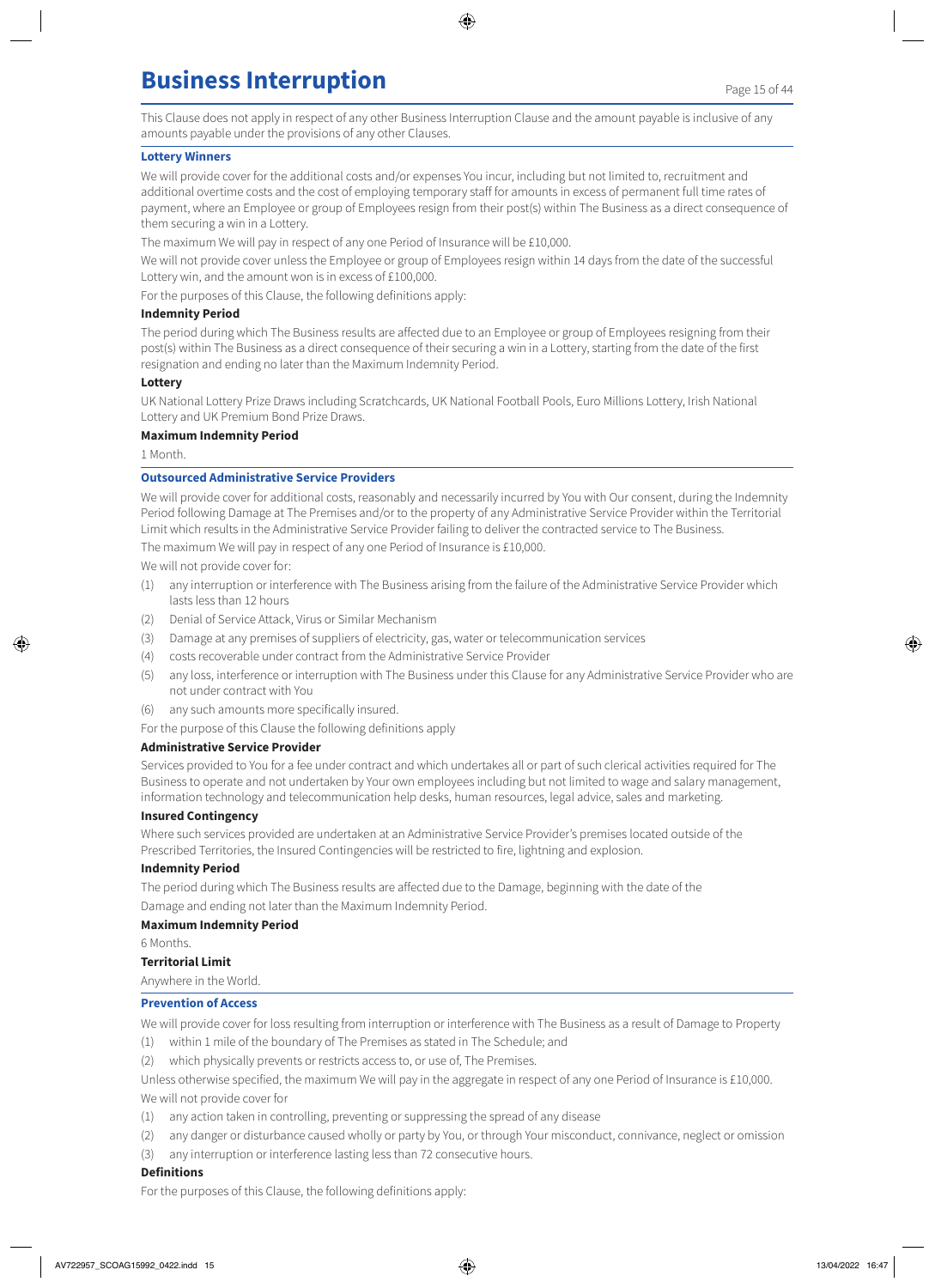### **Indemnity Period**

The period during which the results of The Business are affected due to the accident, occurrence or discovery starting from the date The Premises are closed or their use restricted and ending not later than the Maximum Indemnity Period.

## **Maximum Indemnity Period**

3 Months.

This Clause does not apply in respect of any other Business Interruption Clause. The amount payable is inclusive of any amounts payable under the provisions of any other Clauses.

## **Workplace Recovery Office Facilities**

We will pay You following Damage at The Premises which results in You using such Workplace Recovery Office Facilities or IT Recovery Services for a period lasting more than 24 hours to either avoid or mitigate such interruption or interference with The Business either:

- (1) the current annual contract fee paid or required to be paid by You where You have in place prior to the Damage an external contract for the provision of Workplace Recovery Office Facilities or IT Recovery Services supplied by a disaster recovery services provider, or
- (2) additional costs of any similar replacement Workplace Recovery Office Facilities or IT Recovery Services where You have in place, Your own internal designated Workplace Recovery Office Facilities IT Recovery Services which results in You using, or temporarily losing the use of, Your own internal designated facilities or services.

The maximum We will pay in any one Period of Insurance is £10,000.

For the purposes of this Clause the following definitions apply

#### **IT Recovery Services**

Temporary Information Technology facilities.

## **Workplace Recovery Office Facility**

Temporary replacement office accommodation and services.

## **Basis of Settlement**

*The following basis of settlement cover applies to this Section where stated in The Schedule, except where otherwise stated.*

## **Revenue Sum Insured Basis Specification**

### **Item**

Revenue Sum Insured stated in The Schedule.

## **Basis of Settlement**

We will cover You only for loss of Revenue due to

- (1) reduction in Revenue, and
- (2) increase in cost of working.

We will pay, less any savings during the Indemnity Period in business charges or expenses, payable out of Revenue, which reduce or cease due to the Damage,

- (1) Revenue, the amount by which, due to the Damage, the Standard Revenue exceeds the Revenue during the Indemnity Period.
- (2) increase in cost of working, any additional expense You necessarily and reasonably incur solely to prevent or limit a reduction in Revenue during the Indemnity Period which but for such additional expenses would have taken place due to the Damage.

We will not pay, in respect of (2) above, more than the reduction avoided by the expenditure. If at the time of the Damage the Sum Insured is less than the Annual Revenue, proportionately increased where the Maximum Indemnity Period exceeds 12 months, You will be Your own insurer for the difference and bear a rateable share of the loss.

## **Notes**

All terms in this Section exclude Value Added Tax to the extent that You are accountable to the Tax Authorities for Value Added Tax. Any adjustment made for current cost accounting will be ignored.

## **Clauses**

#### *The following clauses apply to this Specification.*

#### **Alternative Premises**

The Revenue during the Indemnity Period will include any money paid or payable to You during the Indemnity Period for goods sold or services provided elsewhere than at the Premise.

## **Auditors and Professional Accountants Fees**

We will pay Your auditors' and professional accountants' reasonable charges for

- (1) producing information We require for investigating any claim, and
- (2) confirming the information is in accordance with Your business books

The maximum We will pay for any claim, including auditors' and professional accountants' charges, is the Sum Insured.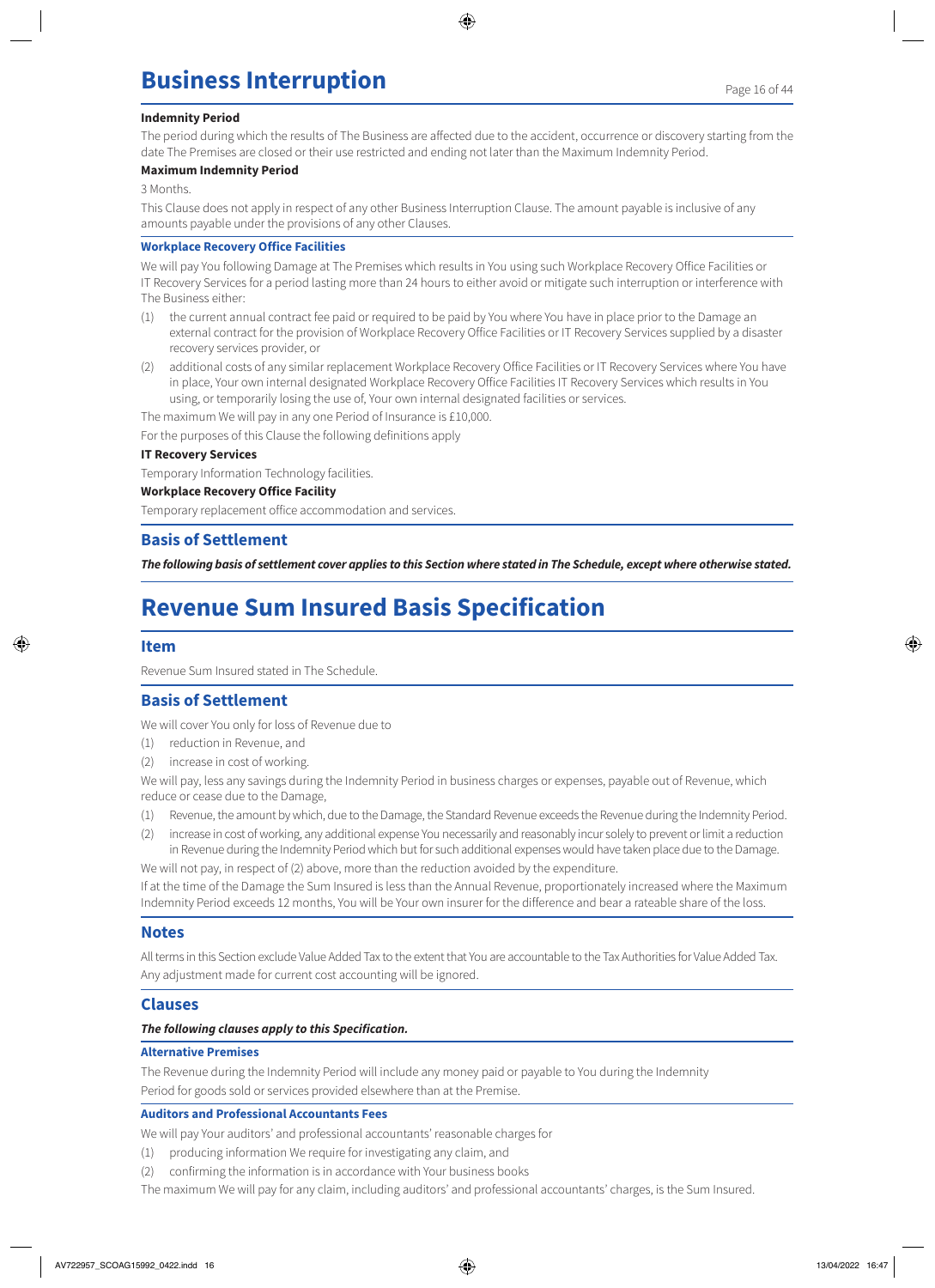#### **Automatic Reinstatement**

The Sums Insured stated in The Schedule will not be reduced by the amount of any claim unless We or You give written notice to the contrary.

However, You must pay any additional premium required to reinstate the Sum Insured.

### **Definitions**

*The following definitions apply to this Specification in addition to the definitions stated in this Section and the Policy Definitions at the front of this policy and keep the same meaning wherever they appear in the Specification.*

#### **Annual Revenue**

The Revenue during the 12 months immediately before the date of the Damage.

#### **Standard Revenue**

The Revenue during the 12 months immediately before the date of the Damage which corresponds with the Indemnity Period. Annual Revenue and Standard Revenue may be adjusted to reflect any trends or circumstances which affect The Business before or after the Damage and/or would have affected The Business had the Damage not occurred. The adjusted figures represent as near as possible the results which would have been achieved during the same period had the Damage not occurred.

#### **Indemnity Period**

The period during which The Business results are affected due to the Damage, beginning with the date of the Damage and ending not later than the Maximum Indemnity Period.

#### **Maximum Indemnity Period**

The number of months stated in The Schedule, unless amended in any Additional Cover or Clause.

#### **Revenue**

As stated in The Schedule.

## **Increased Cost of Working – Increased Office Expenses Basis Specification**

#### **Item**

Increased Office Expenses Sum Insured stated in The Schedule. The Schedule will state which of the above items apply and any other items which apply.

## **Basis of Settlement**

We will pay Your Increase in Office Expenses reasonably and necessarily incurred as a result of the Damage, to continue The Business during the Indemnity Period, less any savings during the Indemnity Period which reduce or cease due to the Damage. The maximum amount We will pay for any one book, document or set of documents, will be 5% of the Sum Insured applicable to Premises at which the Damage has occurred.

The maximum amount We will pay for any one Premises is the Maximum Limit.

## **Definitions**

*The following definitions apply to this Specification in addition to the definitions stated in this Section and the Policy Definitions at the front of this policy and keep the same meaning wherever they appear in the Specification.*

#### **Increase in Office Expenses**

(1) Additional cost of

- (a) rent, rates and taxes of temporary premises
- (b) any premium, or compensation, necessary to obtain the use of temporary premises
- (c) removal to and from, or suitably adapting, temporary premises
- (d) clerical assistance and advertising
- (2) the cost of
	- (a) replacing destroyed or damaged books or documents which belong to You, which You hold in trust, or for which You are responsible and which require to be replaced and are capable of being replaced
	- (b) obtaining evidence of the contents of any essential documents which cannot be replaced
- (3) other additional costs, to which We have not specifically referred, incurred with Our prior agreement.

#### **Indemnity Period**

The period during which The Business results are affected due to the Damage, beginning with the date of the Damage and ending not later than the Maximum Indemnity Period.

#### **Maximum Indemnity Period**

The number of months stated in The Schedule, unless amended in any Additional Cover or Clause.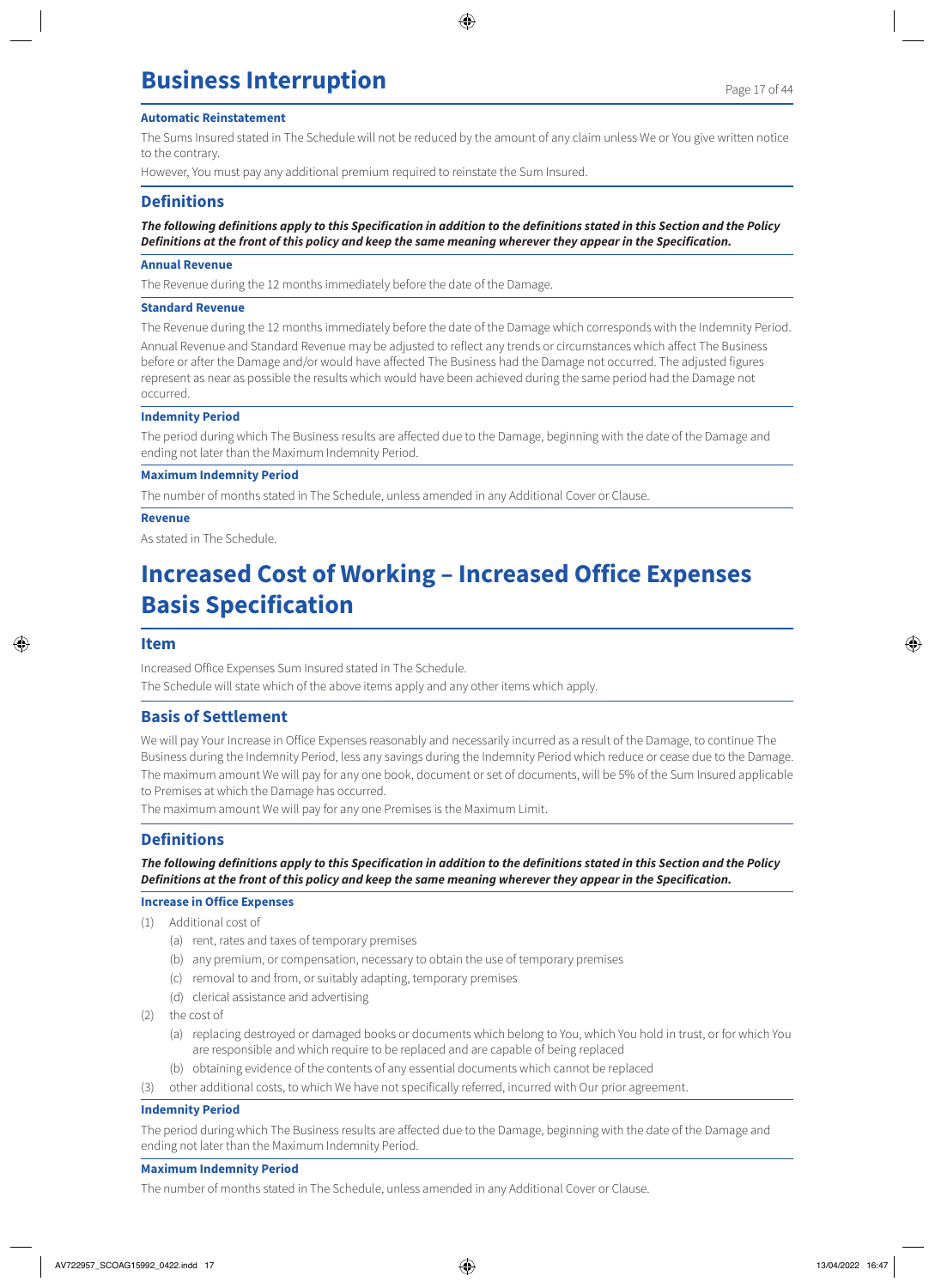#### **Maximum Limit**

- (1) The result of dividing the Sum Insured, under Increased Office Expenses, by the number of separate locations of all of The Premises
- (2) if a limit stated in The Schedule applies to one or more location, the Maximum Limit for the location will be calculated by applying the 'Percentage Limit' shown against each location to the Sum Insured under Increase in Office Expenses.

The remainder of the Sum Insured will be divided equally between the other locations to produce the Maximum Limit for each. If the limit is shown as an amount, this amount will be the Maximum Limit for the location concerned.

If the Maximum Indemnity Period exceeds 12 months, the maximum amount We will pay during any period of 12 months of the Indemnity Period, will be the proportion of the maximum amount recoverable which 12 months has to the number of months in the Maximum Indemnity Period.

## **Conditions**

#### *The following conditions apply to this Section in addition to the Policy Conditions at the back of this policy.*

#### **Alteration**

We will not cover You under this Section if

- (1) any Policyholder
	- (a) agrees a composition or arrangement with creditors, or
	- (b) agrees a proposal for a voluntary arrangement for a composition of debts or a scheme of arrangement approved in accordance with the Insolvency Act 1986 or any successor act, or
	- (c) has an application made under the Insolvency Act 1986 or any successor act to the court for the appointment of an administrator, or
	- (d) has a winding up order made or a resolution for voluntary winding up passed except for the purposes of amalgamation or reconstruction, or has a provisional liquidator, receiver, or receiver and manager of The Business duly appointed, or
	- (e) has an administrative receiver, as defined in the Insolvency Act 1986 or any successor act, appointed or has possession taken by or on behalf of the holders of any debentures secured by floating charge or of any property comprised in or subject to the floating charge

(2) Your interest ceases otherwise than by Your death

However, We will provide cover if We agree otherwise.

#### **Claims Procedures**

If in relation to any claim, You have failed to comply with the following Claims Procedures, You will lose Your right to payment for that claim.

You must

- (1) take any action reasonably practicable to minimise any interruption of or interference with The Business or to avoid or minimise any Damage
- (2) at Your expense, provide Us with details of the claim and of any other insurances covering the Damage within 30 days after the expiry of the Indemnity Period or such further time that We may allow and provide Us with books, records and documents We require to assess Your claim
- (3) repay Us, any payment on account We have already made, if You fail to comply with this condition.

#### **Index Linking**

Where it states in The Schedule that index linking applies, the amounts insured will be adjusted at Renewal in line with any increase in the level of such suitable recognised index or indices as We select.

In the event of a reduction in the level of such index or indices We will retain Your existing amounts insured unless You advise Us otherwise.

These adjustments will continue during the Period of Insurance, period of repair, replacement or reinstatement.

#### **Payments on Account**

Claim payments on account may be made to You during the Indemnity Period, if required.

#### **Property Cover**

We will not provide cover under this Section unless

- there is in force, at the time of the Damage, an insurance policy covering Your interest in the property at The Premises for the Damage, and
- (2) payment has been made or liability admitted for such Damage, or payment would have been made or liability would have been admitted for such Damage but for the exclusion of losses below a stated amount in such insurance policy.

#### **Subrogation Rights Waiver**

In the event of a claim under this Section, We agree to waive any rights, remedies or relief to which We may be entitled by subrogation against

- (1) any company whose relationship to You is either a parent or subsidiary and/or
- (2) any company which is a subsidiary of a parent company of which You are a subsidiary

as defined in the relevant legislation current at the time of Damage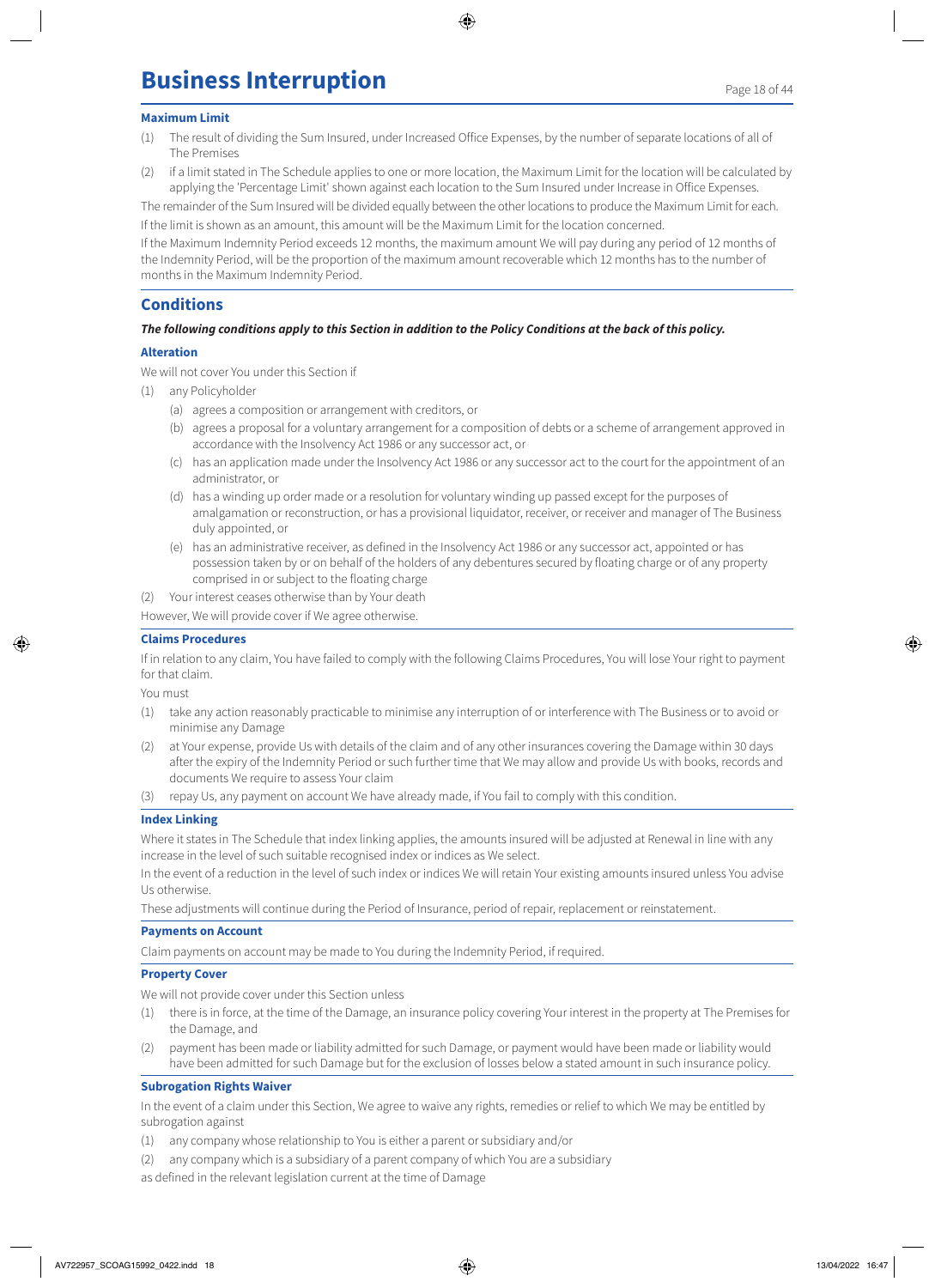## **Exceptions**

### *The following exceptions apply to this Section in addition to the Policy Exceptions at the back of this policy.*

### **All Risks**

- We will not provide cover for
- (1) Damage to the Property Insured caused by or consisting of
	- (a) an existing or hidden defect
	- (b) gradual deterioration or wear and tear
	- (c) frost or change in the water table level
	- (d) faulty or defective design or materials used in its construction
	- (e) faulty or defective workmanship or operating error or omission by You or any of Your Employees
	- However, We will provide cover for any subsequent Damage which results from a cause not otherwise excluded.
- (2) Damage to the Property Insured caused by or consisting of
	- (a) corrosion, rust, rot, shrinkage, evaporation or loss of weight, dampness or dryness, scratching, vermin or insects, mould or fungus
	- (b) change in temperature, colour, flavour, texture or finish
	- (c) nipple or joint leakage or failure of welds
	- (d) cracking, fracturing, collapse or overheating of a boiler, vessel, machine or apparatus in which internal pressure is due to steam only and any associating piping
	- (e) the Property Insured's own mechanical or electrical breakdown or derangement

However, We will provide cover for Damage not otherwise excluded which results from Defined Contingencies (1) to (12) or any other accidental cause and any subsequent Damage which results from a cause not otherwise excluded.

(3) Damage to the Property Insured caused by pollution or contamination

However, We will provide cover for Damage to the Property Insured not otherwise excluded caused by pollution or contamination which results from Defined Contingencies (1) to (12) or Defined Contingencies (1) to (12) which results from pollution or contamination.

- (4) Damage to the Property Insured caused by
	- (a) subsidence, ground heave or landslip unless resulting from fire, explosion, earthquake or escape of water from any tank, apparatus or pipe, or specifically mentioned as insured in The Schedule
	- (b) normal settlement of new structures
	- (c) acts of fraud or dishonesty
	- (d) disappearance, unexplained or inventory shortage, misfiling, misplacing of information or clerical error.
- (5) Damage to any building or structure caused by its own cracking or collapse
- However, We will provide cover for Damage if it results from Defined Contingencies (1) to (12) and is not otherwise excluded.
- (6) Damage to gates, fences or moveable property in the open by wind, rain, hail, sleet or snow, flood or dust However, We will provide cover for Damage to such property caused by falling trees which is not otherwise excluded.
- (7) Damage
	- (a) to the Property Insured by fire resulting from its undergoing any process involving the application of heat
	- (b) to that portion of the Property Insured caused by its own self ignition, leakage of electricity, short circuiting, or over running
	- (c) resulting from the Property Insured undergoing any process of production or packaging, treatment, testing or commissioning, servicing or repair
	- However, We will provide cover for Damage if it is caused by fire or explosion and is not otherwise excluded.
- (8) Damage while any building is Unoccupied caused by escape of water as a result of freezing of any automatic sprinkler in The Premises
- (9) Damage to glass, china, earthenware, marble or other fragile objects, which do not form part of the structure of the Buildings or its fixtures and fittings, unless specifically mentioned as being insured in The Schedule

However, We will provide cover for Damage if it results from a Defined Contingency and is not otherwise excluded.

- (10) Damage to
	- (a) vehicles licensed for road use including accessories on or attached to them, caravans or trailers
	- (b) railway locomotives or rolling stock
	- (c) watercraft or aircraft
	- (d) property in the course of construction including materials for use in the construction
	- (e) land, piers, jetties, bridges, culverts or excavations
	- (f) livestock, growing crops or trees

However, We will provide cover for property which is specifically stated as being insured in The Schedule and the Damage is not otherwise excluded.

(11) Damage insured by any marine policy or which would be insured under any marine policy if this policy did not exist However, We will provide cover for Damage not otherwise excluded for any sum beyond the amount which would have been payable under the marine policy had the insurance not existed.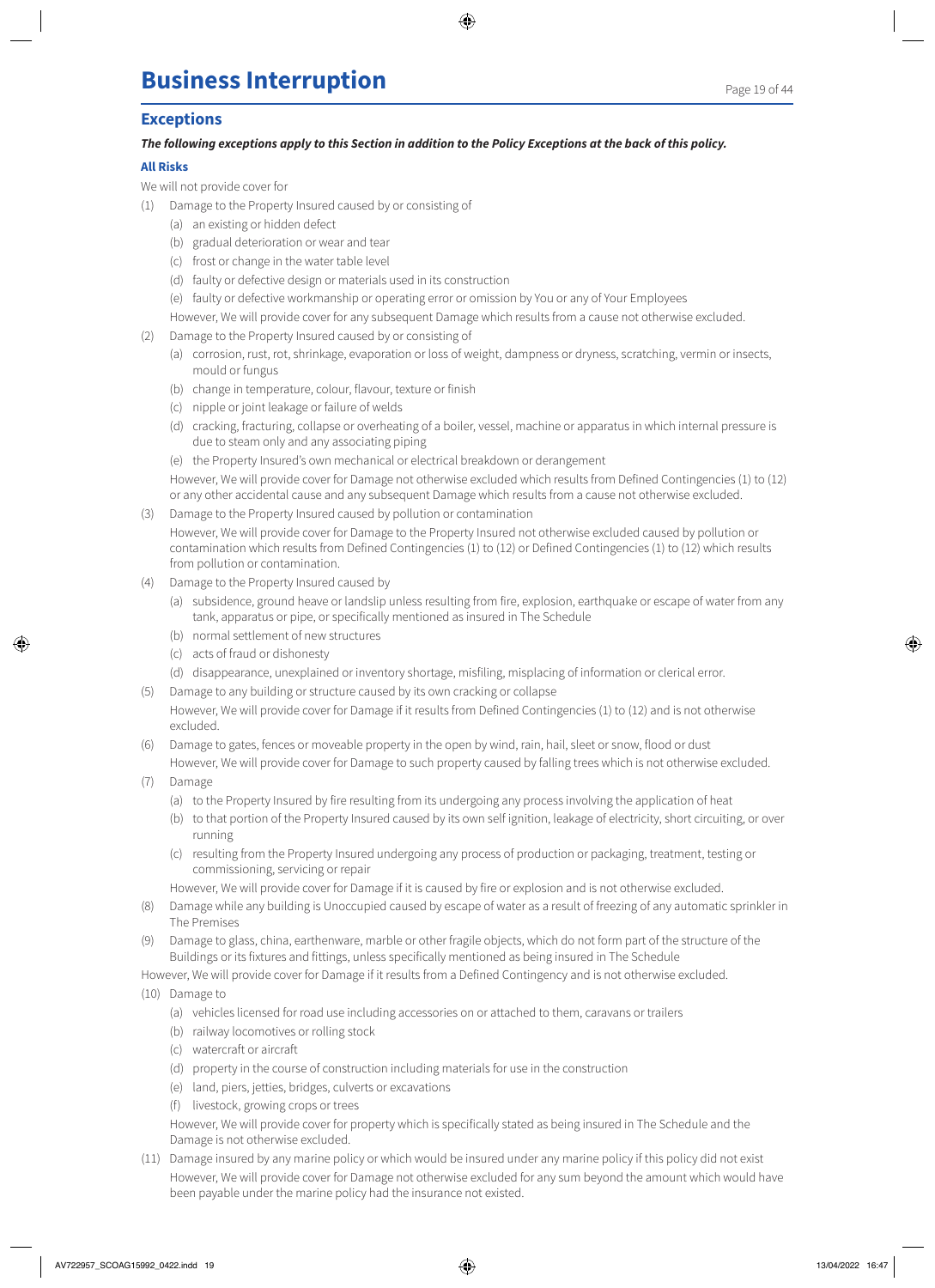- (12) Damage more specifically insured by You or on Your behalf
- (13) any Damage to the Property Insured resulting directly or indirectly from or in connection with any of the following regardless of any other cause or event contributing concurrently or other sequence to the loss
	- (a) Terrorism
	- (b) civil commotion in Northern Ireland

(c) any action taken in controlling, preventing, suppressing, or in any way relating to (a) and/or (b) above.

Terrorism means

- (i) in respect of Damage occurring in England, Wales and Scotland only but not the territorial seas adjacent thereto as defined by the Territorial Sea Act 1987 nor the Isle of Man or the Channel Islands acts of persons acting on behalf of or in connection with any organisation which carries out activities directed towards the overthrowing or influencing by force or violence HM Government in the United Kingdom or any other government de jure or de facto
- (ii) in respect of Damage occurring in any territory not specified in (i) above any act or acts including but not limited to the use or threat of force and/or violence, and/or harm or Damage to life or to property or the threat of such harm or Damage including but not limited to harm or Damage by nuclear and/or chemical and/or biological and/or radiological means caused or occasioned by any person(s) or group(s) of persons or so claimed in whole or in part for political, religious, ideological or similar purposes.

In any action, suit or other proceedings where We allege that any Damage results from Terrorism as defined above and is therefore not covered by this Section, the burden of proving that any such Damage is covered under this Section will be upon You

- (14) (a) Loss of Data
	- (b) any Damage to Computer and Electronic Equipment or Failure resulting directly or indirectly from, or in connection with
		- (i) Virus or Similar Mechanism
		- (ii) Denial of Service Attack
		- (iii) unauthorised access to or use of Computer and Electronic Equipment

However, We will cover You in respect of subsequent Damage to the Property Insured caused by or resulting from Defined Contingencies (1) to (11) and (13) which is not otherwise excluded and only where such subsequent Damage is insured by this Section.

(15) the Excess stated in The Schedule.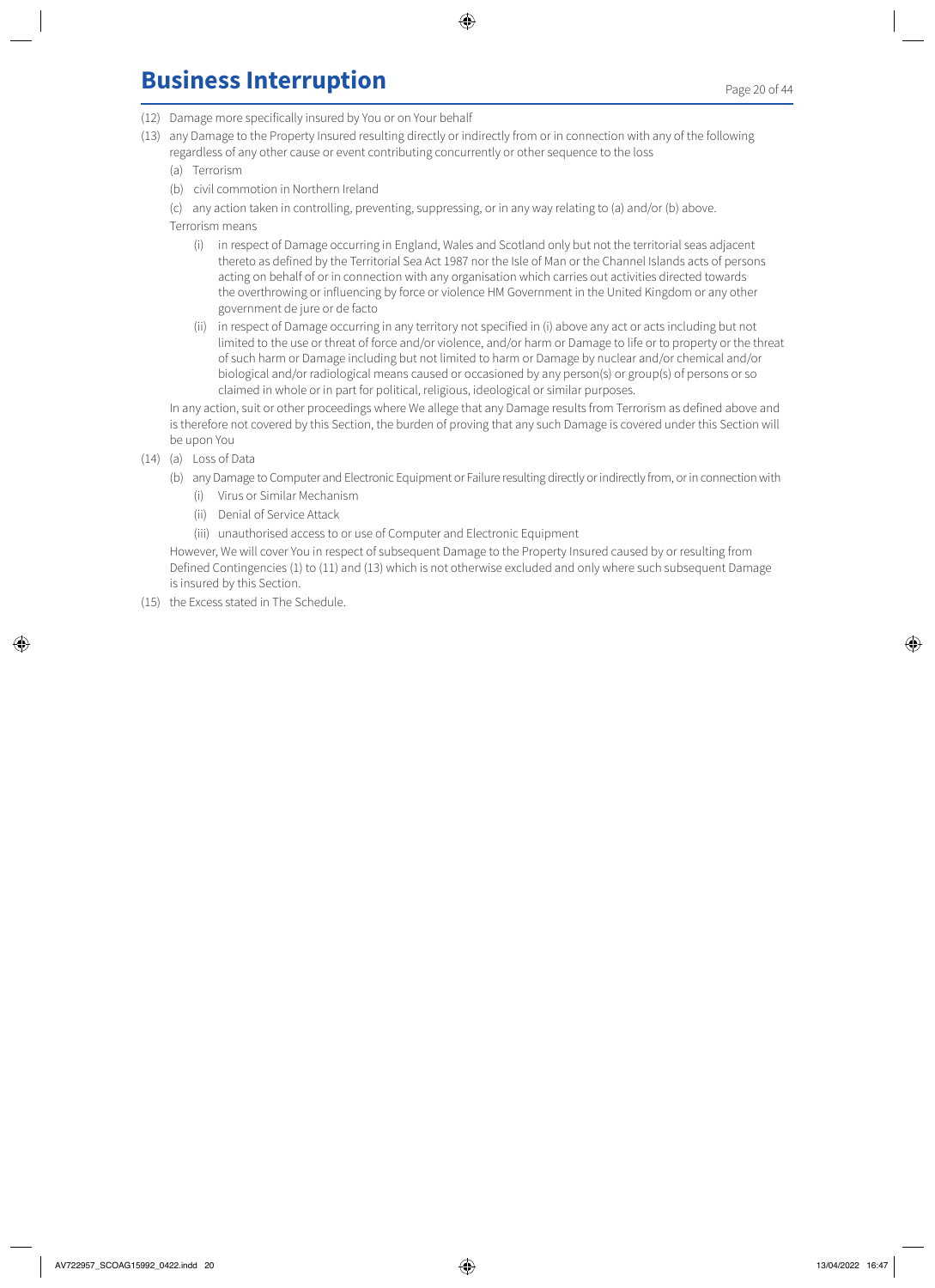## **Employers' Liability Section**

## **Definitions**

*The following definitions apply to this Section in addition to the Policy Definitions at the front of this policy and keep the same meaning wherever they appear in the Section, unless an alternative definition is stated to apply*

#### **Bodily Injury**

Bodily injury including death, illness, disease or nervous shock.

#### **Compensation**

Damages, including interest.

#### **Costs and Expenses**

- (1) Fees for The Insured's legal representation at any Coroner's Inquest or Fatal Accident Inquiry or proceedings in any Court of Summary Jurisdiction arising out of any alleged breach of statutory duty
- (2) costs and expenses
- incurred with Our written consent
- (3) Any claimants legal costs for which The Insured is legally liable

in connection with any event which is or may be the subject of cover under this Section.

#### **Terrorism**

Any act or acts including but not limited to the use or threat of force and/or violence and/or harm or damage to life or to property (or the threat of such harm or damage) including but not limited to harm or damage by nuclear and/or chemical and/or biological and/or radiological means caused or occasioned by any person(s) or group(s) of persons or so claimed in whole or in part for political, religious, ideological or similar purposes.

### **The Defined Territories**

Great Britain, Northern Ireland, the Channel Islands and the Isle of Man.

#### **The Insured**

- (1) You and Your personal representatives in respect of legal liability You incur
- (2) At Your request, including the personal representatives of these persons
	- (a) any director, partner or Employee of Yours
	- (b) the officers, committees and members of Your canteen, social, sports, educational and welfare organisations, first aid, fire, security and ambulance services in their respective capacities as such
	- (c) any principal for whom You are carrying out a contract, to the extent required by the contract conditions
	- (d) those who hire plant to You to the extent required by the hiring conditions
	- for legal liability for which You would have been entitled to cover if the claim had been made against You.

Each covered party will be subject to the terms of this Section so far as they apply. The total amount which We will pay will not exceed The Limit of Indemnity regardless of the number of parties claiming to be covered.

#### **The Limit of Indemnity**

The maximum amount, stated in The Schedule, including Costs and Expenses, which We will pay for any one claim or series of claims against The Insured arising out of one cause.

#### **The Territorial Limits**

Anywhere in the world in connection with The Business conducted by You from premises within The Defined Territories. We will not provide cover for Bodily Injury to any Employee engaged by You outside the Defined Territories for the purpose of work by any such Employee outside The Defined Territories.

## **Cover**

We will provide cover to The Insured for legal liability to pay Compensation, Costs and Expenses for Bodily Injury caused during the Period of Insurance to any Employee arising out of and in the course of employment by You in The Business within The Territorial Limits.

The maximum We will pay is The Limit of Indemnity.

## **Clauses**

## *The following clauses apply to this Section.*

#### **Additional Activities**

The Business includes

- (1) ownership, use and upkeep of Your premises
- (2) upkeep of vehicles and plant which are owned and used by You
- (3) canteen, social, sports, educational and welfare organisations for the benefit of any Employee
- (4) Your first aid, fire, security and ambulance services
- (5) Your participation in exhibitions
- (6) private work by any Employee, with Your prior consent, for You or for any director, partner or Employee of Yours.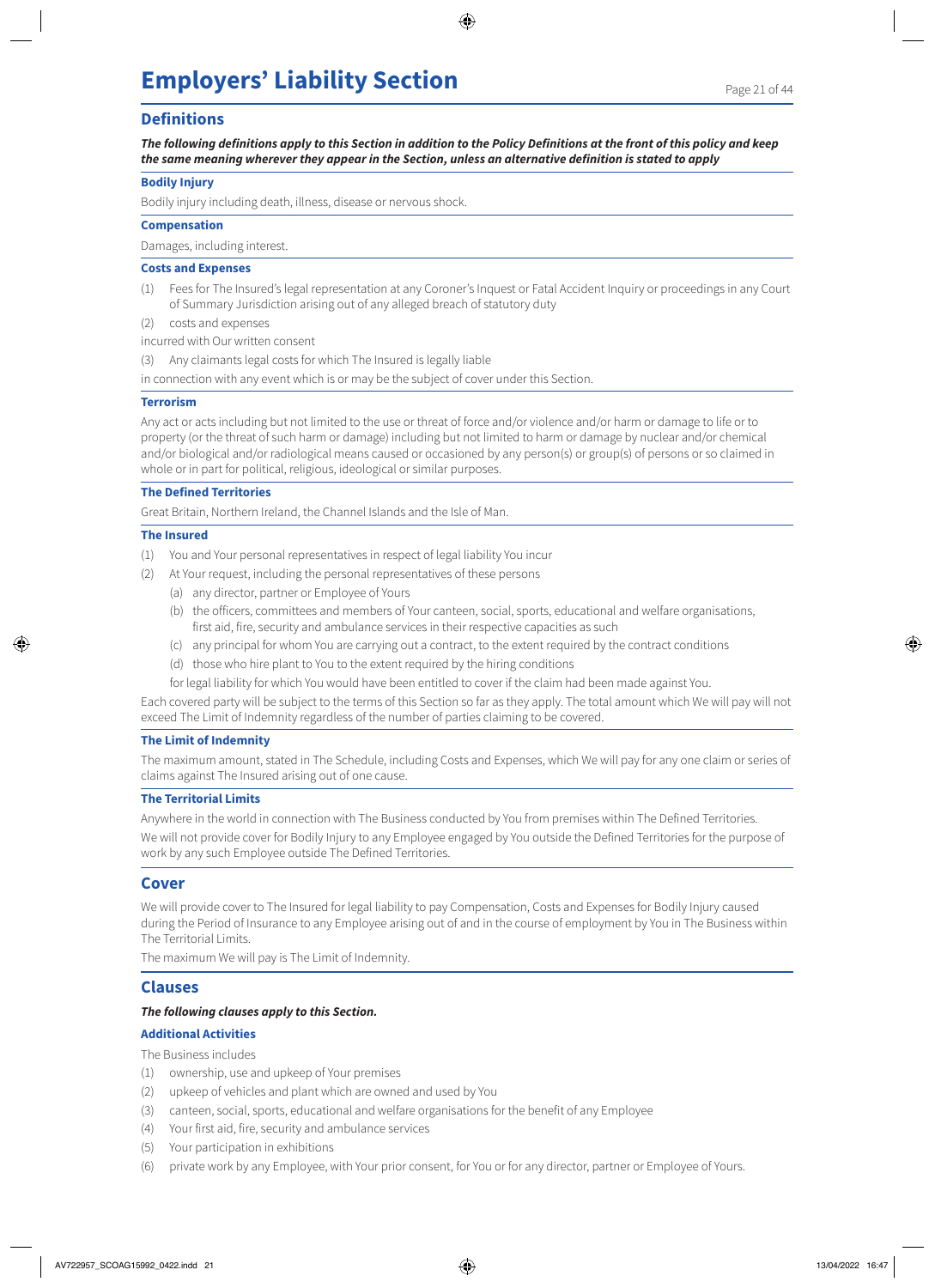## **Employers' Liability Section**

## **Contractual Liability**

We will provide cover to The Insured for Bodily Injury imposed on You solely by reason of the terms of any agreement provided that the conduct and control of any claim is vested in Us.

We will not provide cover for any agreement for or including the performance of work outside The Defined Territories.

#### **Corporate Manslaughter and Corporate Homicide Act 2007**

We will cover You for

- (1) legal fees and expenses, incurred with Our written consent, for defending proceedings, including appeals
- (2) costs of prosecution awarded against You

which arise from criminal proceedings for any offence as defined in Section 1 of the Corporate Manslaughter and Corporate Homicide Act 2007.

We will not provide cover

- (1) unless the proceedings relate to an actual or alleged offence committed during the Period of Insurance within The Defined Territories and in connection with The Business
- (2) in respect of proceedings which result from any deliberate act or omission by You or which relate to any person other than an Employee
- (3) in respect of any fines or remedial or publicity orders or any steps required to be taken by such orders
- (4) where cover is provided by another insurance policy.

#### **Cross Liabilities**

We will provide cover for each party named as The Policyholder in The Schedule as if a separate policy had been issued to each. The total amount payable will not exceed The Limit of Indemnity regardless of the number of parties claiming to be covered.

### **Health and Safety Legislation**

We will provide cover to The Insured for

- (1) legal fees and expenses incurred with Our written consent for defending proceedings, including appeals
- (2) costs of prosecution awarded against The Insured

which arise from any health and safety inquiry or criminal proceedings for any breach of the Health and Safety at Work etc Act 1974 or the Health and Safety at Work (Northern Ireland) Order 1978.

We will not provide cover

- (1) unless the proceedings relate to an actual or alleged act, omission or incident committed during The Period of Insurance within The Defined Territories and in connection with The Business
- (2) in respect of proceedings which result from any deliberate act or omission by You or which relate to the health and safety of any person other than an Employee
- (3) where cover is provided by another insurance policy.

#### **Our Right of Recovery**

The cover granted by this Section is deemed to be in accordance with the provisions of any law relating to the compulsory insurance of liability to employees in Great Britain, Northern Ireland, the Isle of Man or the Channel Islands.

If, by any such law, We are required to pay a claim which is excluded under Your policy, You will have to repay to Us all sums paid by Us under such claim.

#### **Payment for Court Attendance**

We will compensate You if, at Our request, You, or any director, partner or Employee of Yours, is attending court as a witness in connection with a claim for which The Insured is entitled to cover.

The maximum We will pay for

- (1) You, each director or partner is £500 per day.
- (2) each Employee is £250 per day.

#### **Unsatisfied Court Judgments**

We will, at Your request, pay any Employee or their personal representative, the amount of damages and costs awarded to such person as a result of a judgment which has been obtained for Bodily Injury against any company registered in or any individual domiciled in The Defined Territories and which remain unpaid six months after the date of such judgment.

Payment will only be made where

- (1) the Bodily Injury was caused during any Period of Insurance to the Employee arising out of and in the course of employment by You in The Business
- (2) the judgment was obtained in a court within The Defined Territories
- (3) there is no appeal outstanding to the judgment
- (4) the Employee, or his or her personal representative, assigns the judgment debt to Us.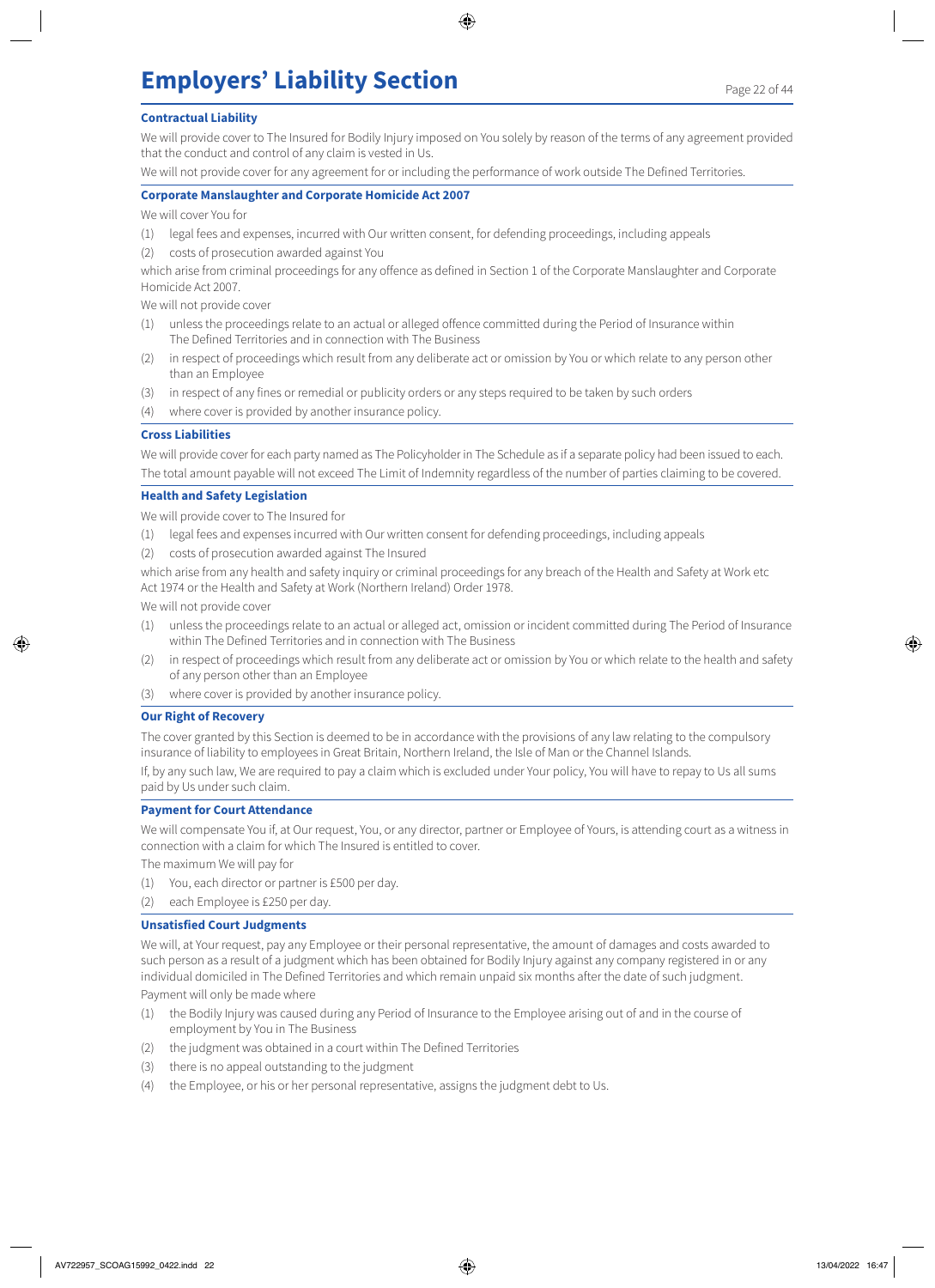## **Exceptions**

#### *The following exceptions apply to this Section in addition to the Policy Exceptions at the back of this policy.*

We will not provide cover for

- (1) work in or on and travel to, from or within any offshore
	- (a) accommodation, exploration, drilling or production rig or platform (b) support vessel
- (2) Bodily Injury sustained by any Employee when such person is
	- (a) carried in or upon a vehicle
	- (b) entering or getting on to, or alighting from, a vehicle
	- where any road traffic legislation requires insurance or security
- (3) liquidated damages, penalty clauses, fines, or aggravated, restitutionary, punitive or exemplary damages or any additional damages resulting from the multiplication of compensatory damages or other non-compensatory damages
- (4) any consequence whatsoever resulting directly or indirectly from or in connection with any of the following regardless of any other contributory cause or event
	- (a) Terrorism
	- (b) any action taken in controlling, preventing, suppressing or in any way relating to Terrorism

#### except as stated in **Special Provision - Terrorism** below.

In any action, suit or other proceedings where We allege that any consequence whatsoever resulting directly or indirectly from or in connection with (4)(a) and/or (4)(b) above regardless of any other contributory cause or event is not covered under this Section (or is covered only up to a specified limit of liability) the burden of proving that any such consequence is covered (or is covered beyond that limit of liability) under this Section shall be upon You.

### **Special Provision - Terrorism**

Subject otherwise to the terms of the policy

Neither of the exclusions in (4)(a) and (4)(b) above shall apply to the Employers' Liability Section but The Limit of Indemnity for the purpose of this Special Provision - Terrorism is limited to the Terrorism Limit of Indemnity stated in The Schedule, including Costs and Expenses.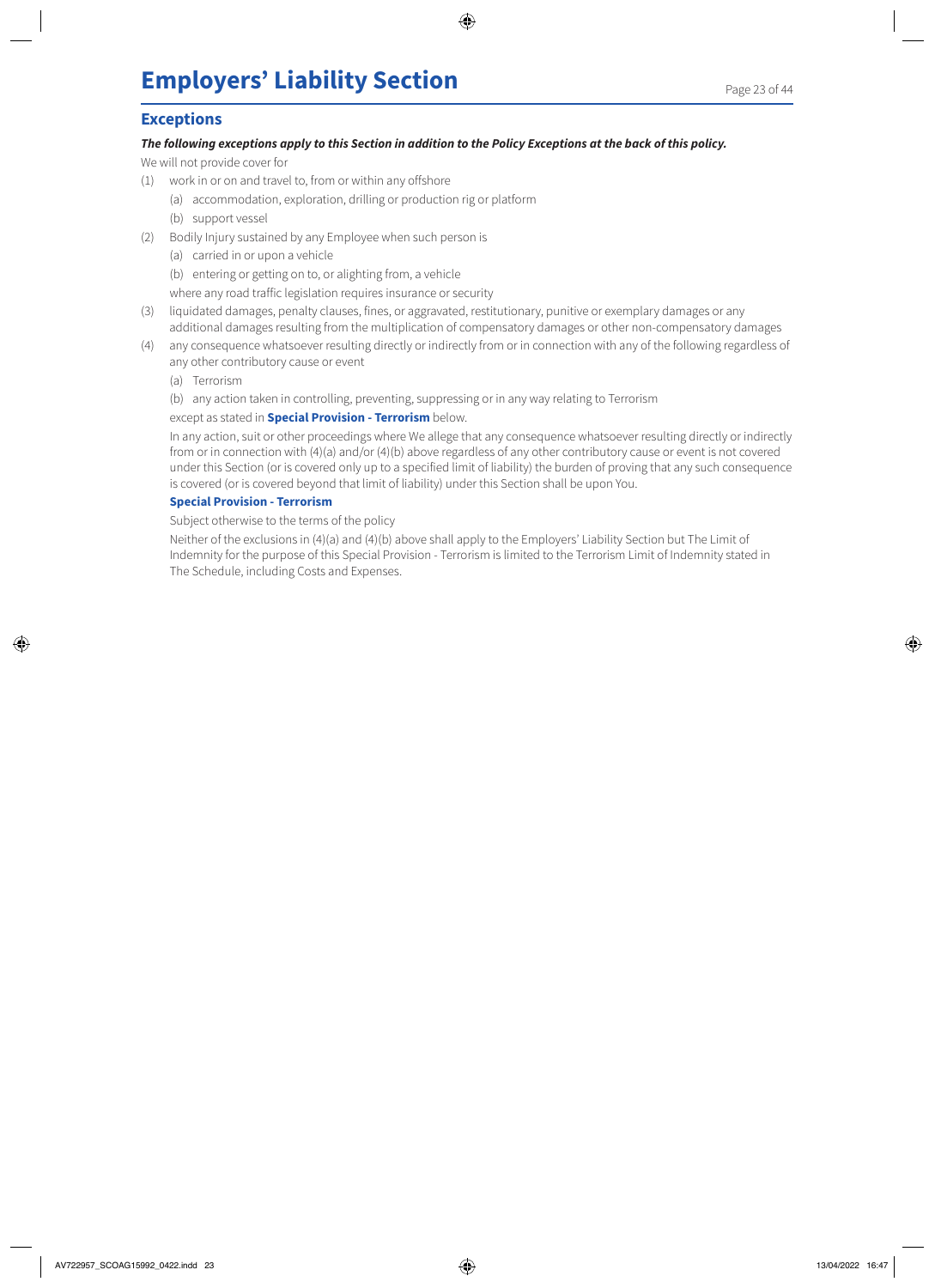## **Public and Products Liability** Page 24 of 44

## **Definitions**

*The following definitions apply to this Section in addition to the Policy Definitions at the front of this policy and keep the same meaning wherever they appear in the Section, unless an alternative definition is stated to apply.*

#### **Asbestos**

Asbestos, asbestos fibres or any derivatives of asbestos.

#### **Bodily Injury**

Bodily injury including death, illness, disease or nervous shock.

#### **Compensation**

Damages, including interest.

#### **Costs and Expenses**

(1) Fees for the Insured's legal representation at any Coroner's Inquest or Fatal Accident Inquiry or proceedings in any Court of Summary Jurisdiction arising out of any alleged breach of statutory duty

(2) costs and expenses

incurred with Our written consent

(3) Any claimants legal costs for which The Insured is legally liable

in connection with any event which is or may be the subject of cover under this Section.

#### **Damage**

Physical loss, destruction, damage.

#### **Permitted Treatments**

Any treatment, therapy or facility including associated advice, design, consultancy, instruction, supervision, teaching or certification which is stated as covered on Your Schedule.

#### **Personal Injury**

Bodily Injury, wrongful arrest, detention or imprisonment, eviction, accusation of shoplifting.

#### **Pollution or Contamination**

Pollution or contamination of buildings or other structures or of water or land or the atmosphere and all loss, Damage to Property and Bodily Injury directly or indirectly caused by such pollution or contamination.

#### **Products Supplied**

Anything which is manufactured, sold, supplied, processed, altered or treated, repaired, serviced or tested, installed, constructed, erected or transported by You or on Your behalf and which is no longer in the custody or control of The Insured.

#### **Property**

Material property.

#### **Publication**

Written material produced in the course of The Business.

#### **Terrorism**

Any act or acts including but not limited to the use or threat of force and/or violence and/or harm or damage to life or to property (or the threat of such harm or damage) including but not limited to harm or damage by nuclear and/or chemical and/or biological and/or radiological means caused or occasioned by any person(s) or group(s) of persons or so claimed in whole or in part for political, religious, ideological or similar purposes.

#### **The Defined Territories**

Great Britain, Northern Ireland, the Channel Islands and the Isle of Man.

#### **The Excess**

The amount(s) specified in Your policy or The Schedule which You will bear. You will repay any such amount paid by Us.

#### **The Insured**

- (1) You and Your personal representatives in respect of legal liability You incur
- (2) At Your request, including the personal representatives of these persons
	- (a) any director, partner or Employee of Yours
	- (b) the officers, committees and members of Your canteen, social, sports, educational and welfare organisations, first aid, fire, security and ambulance services in their respective capacities as such
	- (c) any principal for whom You are carrying out a contract, to the extent required by the contract conditions
	- (d) those who hire plant to You to the extent required by the hiring conditions
	- for legal liability for which You would have been entitled to cover if the claim had been made against You.

Each covered party will be subject to the terms of this Section so far as they apply.

The total amount which We will pay will not exceed The Limit of Indemnity regardless of the number of parties claiming to be covered.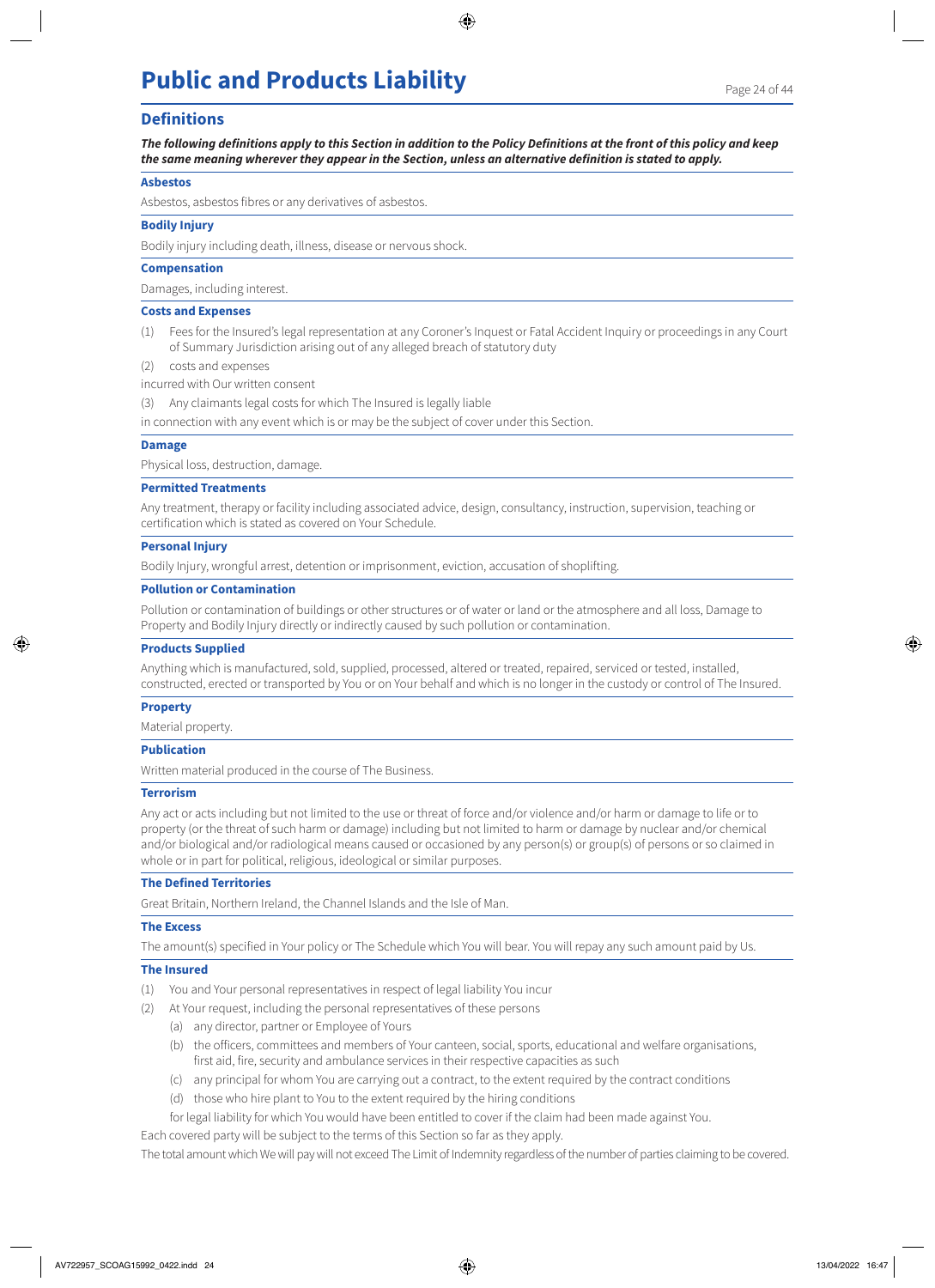## **Public and Products Liability** Page 25 of 44

#### **The Limit of Indemnity**

The maximum amount, stated in The Schedule, which We will pay in respect of any one event or all events of a series consequent on or attributable to one original cause.

In respect of Products Supplied and Pollution or Contamination The Limit of Indemnity will apply to the total of all events happening in any one Period of Insurance.

#### **The Territorial Limits**

Anywhere in the world in connection with The Business conducted by You from premises within The Defined Territories.

#### **The Works**

All works completed or to be completed by You or on Your behalf including all materials incorporated or to be incorporated, plant, tools, equipment and temporary buildings used, or to be used, for the period during which You are responsible under contract conditions.

## **Cover**

We will provide cover to The Insured for legal liability to pay Compensation, Costs and Expenses for accidental

- (1) Personal Injury
- (2) Damage to Property
- (3) obstruction, trespass, nuisance or interference with any right of way, air, light or water

which arises in connection with The Business and which happens during the Period of Insurance and within The Territorial Limits. The maximum We will pay is The Limit of Indemnity and any Costs and Expenses.

However, for any claim brought in the United States of America, or any territory within its jurisdiction, or Canada the maximum We will pay, inclusive of Costs and Expenses, is The Limit of Indemnity.

#### **Clauses**

#### *The following clauses apply to this Section.*

### **Additional Activities**

The Business includes

- (1) ownership, use and upkeep of Your premises
- (2) upkeep of vehicles and plant which are owned and used by You
- (3) canteen, social, sports, educational and welfare organisations for the benefit of any Employee
- (4) Your first aid, fire, security and ambulance services
- (5) Your participation in exhibitions
- (6) private work by any Employee, with Your prior consent, for You or for any director, partner or Employee of Yours.

## **Buildings Temporarily Occupied**

We will provide cover for legal liability for accidental Damage to premises (and their contents) temporarily occupied by The Insured for the purpose of carrying out The Business.

We will not provide cover for Damage to

- (1) premises and their contents which You own or which are loaned, leased, hired or rented to The Insured or any other party who is carrying out work on Your behalf
- (2) The Works.

#### **Consumer Protection Act 1987 and Food Safety Act 1990**

We will provide cover for

- (1) legal fees and expenses, incurred with Our written consent, for defending proceedings, including appeals
- (2) costs of prosecution awarded against The Insured

which arise from criminal proceedings for any breach of Part II of the Consumer Protection Act 1987 or Part II of the Food Safety Act 1990.

We will not provide cover

- (1) unless the proceedings relate to an actual or alleged act, omission or incident committed during the Period of Insurance within The Defined Territories and in connection with The Business
- (2) for proceedings which result from any deliberate act or omission by You
- (3) where cover is provided by another insurance policy.

#### **Contractual Liability**

We will provide cover for accidental Bodily Injury or Damage to Property imposed on You solely by reason of the terms of any agreement provided that the conduct and control of any claim is vested in Us.

We will not provide cover for any agreement for or including the performance of work outside The Defined Territories.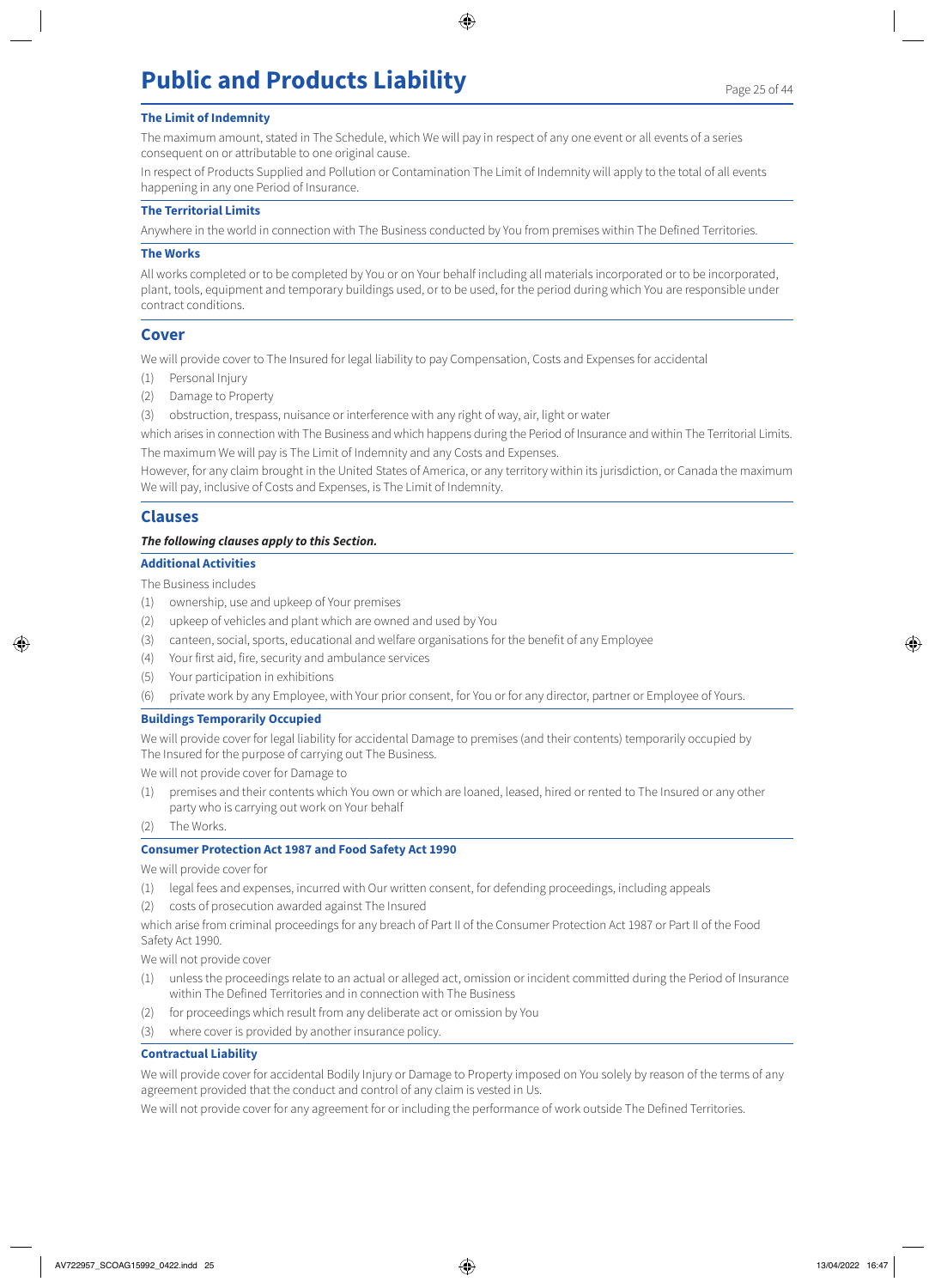### **Corporate Manslaughter and Corporate Homicide Act 2007**

We will provide cover for

- (1) legal fees and expenses, incurred with Our written consent, for defending proceedings, including appeals
- (2) costs of prosecution awarded against You

which arise from criminal proceedings for any offence as defined in Section 1 of the Corporate Manslaughter and Corporate Homicide Act 2007.

We will not provide cover

- (1) unless the proceedings relate to an actual or alleged offence committed during the Period of Insurance within The Defined Territories and in connection with The Business
- (2) in respect of proceedings which result from any deliberate act or omission by You or which relate to any Employee
- (3) in respect of any fines or remedial or publicity orders or any steps required to be taken by such orders
- (4) where cover is provided by another insurance policy.

#### **Cross Liabilities**

We will provide cover for each party named as The Policyholder in The Schedule as if a separate policy had been issued to each. The total amount payable will not exceed The Limit of Indemnity regardless of the number of parties claiming to be covered.

#### **Data Protection**

We will provide cover for

- (1) legal fees and defence costs
- (2) legal liability for Compensation to an individual, who is the subject of personal data The Insured holds and who suffers material or non-material damage caused by inaccuracy of data, loss of the data, unauthorised destruction or disclosure of the data

arising from proceedings brought against The Insured under Section 168 of the Data Protection Act 2018 or under Article 82 of the General Data Protection Regulation (Regulation (EU) 2016/679) or under any replacement legislation in respect of any of the foregoing.

The maximum We will pay for all claims happening during any one Period of Insurance is £1,000,000.

We will not provide cover for

- (1) (a) Personal Injury other than as provided by this clause
	- (b) Damage to Property
	- (c) fraud, dishonesty, insolvency, financial default, conspiracy, conversion, deceit, intimidation, inducement of breach of contract, injurious falsehood or breach of confidence
	- (d) libel, slander or defamation
- (2) consequential losses
- (3) liability as a result of You having authorised the destruction or disclosure of the data or which could reasonably have been expected to arise as a result of any other deliberate act or omission by You
- (4) liability which arises solely by reason of the terms of any agreement or in respect of liquidated damages
- (5) liability under any penalty clause or any fine or statutory payment
- (6) legal costs or expenses or financial losses in respect of any order for rectification or erasure of data or requiring that data to be supplemented by any other statements
- (7) proceedings relating to Compensation for any Employee if the Employers' Liability Section of this policy is not in force.

#### **Defective Premises**

We will provide cover for legal liability for accidental Bodily Injury or Damage to Property arising under the Defective Premises Act 1972 or the Defective Premises (Northern Ireland) Order 1975 or the Defective Premises (Landlord's Liability) Act (Northern Ireland) 2001, in connection with any premises which You previously owned or occupied for the purposes of The Business. We will not provide cover for the cost of rectifying any defect or alleged defect in such premises.

#### **Employees' and Visitors' Personal Belongings**

We will provide cover for legal liability for accidental Damage to Employees' and visitors' vehicles and personal belongings which are in the custody or control of The Insured.

We will not provide cover where Property is

- (1) loaned, leased, hired or rented to The Insured
- (2) stored for a fee or other consideration by The Insured
- (3) in the custody or control of The Insured for the purposes of being worked upon.

## **Health and Safety Legislation**

We will provide cover for

- (1) legal fees and expenses incurred with Our written consent for defending proceedings, including appeals
- (2) costs of prosecution awarded against The Insured

which arise from any health and safety inquiry or criminal proceedings for any breach of the Health and Safety at Work etc Act 1974 or the Health and Safety at Work (Northern Ireland) Order 1978.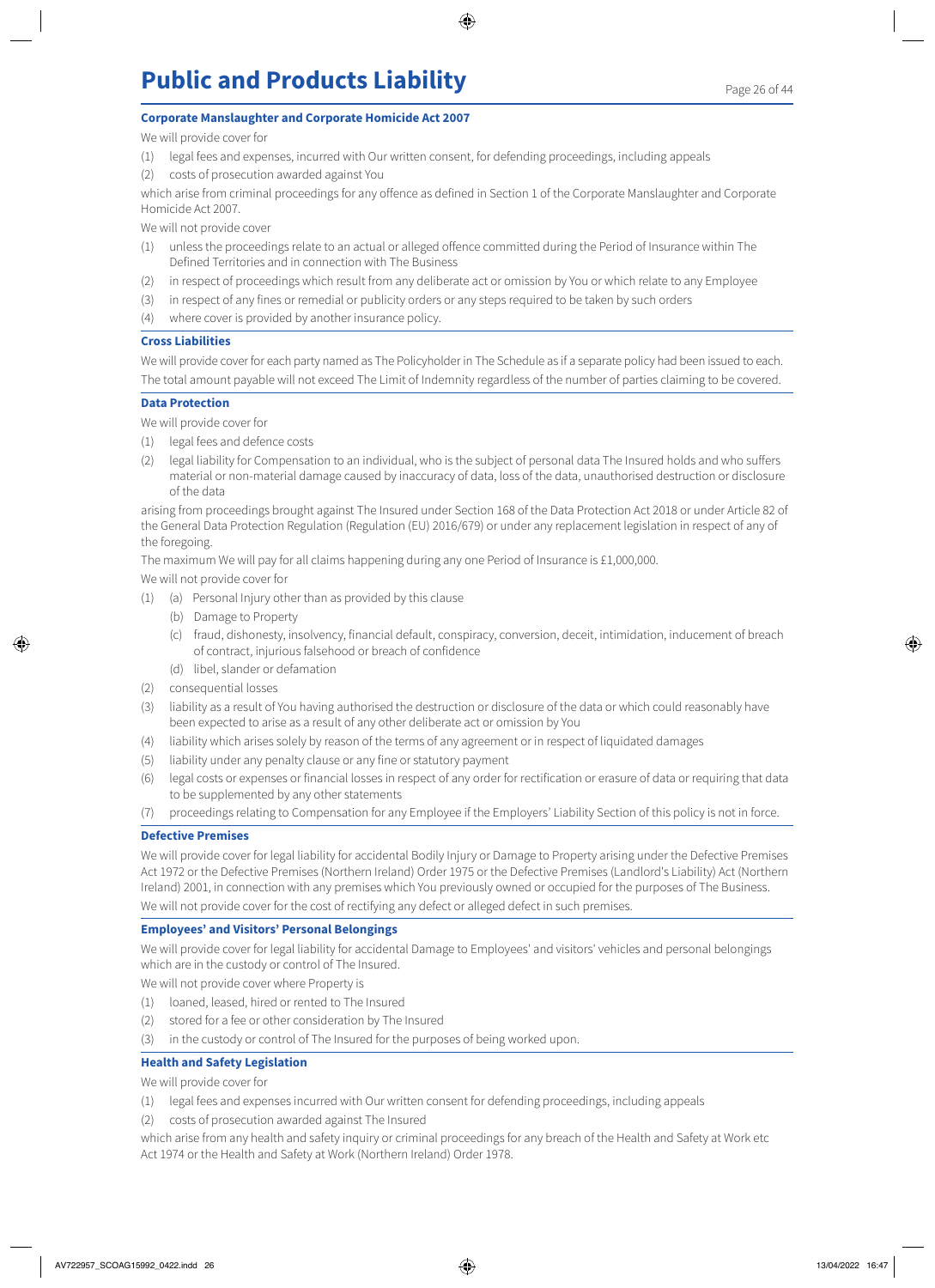#### We will not provide cover

- (1) unless the proceedings relate to an actual or alleged act, omission or incident committed during the Period of Insurance within The Defined Territories and in connection with The Business
- (2) in respect of proceedings which result from any deliberate act or omission by You or which relate to the health and safety of any Employee
- (3) where cover is provided by another insurance policy.

### **Hired or Rented Premises**

We will provide cover for legal liability for accidental Damage to premises (including fixtures and fittings) within The Defined Territories which are hired, rented or loaned to The Insured in connection with The Business.

We will not provide cover for

- (1) the first £250 of Compensation, Costs and Expenses in respect of such damage caused other than by fire or explosion
- (2) liability imposed on The Insured solely by reason of the terms of any hiring or renting agreement
- Damage caused by fire or any other peril against which any hiring or renting agreement specifies that insurance is taken out by The Insured.

## **Libel and Slander**

We will provide cover for legal liability for Compensation, Costs and Expenses as a result of any

- (1) libel in any Publication
- (2) slander made in the course of The Business
- (3) infringement of any trademark, registered design, copyright or patent right arising from the contents of any Publication
- (4) slander of title to goods.

This cover only applies to claims made against The Insured during the Period of Insurance or within 12 months of it's expiry, provided the cause of the claim occurred during the Period of Insurance.

All claims arising out of one cause, whether or not all such claims are made against The Insured in the same Period of Insurance, will be treated as one claim.

The maximum We will pay, inclusive of Costs and Expenses, for any one claim or in any one Period of Insurance is £1,000,000. We will not provide cover for

- (1) withdrawing, recalling or replacing any Publication
- (2) liability imposed on The Insured solely by reason of the terms of any contract conditions or agreement
- (3) actions brought in a court of law outside of The Defined Territories
- (4) ten percent of each and every claim.

#### **Motor Contingent Liability**

We will provide cover for legal liability for accidental Bodily Injury and Damage to Property which arises from any vehicle or attached trailer which is

- (1) not owned or provided by, or loaned, leased, hired or rented to You, and
- (2) being used in connection with The Business in The Defined Territories.

We will not provide cover

- (1) for Damage to the vehicle or trailer or goods carried in or on the vehicle or trailer
- (2) while the vehicle is being driven by You or any person who, to Your knowledge or that of Your representatives, does not hold a licence to drive the vehicle unless that person has held and is not disqualified from holding or obtaining such a licence
- (3) where cover is provided by another insurance policy.

#### **Overseas Personal Liability**

We will provide cover to You and, at Your request, any director, partner or Employee of Yours for legal liability for accidental Bodily Injury or Damage to Property incurred in a personal capacity whilst such persons are temporarily outside The Defined Territories in connection with The Business.

We will also cover any accompanying spouse and children.

Where You are an individual, this cover will also apply to Your personal liability whilst away from Your business premises in connection with The Business but within The Defined Territories.

We will not provide cover

- (1) where liability arises from
	- (a) any agreement unless liability would have existed otherwise
	- (b) ownership or occupation of land or buildings
	- (c) the carrying on of any trade or profession
	- (d) ownership, possession or use of wild animals, firearms (other than sporting guns), mechanically propelled vehicles, aircraft or watercraft
- (2) where cover is provided by another insurance policy.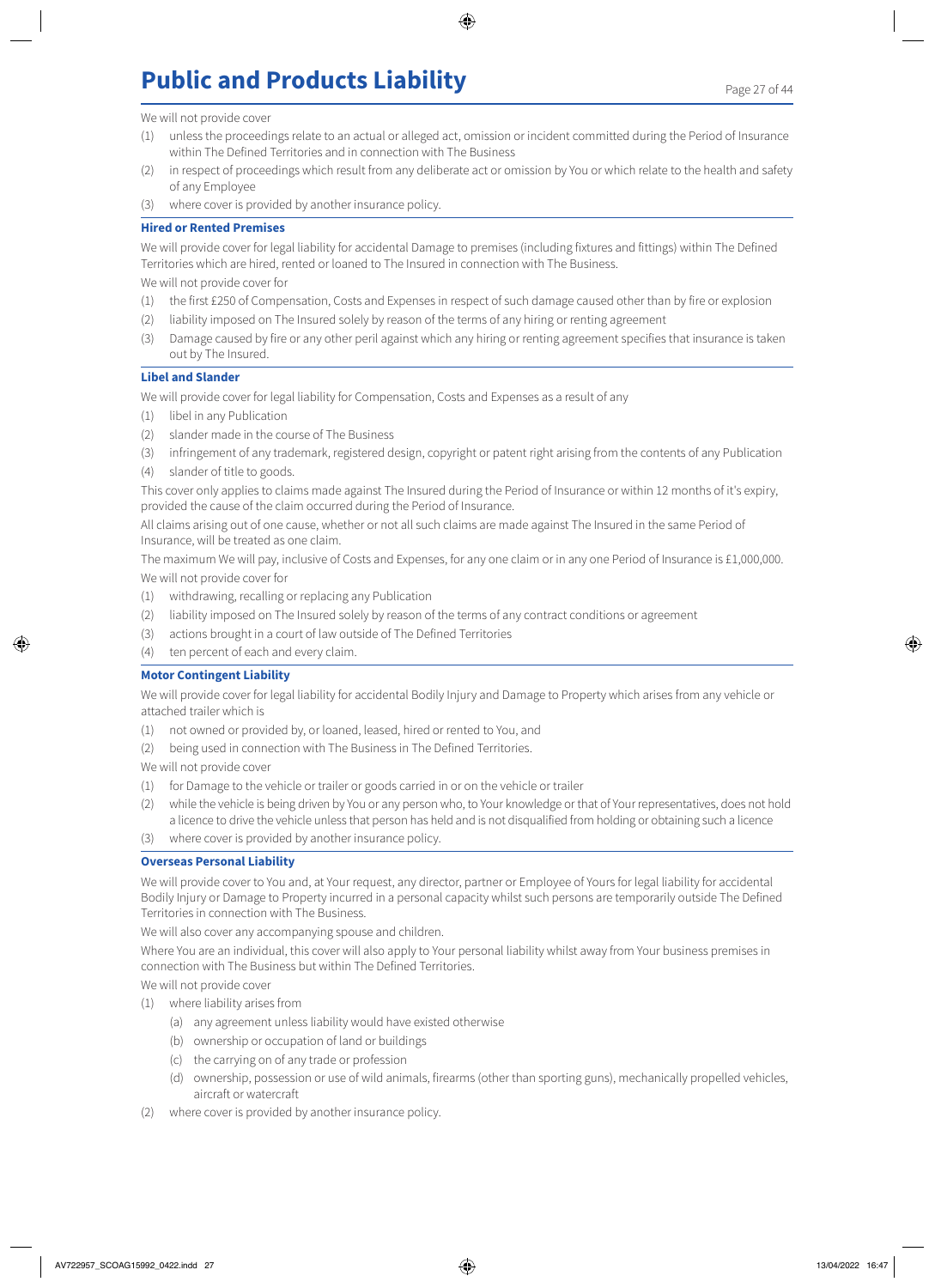### **Payment for Court Attendance**

We will compensate You if, at Our request, You, or any director, partner or Employee of Yours, is attending court as a witness in connection with a claim for which The Insured is entitled to cover.

The maximum We will pay for

- (1) You, each director or partner is £500 per day.
- (2) each Employee is £250 per day.

## **Conditions**

#### *Policy Conditions can be found at the back of this document*

#### **Suspension of Cover**

We may, at any reasonable time, inspect any property and, in the event of any defect or danger being apparent, We may by written notice to You suspend all Our liability that might otherwise arise from such defect or danger.

## **Exceptions**

#### *Policy Exceptions can be found at the back of this document*

We will not provide cover for

- (1) Personal Injury to any Employee arising out of and in the course of employment by You in The Business
- (2) the ownership, possession or use by or on behalf of The Insured of any
	- (a) aircraft, aerial device or hovercraft
	- (b) watercraft exceeding eight metres in length
	- (c) motor vehicle, trailer or plant in circumstances where compulsory insurance or security is required by any road traffic legislation other than
		- (i) where described in the Motor Contingent Liability Clause(if applicable)
		- (ii) the loading or unloading of any such vehicle, trailer or plant where cover is not provided by another insurance policy
- (3) Damage to Property
	- (a) which You own or which is loaned, leased, hired or rented to The Insured
	- (b) which is held in trust or in the custody or control of The Insured or any other party who is carrying out work on Your behalf

other than in the circumstances described in the Hired or Rented Premises Clause, the Employees' and Visitors' Personal Belongings Clause or the Buildings Temporarily Occupied Clause

- (c) which requires to be insured under the terms of Clause 6.5.1 of the Standard Form of Building Contract issued by the Joint Contracts Tribunal or a clause of similar intent under other contract conditions
- (4) Damage to or the cost incurred by anyone in repairing, removing, replacing, reapplying, rectifying or reinstating Products Supplied (other than Products Supplied under a separate contract) or The Works
- (5) recalling or making refunds in respect of Products Supplied or The Works
- (6) Bodily Injury of Damage arising from
	- (a) (i) any treatment, therapy or facility
		- (ii) advice, design, consultancy, instruction, teaching, supervision or certification
		- (iii) prescriptions or medication whether holistic or otherwise

given by or on behalf of The Insured but exceptions  $6(a)(i)$  and  $6(a)(ii)$  shall not apply to cover provided under Permitted Treatments

- (b) the hiring out of equipment
- (c) Products supplied other than
	- (i) the sale or supply of food and drink intended for consumption on Your Premises
	- (ii) sale or supply of proprietary goods that have not been manufactured, or altered by You and which are sold or supplied unopened in the containers provided by the manufacturers.
- (7) Products Supplied which The Insured know, could be expected to know or knew would be used within the United States of America or Canada
- (8) the carrying out of any work, or any Products Supplied, which affects or could affect
	- (a) the navigation, propulsion or safety of any aircraft or other aerial device
	- (b) the safety or operation of nuclear installations
- (9) Pollution or Contamination other than caused by a sudden, identifiable, unintended and unexpected incident which takes place in its entirety at a specific time and place during the Period of Insurance

All Pollution or Contamination which arises out of one incident will be deemed to have happened at the time such incident takes place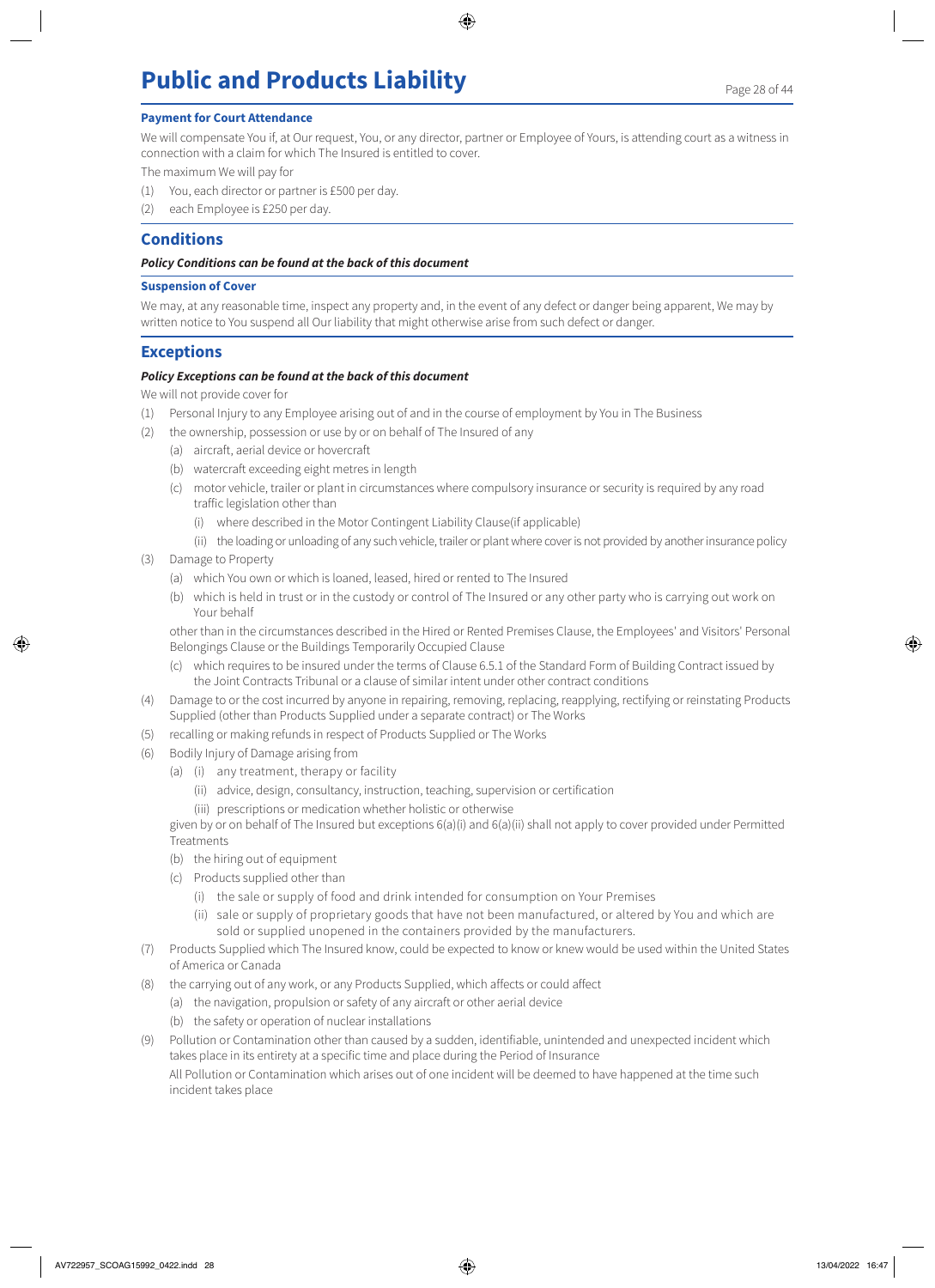(10) (a) work in or on and travel to, from or within (b) Products Supplied to

any offshore

- (i) accommodation, exploration, drilling or production rig or platform
- (ii) support vessel
- (11) liquidated damages, penalty clauses, fines, or aggravated, restitutionary, punitive or exemplary damages or any additional damages resulting from the multiplication of compensatory damages or other non-compensatory damages
- (12) liability imposed on You solely by reason of the terms of any contract conditions or agreement in connection with Products Supplied
- (13) the amount of Compensation, Costs and Expenses shown in The Schedule as The Excess. You will reimburse any amount paid by Us
- (14) (a) exposure to
	- (b) inhalation of
		- (c) fears of the consequences of exposure to or inhalation of
		- (d) the costs incurred by anyone in repairing, removing, replacing, recalling, rectifying, reinstating or managing (including those of any persons under any statutory duty to manage) any property arising out of the presence of Asbestos including any product containing Asbestos
- (15) any liability arising directly or indirectly from, or in connection with, or consisting of any loss, destruction or damage, Failure or Loss of Data resulting directly or indirectly from or in connection with
	- (a) Virus or Similar Mechanism
	- (b) Denial of Service Attack
	- (c) unauthorised access to or use of Computer and Electronic Equipment

However We will not exclude any liability in respect of any ensuing accidental Bodily Injury or accidental Damage to Property which is not otherwise excluded

- (16) any consequence resulting directly or indirectly from or in connection with any of the following regardless of any other contributory cause or event
	- (a) Terrorism
	- (b) any action taken in controlling, preventing, suppressing or in any way relating to Terrorism

## except as stated in **Special Provision - Terrorism** below

In any action, suit or other proceedings where We allege that any consequence whatsoever resulting directly or indirectly from or in connection with (16)(a) and/or (16)(b) above regardless of any other contributory cause or event is not covered under this Section (or is covered only up to a specified limit of liability) the burden of proving that any such consequence is covered (or is covered beyond that limit of liability) under this Section shall be upon You

## **Special Provision - Terrorism**

Subject otherwise to the terms of the policy

Neither of the exclusions in (16) (a) and (16) (b) above shall apply to the Public and Products Liability

Section but The Limit of Indemnity for the purpose of this Special Provision - Terrorism is limited to

- (a) the Terrorism Limit of Indemnity stated in The Schedule in respect of any one event or all events consequent on or attributable to one original cause
- (b) the Terrorism Limit of Indemnity stated in The Schedule in respect of all events happening in any one Period of Insurance in respect of Products Supplied.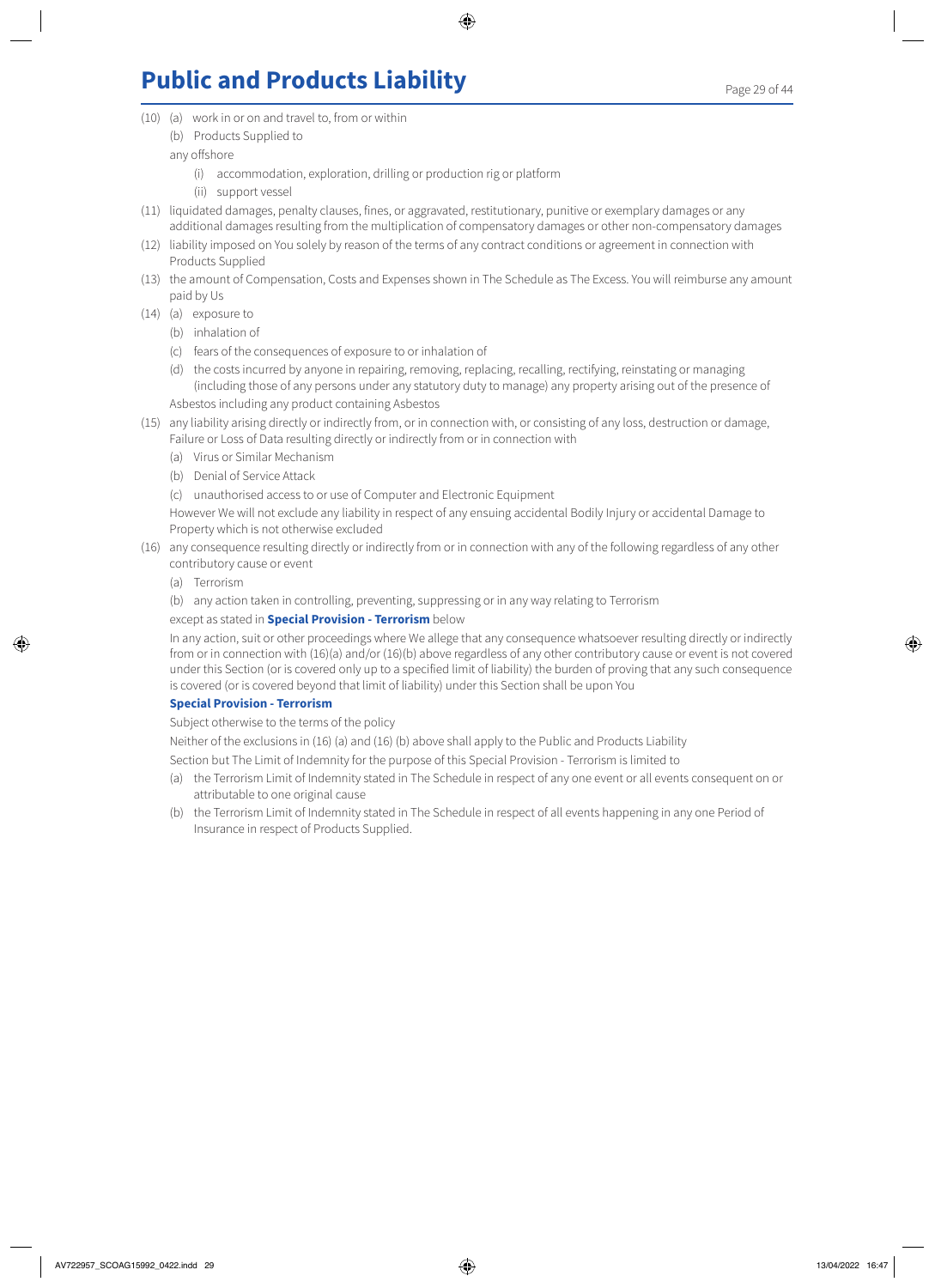## **Definitions**

*The following definitions apply to this Section in addition to the Policy Definitions at the front of this policy and keep the same meaning wherever they appear in the Section, unless an alternative definition is stated to apply*

#### **Accident/Accidental**

A sudden violent external unforeseen and identifiable event.

#### **Accidental Bodily Injury**

- (1) Injury caused by Accidental and/or violent means
- (2) Injury resulting from Exposure

occurring within 24 months from the date of such Accident or Exposure.

#### **Benefit Period**

The total period, after the expiry of any Deferment Period stated in The Schedule, for which We will pay benefits for Temporary Total Disablement and/or Temporary Partial Disablement in respect of any one Accident to any Insured Person.

#### **Business Partner(s)**

An individual who has entered into a legal contract with one or more people to manage the business of The Policyholder and to share in the responsibilities, resources, profits and liabilities of such business.

#### **Capital Benefits**

Loss of Hearing, Loss of Limb, Loss of Sight, Loss of Speech, Loss of Internal Organ and Permanent Total Disablement.

#### **Deferment Period**

The number of calendar days at the commencement of each and every period of Temporary Total Disablement and/or Temporary Partial Disablement for which benefit is not payable.

#### **Director(s)**

A serving director (other than a non-executive director) of The Policyholder whose details have been notified to Companies House in accordance with Section 288 of the Companies Act 1985 or any statutory amendment modification or re-enactment of such Act or Regulations.

#### **Employee(s)**

Any person under a contract of employment, contract of service or apprenticeship with The Policyholder who is not a Director or a Business Partner.

#### **Exposure**

Death and/or injury to an Insured Person as a direct result of exposure to the elements.

#### **Hospital**

Any establishment which is registered or licensed as a full time facility for surgical and medical diagnosis and treatment of injured and sick persons by and under the supervision of a Qualified Medical Practitioner, continuously providing a 24 hours a day nursing service supervised by State Registered Nurses or nurses with equivalent qualifications and is not primarily a mental institution or a place of rest for the aged, for drug addicts or alcoholics.

#### **Immediate Family**

Shall include the following: Partner, grandchild, Dependant(s), brother, sister, parent, or grandparent and corresponding family in-laws of the Insured Person, or anyone noted as next of kin on any legal document.

#### **Insured Journey**

- A) In respect of all sections under Business Travel other than the Cancellation section:
	- Any
	- (i) authorised journey in connection with The Business not exceeding twelve months in duration (unless otherwise agreed by Us), or
	- (ii) journey taken for leisure purposes (as permitted under The Schedule) not exceeding 60 days in duration (unless otherwise agreed by Us),

occurring during the Period of Insurance. The Operative Time of Cover in respect of such journey is as stated in The Schedule.

B) In respect of the Cancellation section only:

Any journey of the nature outlined in A) (i) or (ii) above. The Operative Time of Cover in respect of such journey will commence from the time the journey is booked and will end when the journey begins.

#### **Insured Person(s)**

You and/or any person or category of persons shown in The Schedule aged 85 or under at the effective date of the current Period of Insurance.

#### **Loss of Hearing**

Total and permanent loss of hearing in one or both ears to the extent that the hearing loss is greater than 95 decibels across all frequencies using a pure tone audiogram.

#### **Loss of Internal Organ**

Total and permanent loss of by removal or effective loss of use of one lung or one kidney, the spleen or the liver.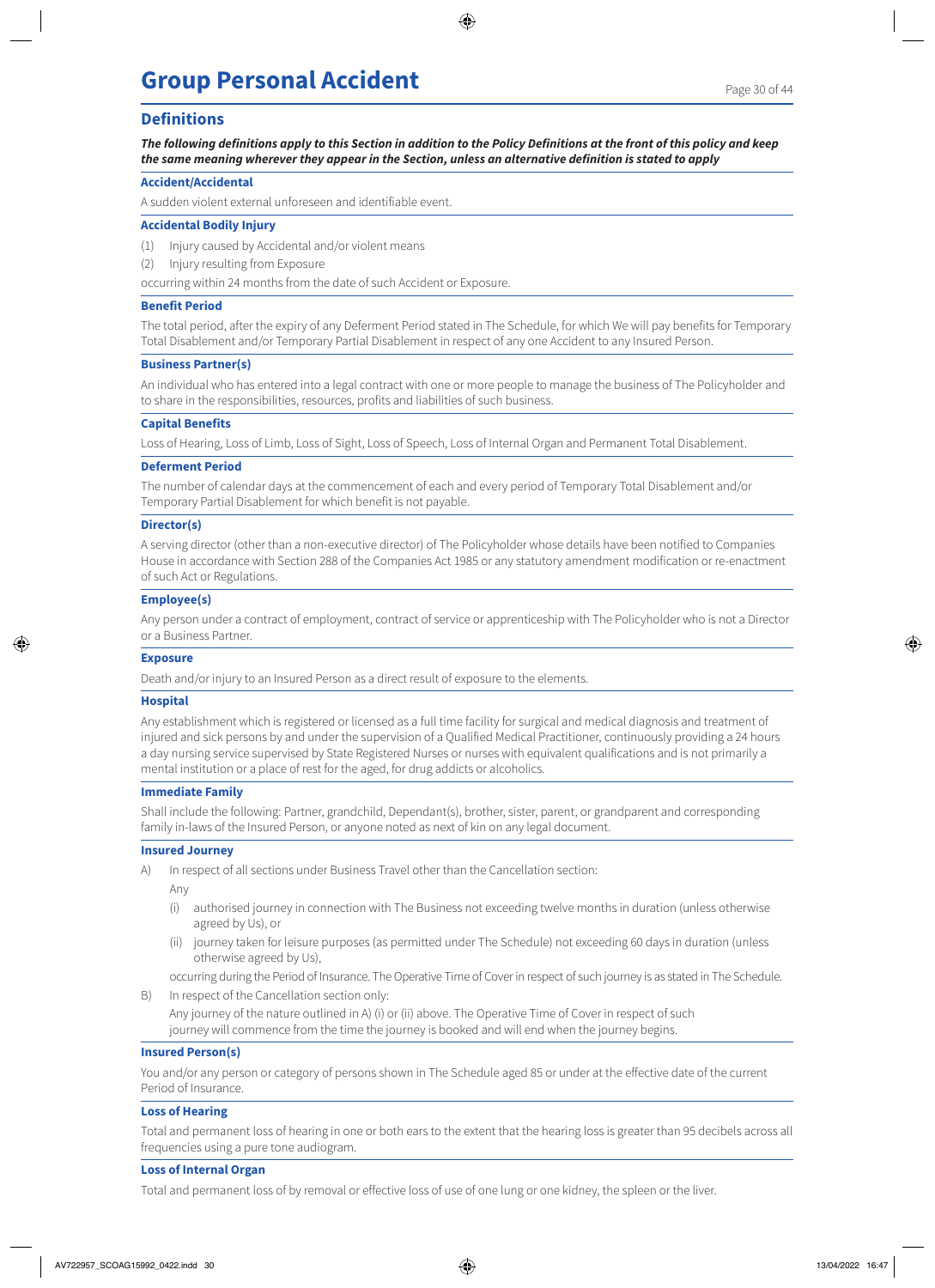## **Group Personal Accident**

#### **Loss of Limb**

Shall mean in respect of

- (1) an arm physical severance of all four fingers at or above the metacarpal phalangeal joints (where the fingers join the palm of the hand), and/or
- (2) a leg physical severance at or above the level of the ankle (talo-tibial joint)

and shall also mean permanent total loss of use of an entire hand or arm at or above the metacarpal phalangeal joints (where the fingers join the palm of the hand), or leg at or above the level of the ankle (talo-tibial joint).

#### **Loss of Sight**

The total and permanent loss of sight, which shall be deemed to have occurred

- (1) in both eyes when the Insured Person's name has been added to the register of Blind Persons on the authority of a fully qualified ophthalmic specialist
- (2) in one eye when the degree of sight remaining after correction is 3/60 or less on the Snellen Scale (which

means the Insured Person is only able to see at 3 feet that which they should normally be able to see at 60 feet) and We are satisfied that the condition is permanent and without expectation of recovery.

#### **Loss of Speech**

Total and permanent loss of speech.

#### **Operative Time of Cover**

The period of time during which You or an Insured Person is covered by this section as described in The Schedule.

#### **Partner**

The spouse or civil partner of an Insured Person living at the same address as the Insured Person for at least 12 months and sharing financial responsibility for their Dependants.

#### **Permanent Total Disablement**

Permanent disablement, wholly preventing the Insured Person from engaging in or giving attention to their usual occupational duties on Your behalf, caused other than by Loss of Limb or Loss of Sight or Loss of Speech or Loss of Internal Organ or Loss of Hearing. Where disablement lasts without interruption for more than 12 months from the date of Accident, and in all probability shall continue for the remainder of the Insured Person's life.

#### **Qualified Medical Practitioner**

A doctor or specialist who is registered or licensed to practise medicine or dentistry under the laws of the country they practise in, other than a Business Partner, Director or Employee, or Insured Person of The Policyholder, or, a member of the Immediate Family of an Insured Person.

#### **Salary**

The Insured Person's wages/salary, including overtime, commission or bonus payments, drawings or Director dividend payments received in the 12 months immediately preceding the date of Accident (all prior to deductions) or for weekly paid Employees 52 times the Insured Person's weekly wage immediately preceding the date of Accident (all prior to deductions).

#### **Sickness**

Sickness or disease (not resulting from Accidental Bodily Injury) contracted anywhere in the world.

#### **Temporary Partial Disablement**

Disablement which prevents the Insured Person from engaging in or attending to over 50% of their usual occupational duties on Your behalf.

#### **Temporary Total Disablement**

Disablement which entirely prevents the Insured Person from engaging in or attending to their usual occupational duties on Your behalf.

## **Terrorism**

- (1) Any act or acts including but not limited to
	- (a) the use or threat of force and/or violence, and/or
	- (b) harm or damage to life or to property (or the threat of such harm or damage) including but not limited to harm or damage by nuclear and/or chemical and/or biological and/or radiological means

caused or occasioned by any person(s) or group(s) of persons or so claimed in whole or in part for political, religious, ideological or similar purposes.

(2) Any action taken in controlling, preventing, suppressing or in any way relating to (1) above.

#### **Weekly Wage**

The average gross weekly wage (or in the case of salaried 1/52nd of their Salary) normally paid to the Insured Person as a wage or salary for services (including overtime, commission or bonus payments) prior to all deductions paid in the 12 week period (or any shorter period if the Insured Person has been employed for less than 12 weeks) before the date of commencement of the period of Temporary Total Disablement or Temporary Partial Disablement.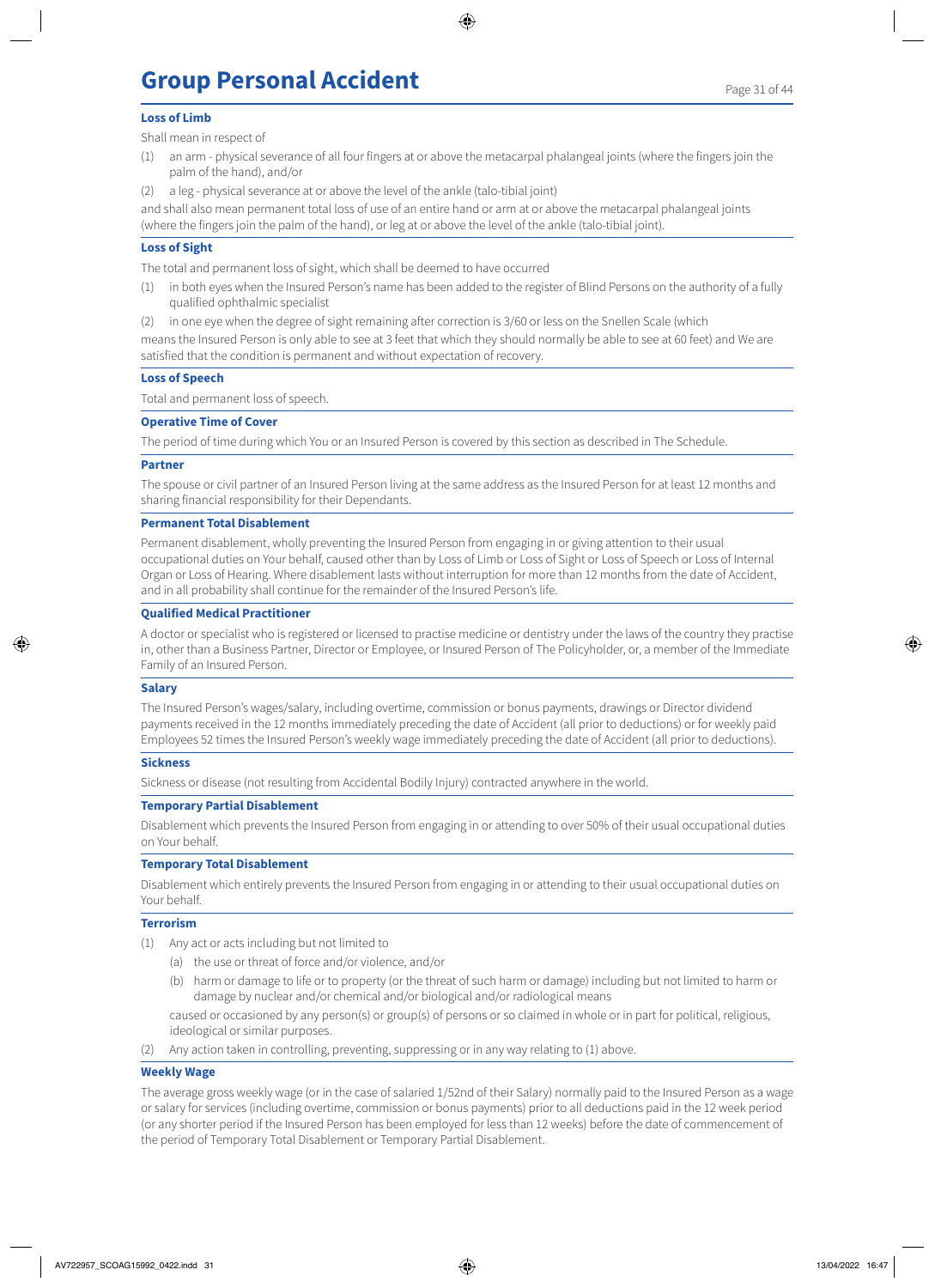## **Group Personal Accident**

### **Cover**

We will pay the amount shown in The Schedule to You, for Accidental Bodily Injury to an Insured Person occurring during the Period of Insurance which, within 24 months of the date of the Accident, solely directly and independently of any other cause results in any of the benefits listed below

- (1) Death
- (2) Capital Benefits
- (3) Temporary Total Disablement
- (4) Temporary Partial Disablement.

#### **Amount Payable**

The amount payable to You in respect of any Insured Person shall be the amount as stated in The Schedule.

### **Clauses**

#### *The following clauses apply to this Section.*

#### **Disappearance**

If an Insured Person has been missing for a period of 180 consecutive days and there is sufficient evidence to support the conclusion that death has been caused by Accidental Bodily Injury, such Insured Person will be presumed to have died. However, You will repay any benefit if such Insured Person is found to have been alive or is found alive.

### **Medical Expenses**

In the event of an Insured Person sustaining Accidental Bodily Injury We will pay You on their behalf for the cost of any incurred ambulance charges or medical expenses as an inpatient in a Hospital or nursing home.

The maximum We will pay any one claim is 25% of the benefit payable or £5,000, whichever is the lesser.

## **Conditions**

### *The following conditions apply to this Section in addition to the Policy Conditions at the back of this policy*

#### **Accumulation Limit**

#### **Any one accident**

The maximum We will pay, in respect of all benefits under this section in aggregate, in respect of all Insured Persons involved in the same Accident shall not exceed the any one Accident limit stated in The Schedule and individual benefits shall where necessary be reduced proportionally until the total aggregate of individual benefits does not exceed the maximum accumulation limit.

#### **Multi-Engined Aircraft**

The maximum We will pay, in respect of all benefits under this section in aggregate, in respect of all Insured Persons involved in the same multi-engined aircraft accident or series of multi-engined aircraft accidents caused by, contributed by or consequent upon the same original cause or event shall not exceed the multi-engined aircraft limit stated in The Schedule and individual benefits shall where necessary be reduced proportionately until the total aggregate of individual benefits does not exceed the multi-engined aircraft limit.

#### **Single-Engined Aircraft**

The maximum We will pay, in respect of all benefits under this section in aggregate, in respect of all Insured Persons involved in the same single-engined aircraft accident or series of single-engined aircraft accidents caused by, contributed by or consequent upon the same original cause or event shall not exceed the single-engined aircraft limit stated in The Schedule and individual benefits shall where necessary be reduced proportionately until the total aggregate of individual benefits does not exceed the single-engined aircraft limit.

#### **Acquisition**

If You acquire a new company or business and the staff from that business are added to this insurance We agree to include the additional staff at no additional premium provided that the exposure does not increase by more than 10%.

#### **Age Limits**

Unless otherwise agreed by Us and specifically noted in this section no person aged 86 or over in respect of Group Personal Accident at the commencement of the Period of Insurance will be covered by this section.

#### **Assignment**

You may not assign the benefits under this section. We shall not be bound to accept or be affected by any notice of any trust charge lien purported assignment or other dealing with or relating to this section.

#### **Associated Companies**

Where associated companies are covered You shall provide a list of these to Us.

#### **Cessation of Employment**

Payment of benefit will cease immediately if the Insured Person who is the subject of a claim retires or otherwise ceases to be employed by You.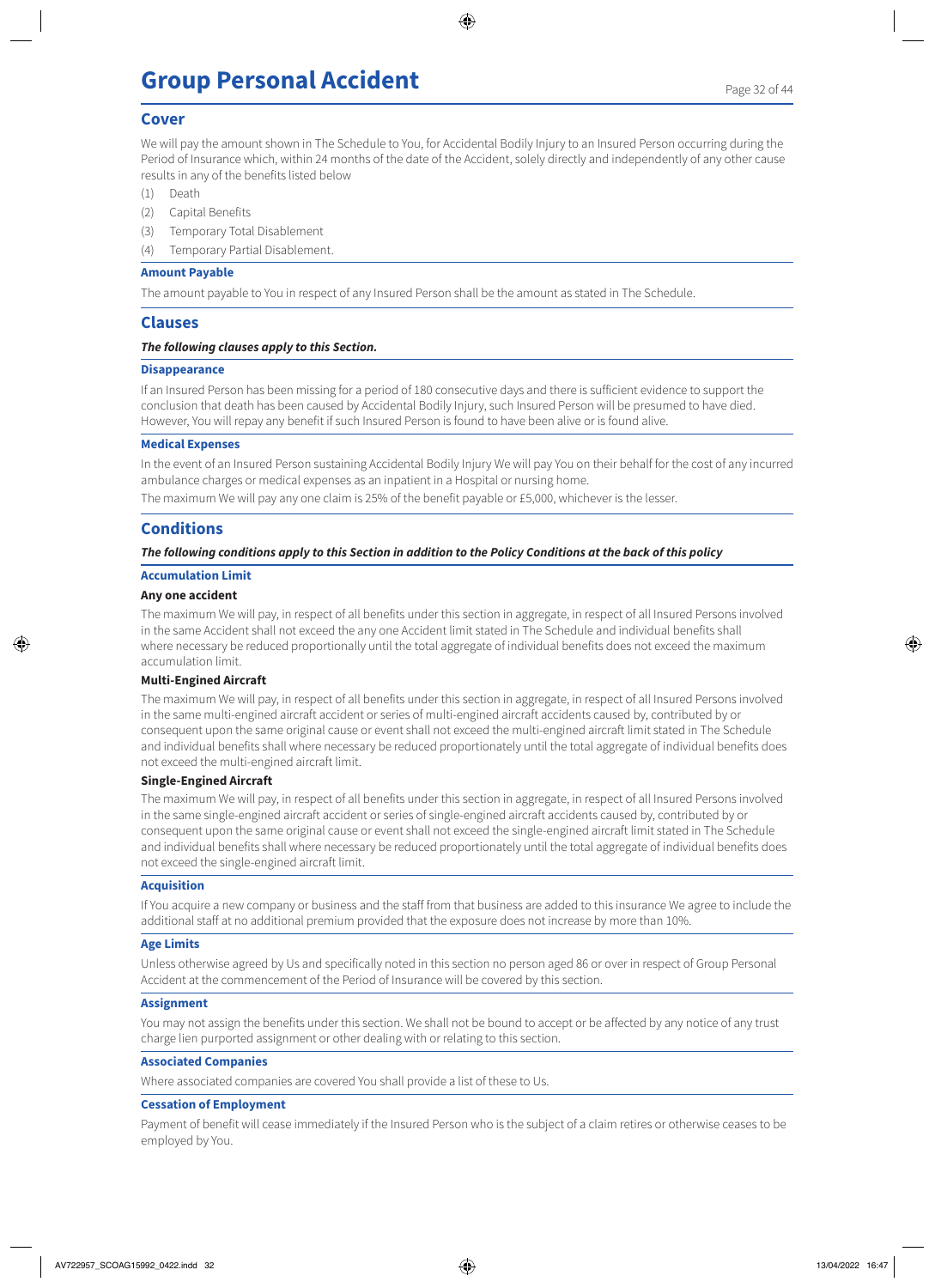### **Claims Procedure**

If in relation to any claim You have failed to fulfil any of the following conditions, You will lose Your right to indemnity or payment for that claim.

You must:

- (1) tell Us as soon as practicable of any event or occurrence which may result in a claim and in any event no later than 60 days after the occurrence of such event
- (2) as soon as practicable and at Your expense, provide Us with a written claim containing as much information as possible of the loss, destruction, damage, accident or injury, including the amount of the claim
- (3) provide Us at Your own expense with all certificates, information and evidence reasonably required by Us and in the form and of such nature as We may prescribe
- (4) immediately pass to Us unanswered, all communications from third parties in relation to any event which may result in a claim under this
- (5) not admit or repudiate liability, nor offer to settle, compromise, make payment which may result in a claim or pay any claim under this section without Our written agreement

and the Insured Person shall

- (1) submit to medical examination at Our request in respect of any alleged Accidental Bodily Injury where We shall pay the fee
- (2) as soon as possible after the occurrence of any Accidental Bodily Injury obtain and follow the advice of a Qualified Medical Practitioner.

We shall not be liable for any consequences arising due to the Insured Person's failure to obtain and follow such advice and use such appliance or remedies as may be prescribed.

In the case of death We shall be entitled to have a post-mortem examination at Our own expense.

#### **Insured Person over the age of 80**

If the Insured Person is over the age of 80 at the date of the Accident giving rise to a claim the benefit will be limited to 10% of the Sum Insured or £50,000 whichever is the lesser.

#### **Interest**

We will not pay interest on any claim payable.

#### **Medical Evidence**

- (1) We may, at Our expense, arrange for an Insured Person to undergo
	- (a) a medical examination, or
	- (b) a post-mortem examination.

#### **Minors**

If the Insured Person is under the age of 16 at the date of the Accident giving rise to a claim

- (1) The maximum amount payable for death will be £20,000 or the sums insured shown in The Schedule whichever is the lesser
- (2) The definition of Permanent Total Disablement will be disablement wholly preventing the Insured Person from engaging in or giving attention to occupational duties of any and every kind caused other than by Loss of Limb or Loss of Sight or Loss of Speech or Loss of Internal Organ or Loss of Hearing which disablement lasts without interruption for more than 12 months from the date of Accident, and in all probability shall continue for the remainder of the Insured Person's life
- (3) No benefit will be payable for Temporary Total Disablement or Temporary Partial Disablement.

#### **Payment of Benefit**

All payments to be made by Us under this section will be made to You unless You otherwise instruct Us in writing. This includes (but is not limited to) any payment or indemnity which is expressed to be payable to You for the benefit of or on behalf of an Insured Person, or is expressed to be paid to an Insured Person or their estate.

- (1) We will not pay under more than one of the benefits listed below in connection with the same Accident for the same Insured Person
	- (a) death
	- (b) Loss of Limb, Loss of Sight, Loss of Speech, Loss of Internal Organ or Loss of Hearing
	- (c) Permanent Total Disablement.

After payment has been made for

- (a) death
- (b) Loss of Limb, Loss of Sight, Loss of Speech, Loss of Internal Organ or Loss of Hearing
- (c) Permanent Total Disablement

no further payments shall be made by Us in respect of that Insured Person during the current Period of Insurance.

- (2) If death benefit is not covered then We will not pay for benefits for Loss of Limb or Loss of Sight or Loss of Speech or Loss of Hearing until at least 13 weeks after the date of the Accident and only then if the Insured Person has not died as a result of the Accident
- (3) The cover under Medical Expenses shall immediately cease two years from the date of the Accident.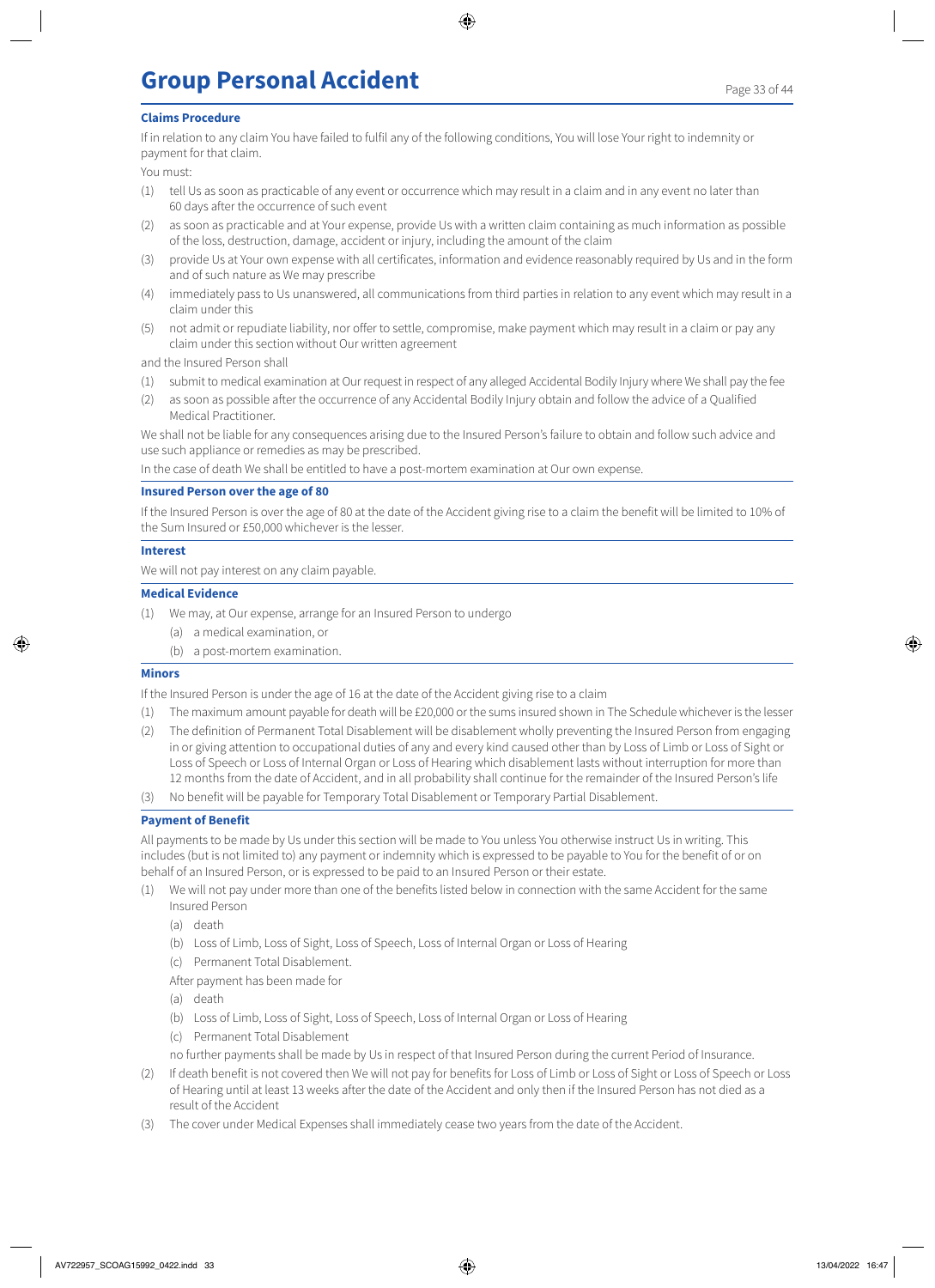## **Group Personal Accident**

### (4) Maximum Weekly Benefit

- The maximum Weekly Wage payable for
- (a) Temporary Total Disablement will not exceed 100%
- (b) Temporary Partial Disablement will not exceed 50%

of the Insured Person(s) Weekly Wage or the amount stated in The Schedule providing this does not exceed the percentages as stated above.

It is the duty of the Insured or Insured Person to inform Us if any claim payment does exceed these limits. Payment will be proportionately reduced until these limits are not exceeded.

We will not pay more than the death sum insured until at least 13 weeks after the Accident and only then if the Insured Person has not died as a result of the Accident.

#### **Payment of Permanent Total Disablement**

Benefit in respect of Permanent Total Disablement will be payable after the expiry of 52 consecutive weeks disablement and on certification by a Qualified Medical Practitioner appointed by Us that disablement is permanent and without expectation of recovery.

### **Payment of Temporary Total Disablement and/or Temporary Partial Disablement**

- (1) Payment of benefit for Temporary Total Disablement and/or Temporary Partial Disablement shall not preclude entitlement to any other benefit but shall cease immediately following payment of
	- (a) death
	- (b) Loss of Limb, Loss of Sight, Loss of Speech, Loss of Internal Organ or Loss of Hearing
	- (c) Permanent Total Disablement.
- (2) Payment of benefit for Temporary Total Disablement and/or Temporary Partial Disablement will be paid at 4 weekly intervals in arrears commencing after the expiry of the Deferment Period, on the supply of certificates from a Qualified Medical Practitioner.
- (3) In respect of any one Accident benefit will not be payable in respect of Temporary Total Disablement and/or Temporary Partial Disablement for longer than the Benefit Period shown in The Schedule.

## **The Contracts (Rights of Third Parties) Act 1999**

We will not provide compensation in respect of any claim relating to any non-contracting party's rights to enforce all or any part of this Section. The Contracts (Rights of Third Parties) Act 1999 does not apply to this section.

## **Exceptions**

## *The following exceptions apply to this Section in addition to the Policy Exceptions at the back of this policy*

This section does not cover

- (1) The Insured Person engaging in any kind of flying as a pilot
- (2) The Insured Person being a full time member of the armed forces of any nation or international authority or a member of any reserve forces called out for permanent service
- (3) The Insured Person committing or attempting to commit suicide or intentionally inflicting self injury
- (4) The Insured Person's own criminal act
- (5) Any claim incurred in or in respect of travel to Afghanistan, Iran, Iraq, North Korea and Syria or any claim incurred in a country or part of a country where the Foreign and Commonwealth Office has issued warnings against all travel to that country or part, unless referred and agreed by Us in writing.

We will not pay any claim for Accidental Bodily Injury if any of the following have contributed in any way, or if the injury was caused directly or indirectly by the Insured Person suffering from

- (1) any gradually operating cause
- (2) any naturally occurring condition or degenerative process
- (3) Sickness or disease (unless resulting directly from Accidental Bodily Injury).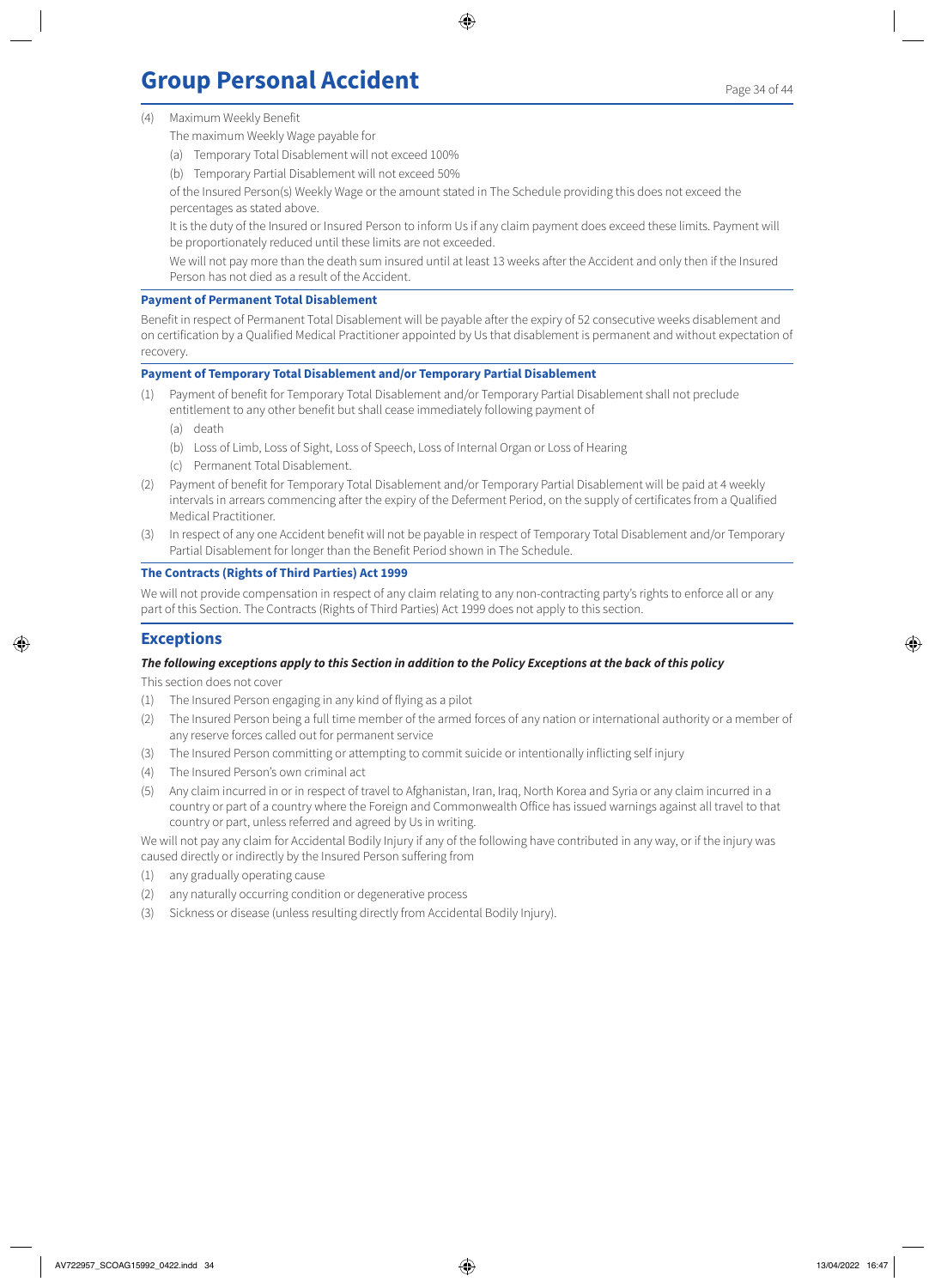## **Policy Conditions**

## **Policy Conditions**

#### *The following Policy Conditions apply in addition to the conditions contained in each Section of the policy.*

#### **Alteration of Risk**

If there has been any alteration to the Property Insured and/or The Premises and/or The Business after the effective date of this insurance which increases the risk of loss, destruction, damage, accident or injury or Your interest ceases except by will or operation of law, We will at Our option avoid the policy from the date of such alteration or when Your interest ceases, unless We accept the alteration.

### **Arbitration**

If We accept liability but You disagree with the amount We offer to pay, the claim will be referred to an arbitrator who will be jointly appointed in accordance with statutory provisions.

#### **Cancellation**

- (1) You may cancel this policy at any time after the date We have received the premium by at least 30 days' written notice to Us.
- (2) If there is a default under Your Aviva credit agreement which finances this policy, We may cancel this policy by providing notice in writing to You in accordance with the default termination provisions set out in your Aviva credit agreement.

If Your policy is cancelled under (1) or (2) above, We may, at Our discretion, refund to You a proportionate part of the premium paid for the unexpired period. This is provided that, during the current Period of Insurance, there has been no:

- (a) claim made under the policy for which We have made a payment
- (b) claim made under the policy for which is still under consideration
- (c) incident which You are aware of and which is likely to give rise to a claim and which has already been, or is yet to be , reported to Us.
- (3) Where there is no Aviva credit agreement to finance this policy, We will cancel this policy from the inception date if the premium has not been paid and no return premium will be allowed. Such cancellation will be confirmed in writing by Us to Your last known address.
- (4) We may also cancel this policy at any time by providing at least 30 days' written notice to Your last known address. We will refund a proportionate part of the premium for the unexpired period provided that during the current Period of Insurance, there has been no:
	- (a) claim made under the policy for which We have made a payment
	- (b) claim made under the policy which is still under consideration
	- (c) incident which You are aware of and is likely to give rise to a claim which has already been or is yet to be reported to Us.

#### **Claims Procedure**

### *For the Claims Procedure relating to your Group Personal Accident cover please refer to the Group Personal Accident section of this policy.*

If in relation to any claim You have failed to fulfil any of the following conditions, You will lose Your right to indemnity or payment for that claim.

You must

- (1) tell Us immediately of any event or occurrence which may result in a claim
- (2) notify the police immediately of loss, destruction or damage caused by malicious persons or thieves
- (3) at Your expense, provide Us with a written claim containing as much information as possible of the loss, liability, destruction, damage, accident or injury, including the amount of the claim within
	- (a) 30 days, or
	- (b) seven days in the case of loss, destruction or damage caused by riot, civil commotion, strikers, locked-out workers, persons taking part in labour disturbances or malicious persons
	- of You becoming aware of the event or occurrence, or such further time that We may allow
- (4) provide Us with all information and help We require in respect of the claim
- (5) pass to Us unanswered, immediately, all communications from third parties in relation to any event which may result in a claim under this policy
- (6) not admit or repudiate liability, nor offer to settle, compromise, make payment which may result in a claim or pay any claim under this policy without Our written agreement
- (7) allow Us to take over and conduct in Your name the defence or settlement of any claim. You will also allow Us to prosecute at Our own expense and for Our own benefit, any claim for indemnity or compensation against any other person and You must give Us all information and assistance required.

#### **Contribution**

#### **Applicable to Employers' Liability Section and Public and Products Liability Section**

If the insurance provided by these Sections is also covered by another policy (or would but for the existence of these Sections), We will only indemnify You in respect of any excess beyond the amount which would be payable under such other insurance had these Sections not been effected.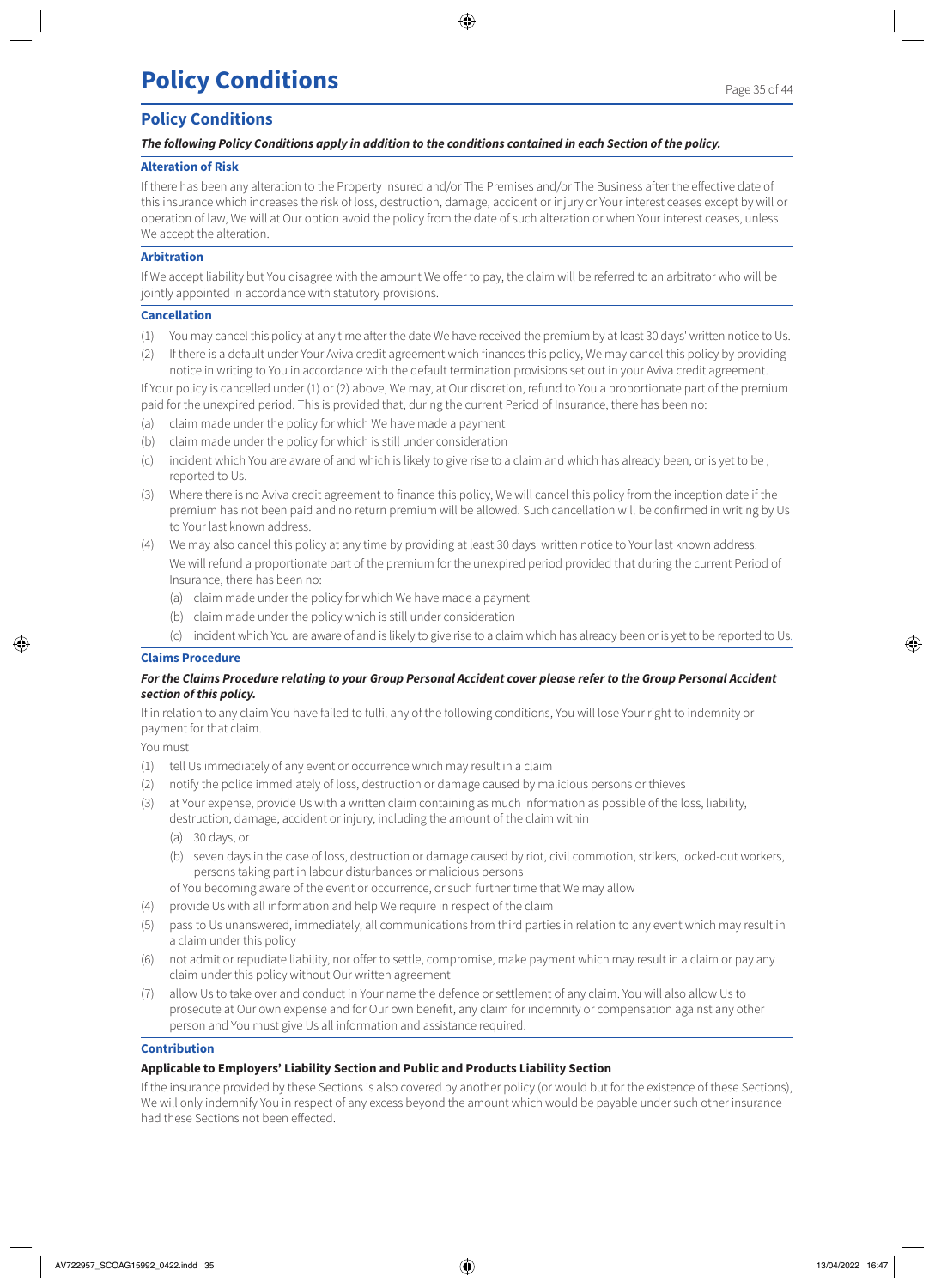## **Applicable to all other Sections insured by this Policy.**

- (1) Where any loss, destruction, damage or liability covered by the policy is also covered by another policy, or would be but for the existence of this policy, We will only pay a rateable share of the loss.
- (2) If the other insurance is subject to a condition of average and this policy is not, this policy will become subject to the same condition of average.
- (3) If the Property Insured covered by the other insurance is subject to a provision excluding proportional payment in whole or in part, the payment We make will be limited to the proportion of loss, destruction or damage as the Sum Insured bears to the value of the property.

#### **Discharge of Liability**

We may at any time pay the Limit of Indemnity or the Sum Insured or a smaller amount for which a claim can be settled after deduction of any sum already paid. We will not make any further payment except for costs and expenses incurred prior to the payment of the claim.

#### **Fraud**

If a claim made by You or anyone acting on Your behalf is fraudulent or fraudulently exaggerated or supported by a false statement or fraudulent means or fraudulent evidence is provided to support the claim, We may:

- (1) refuse to pay the claim,
- (2) recover from You any sums paid by Us to You in respect of the claim,
- (3) by notice to You cancel the policy with effect from the date of the fraudulent act without any return of premium.

If We cancel the policy under (3) above, then We may refuse to provide cover after the time of the fraudulent act. This will not affect any liability We may have in respect of the provision of cover before the time of the fraudulent act.

If this policy provides cover to any person other than You and a claim made by such person or anyone acting on their behalf is fraudulent or fraudulently exaggerated or supported by a false statement or fraudulent means or fraudulent evidence is provided to support the claim, We may:

- (1) refuse to pay the claim,
- (2) recover any sums paid by Us to You in respect of the claim (from You or such person depending on who received the sums or who benefited from the cover provided),
- (3) by notice to You and such person cancel the policy provided for such person with effect from the date of the fraudulent act without any return of premium in respect of such cover.

If We cancel a person's cover under (3) above, then We may refuse to provide cover after the time of the fraudulent act. This will not affect any liability We may have under such cover occurring before the time of the fraudulent act.

## **Identification**

The policy and The Schedule will be read as one contract.

#### **Index Linking**

Where it states in The Schedule that index linking applies, the amounts insured will be adjusted at Renewal in line with any increase in the level of such suitable recognised index or indices as We select.

In the event of a reduction in the level of such index or indices We will retain your existing amounts insured unless You advise Us otherwise.

These adjustments will continue during the Period of Insurance, period of repair, replacement or reinstatement.

#### **Non Disclosure, Misrepresentation or Misdescription**

#### **(1) Before this policy was entered into**

If You have breached Your duty to make a fair presentation of the risk to Us before the policy was entered into, then:

- where the breach was deliberate or reckless, We may avoid this policy and refuse all claims, and keep all premiums paid;
- where the breach was neither deliberate nor reckless, and but for the breach:
	- We would not have agreed to provide cover under this policy on any terms, We may avoid this policy and refuse all claims, but will return any premiums paid
	- We would have agreed to provide cover under this policy but on different terms (other than premium terms), We may require that this policy includes such different terms with effect from its commencement, and/or
	- We would have agreed to provide cover under this policy but would have charged a higher premium, Our liability for any loss amount payable shall be limited to the proportion that the premium We charged bears to the higher premium We would have charged, as outlined in Schedule 1 to the Insurance Act 2015.

## **(2) Before a variation was agreed**

If You have breached Your duty to make a fair presentation of the risk to Us before any variation to this policy was agreed, then:

- where the breach was deliberate or reckless, We may cancel this policy with effect from the date of the variation, and keep all premiums paid;
- where the breach was neither deliberate nor reckless, and but for the breach:
	- We would not have agreed to the variation on any terms, We may treat this policy as though the variation was never made, but will return any additional premiums paid
	- We would have agreed to the variation but on different terms (other than premium terms), We may require that the variation includes such different terms with effect from the date it was made, and/or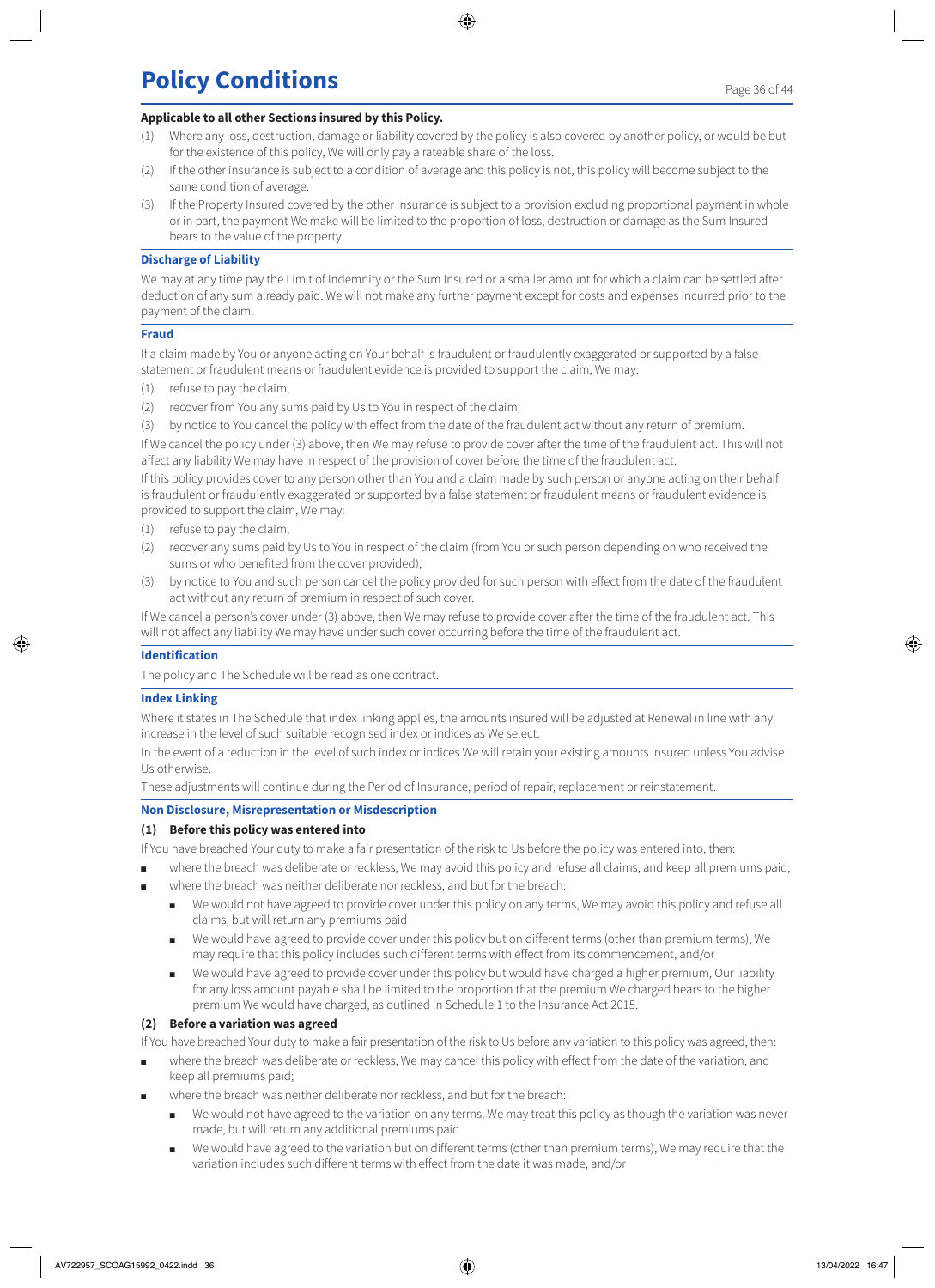## **Policy Conditions**

We would have agreed to the variation but would have increased the premium, or would have increased it by more than We did, or would not have reduced it or reduced it by less than We did, Our liability for any loss amount payable shall be limited on a proportionate basis, as outlined in Schedule 1 to the Insurance Act 2015.

This condition operates in addition to any provisions relating to underinsurance in this policy.

## **Reasonable Precautions and Maintenance of Property**

#### You must

- (1) maintain all premises and equipment, including fire extinguishing and security equipment, in a continuous satisfactory state of repair and in full working order in accordance with the manufacturers instructions and servicing requirements.
- (2) take all reasonable precautions to prevent loss, destruction or damage to the property insured and accident or injury to any person or loss, destruction or damage to their property.
- (3) conduct The Business in a lawful manner, complying with all legal requirements and safety regulations.
- (4) keep a record of purchases and sales.

#### **Reinstatement**

When We decide, or are required to reinstate or replace any property, You will at Your expense provide plans, documents, books, and/or any information which We require. We will not be obliged to reinstate property exactly but only in a satisfactory manner as circumstances allow.

The maximum amount We will pay in respect of one item is the Limit of Indemnity or Sum Insured for that item.

#### **Sanctions**

No (re)insurer shall be deemed to provide cover and no (re)insurer shall be liable to pay any claim or provide any benefit hereunder to the extent that the provision of such cover, payment of such claim or provision of such benefit would expose that (re)insurer to any sanction, prohibition or restriction under United Nations resolutions or the trade or economic sanctions laws or regulations of the European Union, United Kingdom and United States of America or any of its states.

#### **Severability of Interest**

### **Applicable to all Sections other than the Employers' Liability Section and the Public and Products Liability Sections, in respect of which, the Cross Liabilities clause shall apply.**

If The Policyholder comprises more than one party, each operating as a separate and distinct entity, this policy shall apply in the same manner and to the same extent to each party as if they were separately and individually insured.

Provided that for the purposes of the

- (1) Loss Limit;
- (2) Total Sum Insured;
- (3) Sum Insured;
- (4) Limits of Liability;
- (5) Total Cover Limit; or
- (6) any other cover limit, limit of liability or indemnity, and/or any amount payable

stated in The Schedule or elsewhere in this policy (as the case may be), all of the parties insured under this policy shall be treated as one party so that there shall be only a single contract of insurance between

- (a) Aviva as one party
- and
- (b) The Policyholder, as the other party.

## **Subjectivity Condition**

The insurance cover provided by Aviva may be subject to You or Us carrying out certain actions. We will clearly state below if the insurance provided by Us is subject to You

- (1) providing Us with any additional information requested by the required date(s)
- (2) allowing Us access to The Premises, Your contract sites, and/or The Business to carry out surveys
- (3) completing any actions agreed between You and Us by the required date(s)
- (4) allowing Us to complete any actions agreed between You and Us.
- Upon completion of these requirements (or if they are not completed by the required dates), We may, at our option
- (1) modify the premium
- (2) make amendments to the terms and conditions of the insurance cover
- (3) require You to make alterations to The Premises for which We have provided an insurance cover by the required date(s)
- (4) withdraw any insurance cover provided
- (5) leave the terms and conditions of the insurance cover and the premium, unaltered.

We will contact You with our decision and where applicable, specify the date(s) by which any action(s) agreed need to be completed by You and/or any decision by Us will take effect.

Our requirements and decisions will take effect from the date(s) specified unless and until We agree otherwise in writing. If You disagree with Our requirements and/or decisions, We will consider Your comments and where We consider appropriate, will continue to negotiate with You to resolve the matter to Your and Our satisfaction. In the event that the matter cannot be resolved We will withdraw the insurance cover.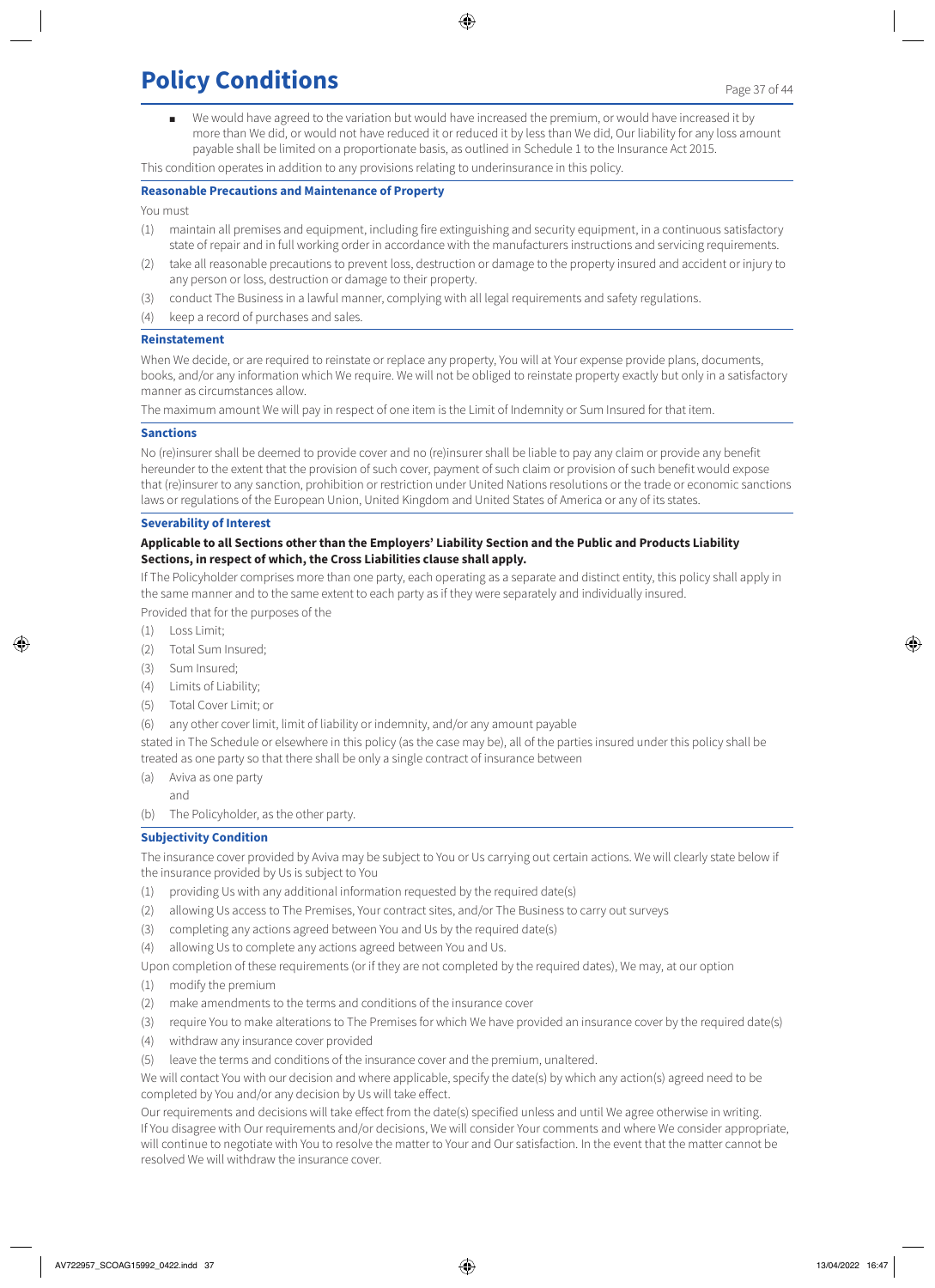## **Policy Conditions**

The above conditions do not affect Our right to withdraw any insurance cover if We discover information material to Our acceptance of the risk that was not disclosed when requesting the original quotation.

#### **Subrogation**

Anyone making a claim under this policy must, at Our request and expense, do everything We reasonably require to enforce a right or remedy or obtain relief or indemnity from other parties to which We will become entitled or subrogated because of payment for or making good loss, destruction, damage, accident or injury. We may require You to carry out such actions before or after We make any admission of or payment of a claim.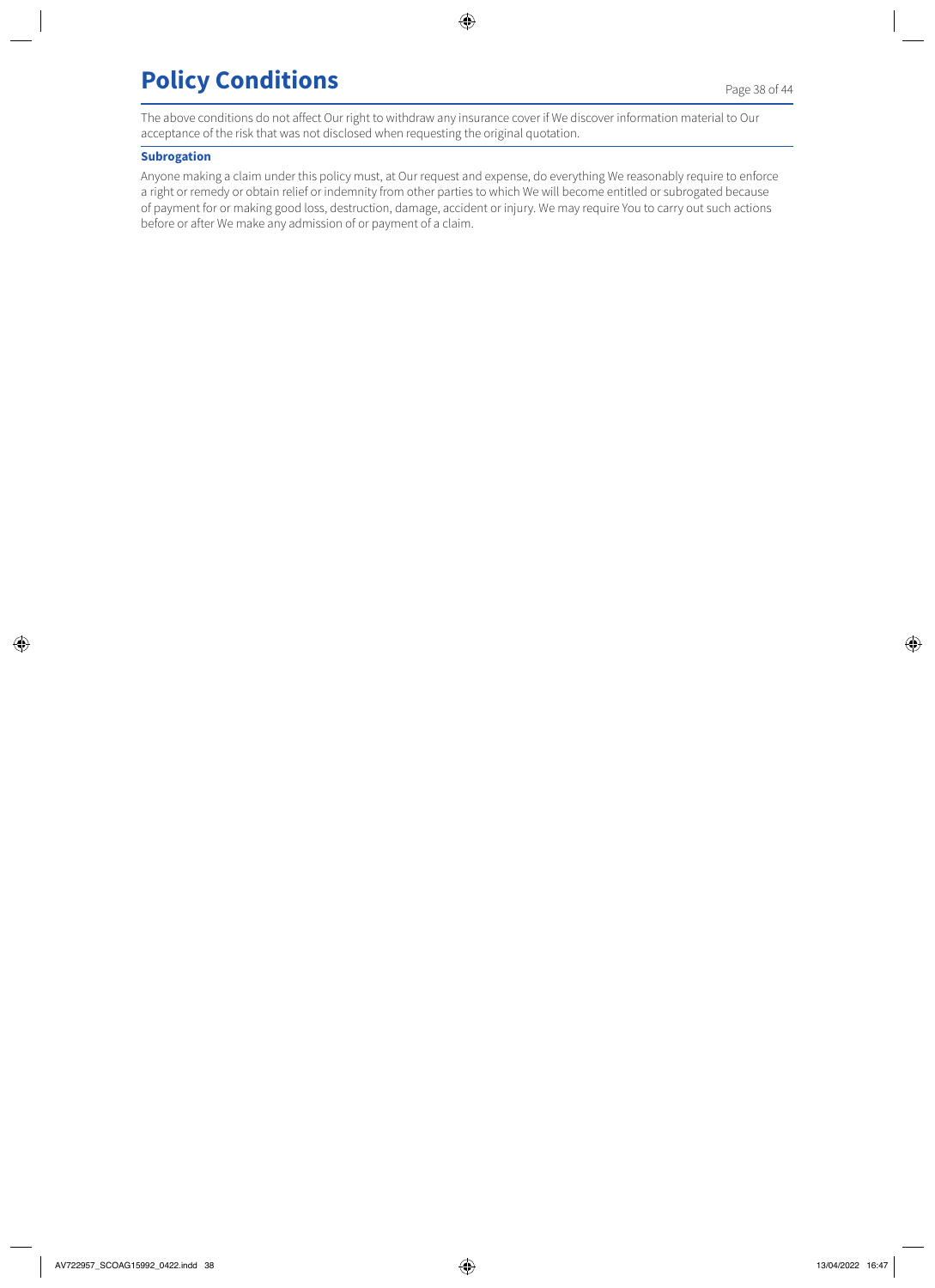## **Policy Exceptions**

### *The following Policy Exceptions apply to all Sections unless otherwise stated and in addition to the exceptions contained in each Section of the policy.*

We will not provide cover in respect of

- (1) any consequence whatsoever which is the direct or indirect result of any of the following, or anything connected with any of the following, whether or not such consequence has been contributed to by any other cause or event
	- (a) (i) war, invasion, act of a foreign enemy, hostilities or a warlike operation or operations (whether war be declared or not), civil war, rebellion, revolution, insurrection, civil commotion assuming the proportions of or amounting to an uprising, military or usurped power
		- (ii) mutiny or military uprising, martial law
	- (b) nationalisation, confiscation, requisition, seizure, damage or destruction by or by order of any government or any local or public authority, and

(c) any action taken in controlling, preventing, suppressing or in any way relating to (1) (a) and/or (1) (b) above However,

- (1) exception (1) (a) (ii) shall only apply in respect of the Property Damage, Business All Risks, Money and Assault, Goods in Transit, Contract Works, Machinery, Plant and Equipment, Computer, Cyber, Business Interruption Sections, when insured by this policy
- (2) exceptions (1) (a) (b) and (c) do not apply to the Terrorism and Employers' Liability Sections, when insured by this policy
- (3) exception (1) (b) does not apply to the Public and Products Liability Section or the Group Personal Accident Section when insured by this policy.
- (4) exceptions (1) (a) and (1) (c) do not apply to the Group Personal Accident Section and Business Travel Sections, when insured by this policy, while the Insured Person is actually engaged on an Insured Journey abroad.
- (2) death or disablement, loss or destruction of or damage to any property, any loss or expense whatsoever, any consequential loss or any legal liability directly or indirectly caused by or contributed to by or arising from
	- (a) (i) ionising radiations or contamination by radioactivity from nuclear fuel or from nuclear waste from the combustion of nuclear fuel
		- (ii) the radioactive, toxic, explosive or other hazardous or contaminating properties of any nuclear installation, reactor or other nuclear assembly or nuclear component thereof
	- (b) the use of any weapon or device
		- (i) dispersing radioactive material and/or ionising radiation, or
		- (ii) using atomic or nuclear fission and/or fusion or other like reaction
	- (c) the radioactive, toxic, explosive or other hazardous or contaminating properties of any radioactive matter but this will not apply in respect of radioactive isotopes at The Premises (other than nuclear fuel or nuclear waste) used in the course of The Business for the purposes for which they were intended

However,

- (1) exception (2) (b) does not apply to the Employers' Liability and Public and Products Liability Sections when insured by this policy
- (2) in relation to the Employers' Liability Section, exception (2) (a) only applies when You under a contract or agreement have undertaken to
	- (a) indemnify another party, or
	- (b) assume the liability of another party.
- (3) exceptions (2) (a) and (2) (b) do not apply to the Terrorism Section when insured by this policy
- (3) Money, negotiable instruments and specie, securities and bonds, jewellery, precious stones and metals, bullion, furs, curios and antiques, rare books, works of art, goods held in trust or on commission, documents, manuscripts, business books, computer systems records, explosives and hazardous substances, property in transit unless specifically mentioned.

However, Exception (3) does not apply to the Terrorism, Commercial Crime, Employers' Liability, Public and Products Liability and Commercial Legal Protection Sections when insured by this policy.

- (4) any claim which arises directly or indirectly from or consists of the failure or inability of any
	- (a) electronic circuit, microchip, integrated circuit, microprocessor, embedded system, hardware, software, firmware, program, computer, data processing equipment, telecommunications equipment or systems, or any similar device
	- (b) media or systems used in connection with anything referred to in (4) (a) above

whether Your property or not, at any time to achieve any or all of the purposes and consequential effects intended by the use of any number, symbol or word to denote a date and this includes without any limitation the failure or inability to recognise, capture, save, retain or restore and/or correctly to manipulate, interpret, transmit, return, calculate or process any date, data, information, command, logic or instruction as a result of

- (i) recognising, using or adopting any date, day of the week or period of time, otherwise than as, or other than, the true or correct date, day of the week or period of time
- (ii) the operation of any command or logic which has been programmed or incorporated into anything referred to in (a) and (b) above.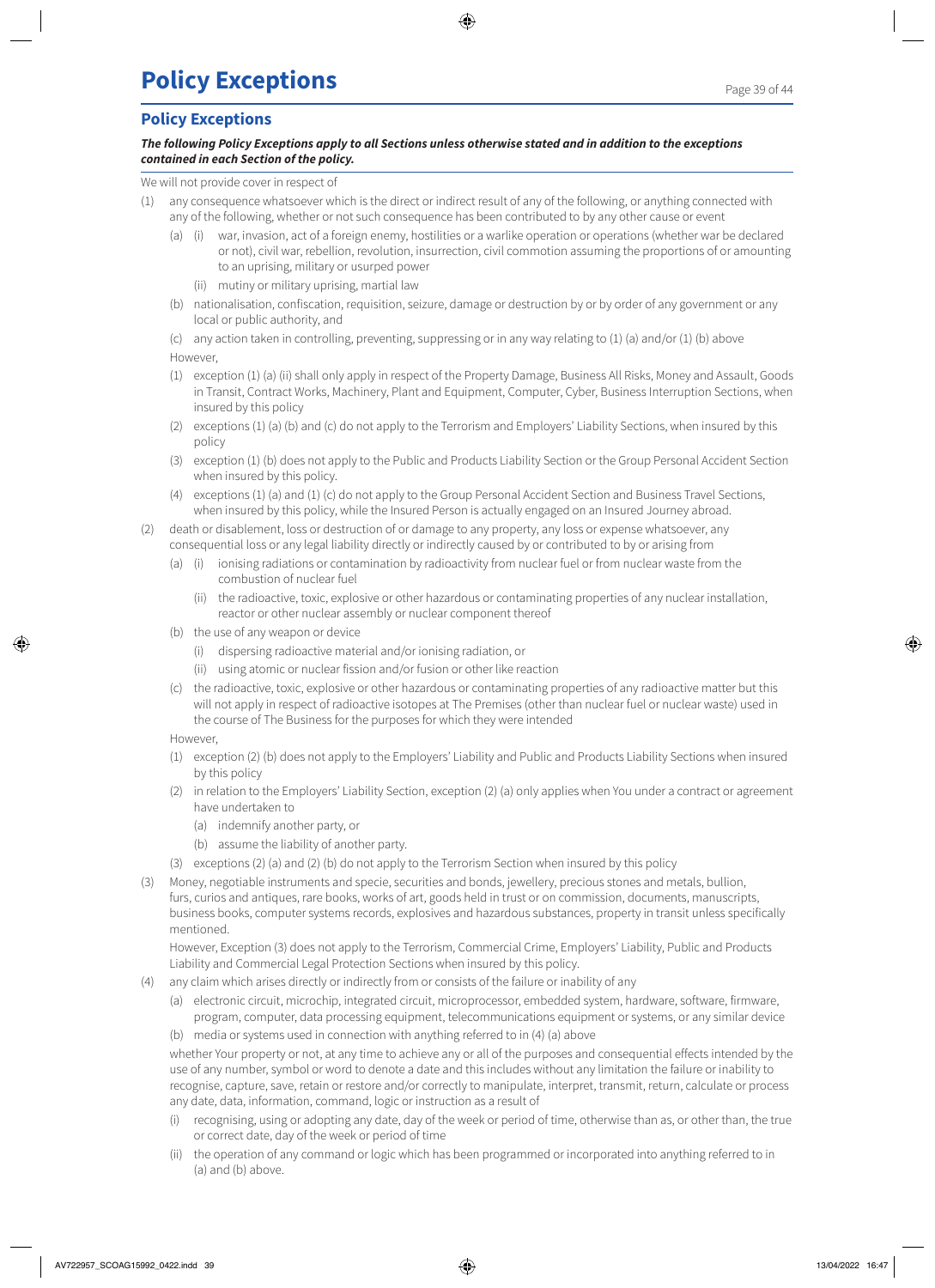## **Policy Exceptions**

#### However,

- (1) We will not exclude any claim for subsequent loss or destruction of or damage to any property or consequential loss which itself results from a Defined Contingency arising under the Property Damage, Business All Risks, Money and Assault, Goods in Transit, Contract Works, Machinery, Plant and Equipment, Computer, Cyber and Business Interruption Sections, but only to the extent that such claim would otherwise be insured under that Section.
- (2) exceptions (4) (a) and (4) (b) do not apply to the Terrorism, Commercial Crime, Employers' Liability and Group Personal Accident Sections when insured by this policy.

#### **Definition**

The following definition only applies to this exception

## **'Defined Contingency'**

fire, lightning, explosion, aircraft and other aerial and/or spatial devices or articles dropped from them, riot, civil commotion, strikers, locked out workers, persons taking part in labour disturbances, malicious persons other than thieves, earthquake, storm, flood, escape of water from any tank apparatus or pipe, impact by any road vehicle or animal, or theft.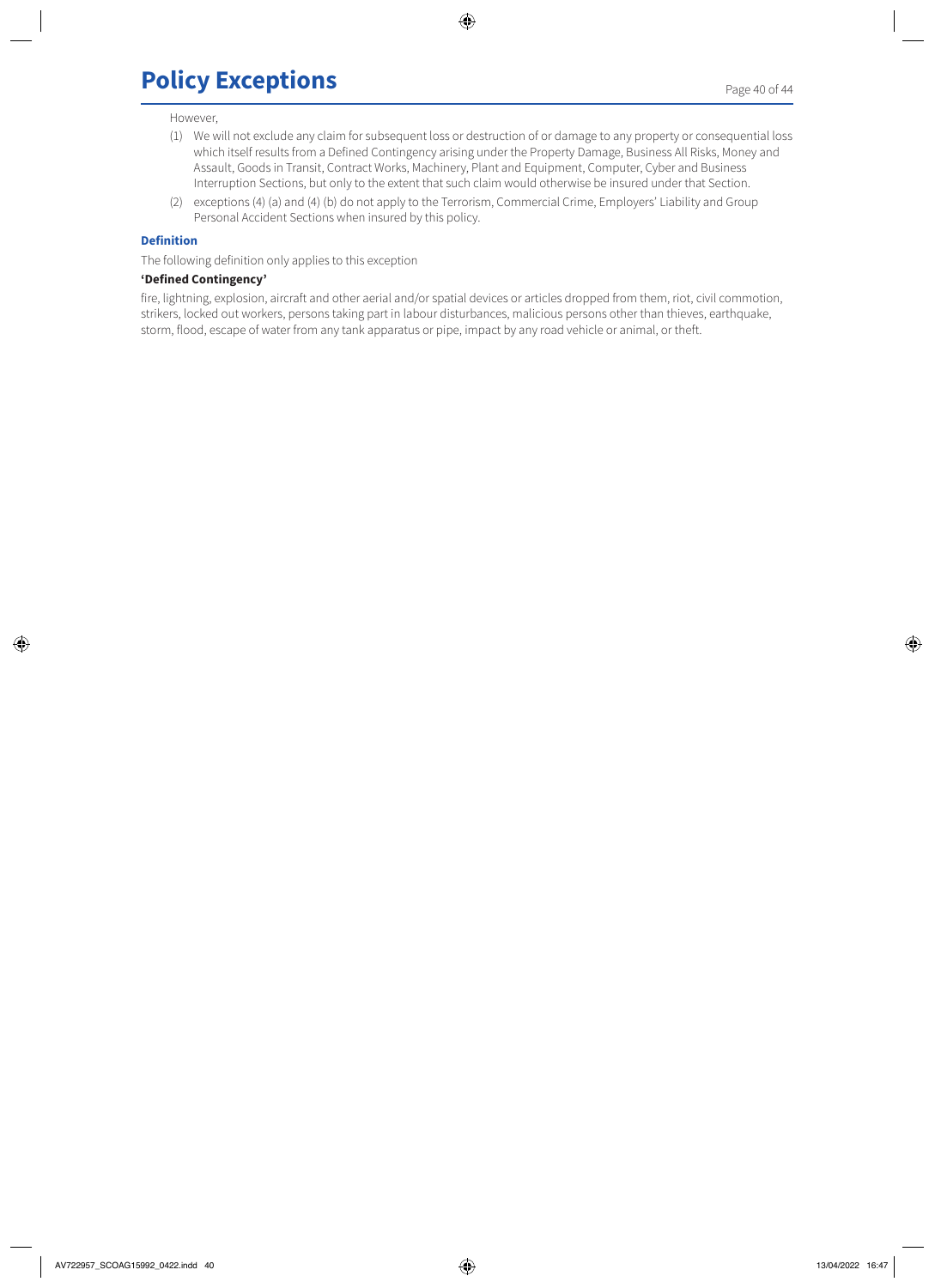## **Complaints Procedure and Important Information**

## **Complaints Procedure**

#### **What to do if you are unhappy**

If you have a complaint about this insurance we would encourage you, in the first instance, to seek resolution by contacting your insurance adviser. You can write or telephone, whichever suits you, and ask your contact to review the problem. Your insurance adviser may ask Aviva to handle your complaint.

## **What will happen if you complain**

#### **If your complaint is not resolved quickly:**

- Your complaint will be acknowledged promptly.
- A dedicated complaint expert will be assigned to review your complaint.
- A thorough and impartial investigation will be carried out.
- You will be kept updated of the progress.
- Everything will be done to resolve things as quickly as possible.
- A written response will be sent to you within eight weeks of receiving your complaint, this will inform you of the results of the investigation or explain why this isn't possible.

Where your concerns are unable to be resolved or have not been resolved within eight weeks, you may be able to ask the Financial Ombudsman Service (FOS) to carry out an independent review. Whilst firms are bound by their decision you are not. Contacting them will not affect your legal rights.

You can contact the FOS on 0800 023 4567 or visit their website at www.financial-ombudsman.org.uk, where you will find further information.

## **Financial Services Compensation Scheme**

Depending on the circumstances of your claim you may be entitled to compensation from the Financial Services Compensation Scheme (FSCS) if we cannot meet our obligations. See [fscs.org.uk](http://fscs.org.uk)

## **Customers with Disabilities**

All documentation is also available in large print, audio and braille. If you require any of these formats, please contact your insurance adviser.